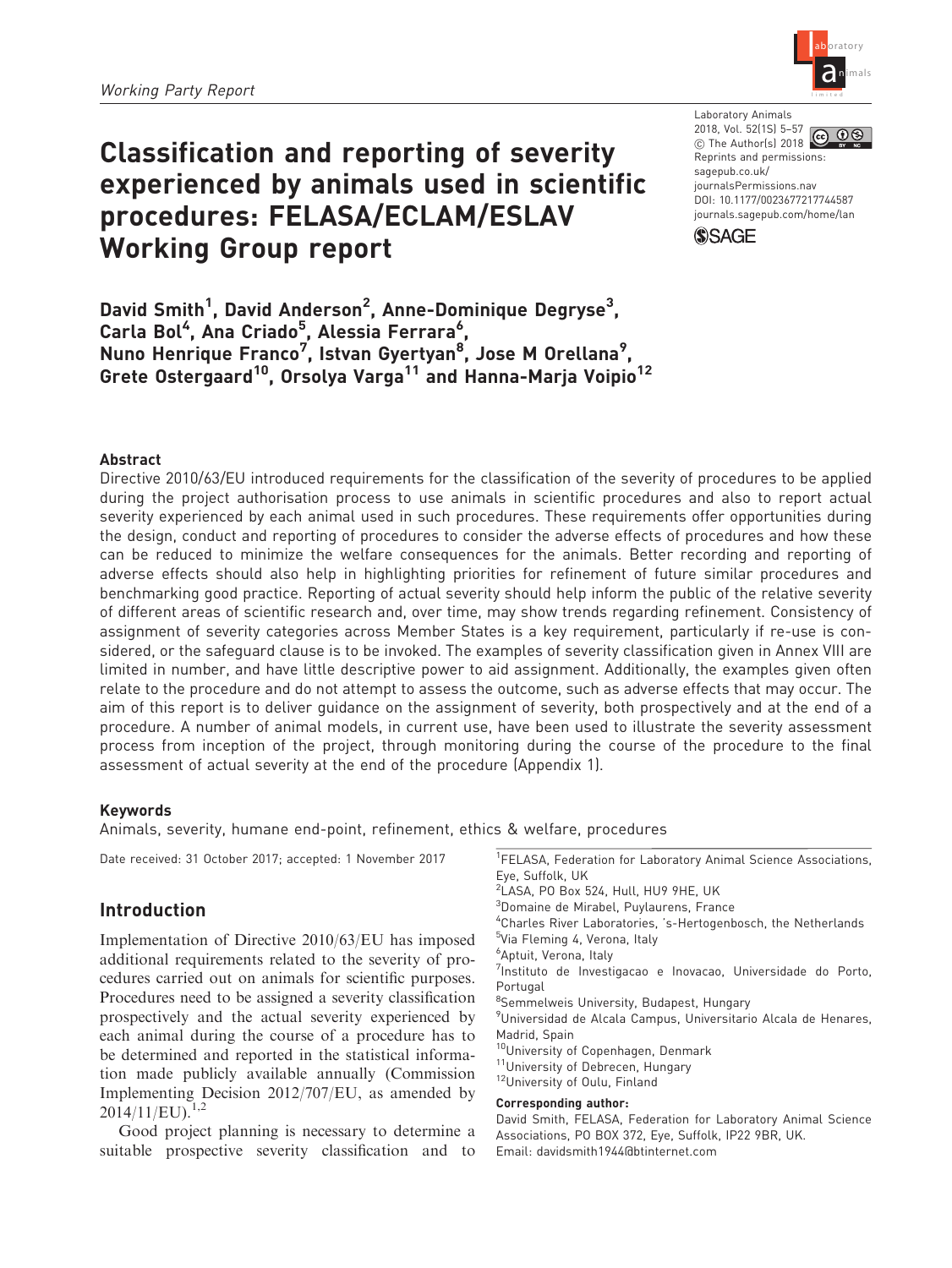develop appropriate observational monitoring and assessment criteria and humane end-points, tailored to the study. $3,4$  Sufficiently trained and competent staff are an absolute requirement to assess animal welfare during the course of the study.

There needs to be an observational strategy and a common recording system that captures all the necessary data in a consistent format to facilitate continued application of refinement and enable an assessment of actual severity to be made. This paper provides the rationale of why such assessment is necessary and who is responsible for it. It then develops several real examples of animal procedures of how to do so and how this then allows evaluation of the actual severity score for each individual animal that has gone through the procedures.

Annex VIII of the Directive has included some additional guidance on prospective severity classification to help achieve some common interpretation of the Directive's intentions.

The examples give little information on how the severity classification was derived and give a mix of simple single step procedures, such as short term restraint in a metabolic cage and more complex procedures which comprise multiple steps such as organ transplantation requiring anaesthesia, surgery and management of organ rejection.

Although the assignment criteria (set out in Section II of Annex VIII) indicate that each study needs to consider a range of factors before a classification is made, many within the scientific community have raised concerns that the examples provided in Annex VIII contain insufficient information to satisfactorily explain the rationale for the severity classification and that no examples are provided for some important areas of research, such as, for example, pain and arthritis. Without additional explanation, there are likely to be considerable differences in the assignation of severity, which may ultimately give misleading information on animal use, and, perhaps of greater concern, result in inappropriate re-use of animals. A further potential concern related to animal models of pain is that it is possible for the same model to be categorised across at least two severity classifications, depending on the refinements in the procedure. In addition to the application of early end-points, the degree of amelioration of pain, distress and suffering is a major factor.

During 2012, members of the FELASA/ECLAM/ ESLAV Working Group contributed to discussions at a meeting arranged by the European Commission on severity classification, and using material developed by this group, assisted in the development of some additional guidance and a few examples of severity classification which were endorsed at a National Contact Point (NCP) meeting and can be found at the EC website.<sup>5</sup>

A main purpose of this joint FELASA/ECLAM/ ESLAV report is to provide additional information and guidance on prospective severity classification and assessment of severity experienced by the animals during the course of a procedure (actual severity), through a number of further illustrative examples from different fields of research drawing on existing systems, providing examples of different severities and expanding on the examples provided in Annex VIII. A number of 'severe' models have been deliberately included to illustrate areas of animal use in scientific work not included in Annex VIII and to facilitate sharing and dissemination of good practice.

Models have been chosen which, at the time of preparation of this report, were in use in fundamental and applied research, together with some examples used in safety evaluation. The examples include some information on how severity can be reduced through application of refinement strategies. Additional suggestions for refinement were incorporated following review by the parent organisations.

Although the illustrative examples are representative of current practices, the principle remains that whenever the use of any animal model is proposed, each component of the study should be reviewed and challenged where appropriate to ensure that all 3R opportunities are applied.

With these additional requirements in 2010/63/EU, it is important for all involved in the use of animals, including those responsible for project evaluation, to develop and agree a common understanding of and approach to 'severity classification' in order to promote a 'level playing field' within the European research community. This should thus ensure a consistent reporting of the severity experienced by the animals during the procedures in the statistical returns on animal use.

### The regulatory framework

The new Directive 2010/63/EU on the protection of animals used for scientific purposes was approved on 22 September 2010 and took full effect in Member States on 1 January 2013.

As with Directive 86/609/EEC, the new Directive requires that experiments are designed to cause the least pain, suffering, distress or lasting harm.

All scientific procedures will be conducted under a project authorisation approved in each Member State (MS) by the Competent Authority (CA). All those applying for project authorisation will need to include an estimate of the likely severity of each procedure. These severity estimates will be considered by the CA during the project evaluation process undertaken, before a decision on project authorisation is made. Having considered the information provided in the application, the CA will assign a severity classification to each procedure (Article 38).

The actual severity experienced by each animal during each individual procedure will be reported by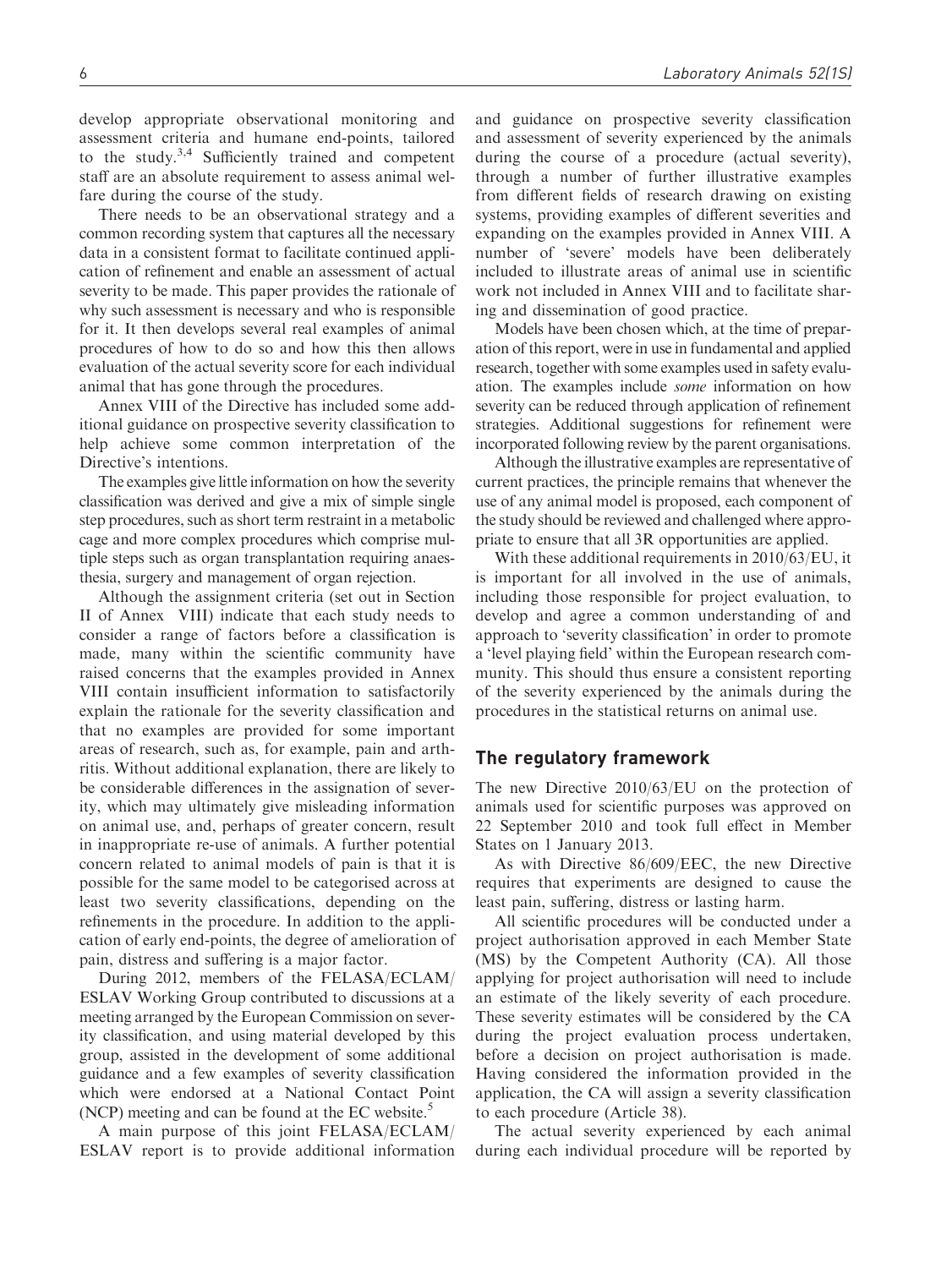each MS (Article 54(2)) annually, in the year in which the procedure is completed.

Furthermore, the actual severity experienced by an animal in any previous procedures will be a key consideration in determining whether or not an animal may be re-used in further procedures (Article 16). Animals may only be re-used provided that the severity of the previous procedure was 'mild' or 'moderate'; that the animal's general state of health and well-being has been fully restored; that the further procedure is classified as 'mild', 'moderate or 'non-recovery' and is in accordance with veterinary advice, taking account the lifetime experience of the animal. The lifetime experience of the animal includes all aspects of health, welfare and care and the impact of all scientific procedures. The combination of all these effects may be considered as 'cumulative' severity. In exceptional circumstances, by way of derogation by the CA and after a veterinary examination, an animal which has previously experienced severe pain, distress or equivalent suffering may be re-used.

Article 3 defines a procedure as 'any use, invasive or non-invasive, of an animal for experimental or other scientific purposes, with known or unknown outcome, or educational purposes, which may cause the animal a level of pain, suffering, distress or lasting harm equivalent to, or higher than, that caused by the introduction of a needle in accordance with good veterinary practice'.

This defines a lower 'threshold' for a scientific procedure below which project authorisation will not be necessary. This definition gives an indication of the level of pain which could be considered as a 'threshold', but there is no information given on equivalent thresholds for suffering, distress or lasting harm.

Since the adoption of the Directive, EU guidance on severity assessment was developed and endorsed in 2012 and additional information to promote consistent reporting was included in a discussion paper from the NCP meeting in January 2016.<sup>6,7</sup>

### Why do we need a severity classification system?

The inclusion of a severity classification system within the new Directive provides an opportunity to focus continuously on refinement from inception to completion of a procedure, improving the quality of science and animal welfare, and, by the inclusion of the actual severity experienced by each animal during a procedure in the Statistical Reports, providing greater transparency and promote improved public confidence in the use of animals in research. Over time, these publications may provide information on trends in refinement.

A number of European countries, including Finland, Germany, Ireland, The Netherlands, Poland, Sweden, Italy, Switzerland and the UK, and Australia, Canada and New Zealand have, for a number of years, had in place systems to categorise the severity of animal studies.

Many of the existing systems report prospectively, with the number of categories varying from 3 to 9.<sup>8</sup> None of the systems, however, use the combination of prospective, actual and cumulative suffering or the classifications included in the new Directive. Assignment of prospective classification and reporting of actual severity are necessary to enable comparison during retrospective review of a project, where such review is required.

The severity categories are defined in Annex VIII of the Directive as follows:

The severity of a procedure shall be determined by the degree of pain, suffering, distress or lasting harm expected to be experienced by an individual animal during the course of the procedure.

#### Non-recovery:

Procedures, which are performed entirely under general anaesthesia from which the animal shall not recover consciousness shall be classified as nonrecovery.

Mild:

Procedures on animals as a result of which the animals are likely to experience short term mild pain, suffering or distress, as well as procedures with no significant impairment of the wellbeing or general condition of the animals shall be classified as mild. Moderate:

Procedures on animals as a result of which the animals are likely to experience short term moderate pain, suffering or distress, or long-lasting mild pain, suffering or distress as well as procedures that are likely to cause moderate impairment of the wellbeing or general condition of the animals shall be classified as moderate.

Severe:

Procedures on animals as a result of which the animals are likely to experience severe pain, suffering or distress, or long-lasting moderate pain, suffering or distress as well as procedures, that are likely to cause severe impairment of the wellbeing or general condition of the animals shall be classified as severe.

Note: There is the possibility with exceptional and scientifically justifiable reasons for Member States to adopt a provisional measure to permit the use of a procedure involving severe, pain, suffering or distress that is likely to be long-lasting and cannot be ameliorated. Any such provisional measures must be considered and approved by an EU committee for such work to continue (Article 55).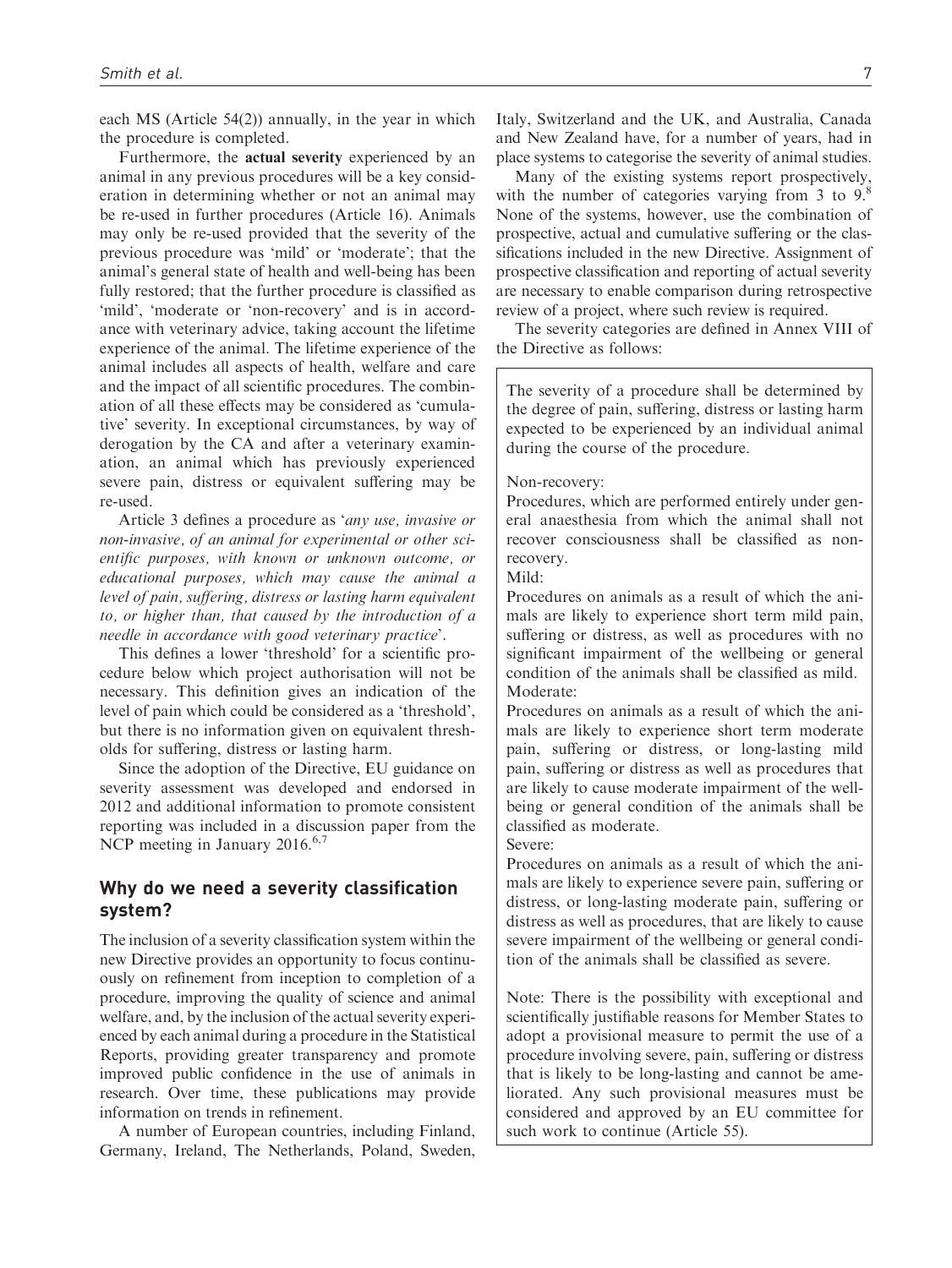An estimate of severity expected to be experienced by the animal has to be given for each scientific procedure. This requirement provides an opportunity during the design of the study to consider the application of the 3Rs and to ensure that the severity is reduced as far as possible within the scientific constraints of the study.<sup>9,10</sup>

This consideration of severity should therefore benefit animals by reducing suffering, and may also improve robustness of scientific design by giving opportunities to consider the effects of the procedures on, for example, physiology or behaviour where, for example, deteriorating health/welfare could affect outcomes, and ways by which such changes can be minimised to improve the quality and consistency of data.

The classification will furthermore help to define clear upper limits on animal suffering, and thus can assist in the implementation of humane end-points.

The 3Rs should continue to be reviewed as the project develops both by those directly involved in the use of animals and by the Animal Welfare Body (AWB – as detailed in Article 27 of the Directive).

When required, a retrospective assessment (RA) of a project gives a further opportunity to review the welfare costs/harms to the animals, to determine whether the objectives have been met, and to re-consider the appropriateness of the severity classification, prior to any future study.

# Who determines the severity classification?

The application for a project authorisation by the user or the person responsible for the project requires that a proposed severity classification is included for each procedure (Annex VI).

The CA which conducts the project evaluation (Article 38) shall include an 'assessment and assignment of the classification of the severity of procedures'. The CA will consider expertise in relevant scientific areas, experimental design, laboratory animal science or wildlife veterinary practice and animal husbandry and care, as appropriate for the project proposal.

Prospective severity classification is assigned to the procedures by the CA during project evaluation, and this shall be based on the most severe effects likely to be experienced by an individual animal after all refinements have been applied.

The AWB (Articles 26  $\&$  27) is required to follow the development and outcome of projects and to advise on opportunities for the application of the 3Rs within these projects.

The actual severity of procedures will be reported by MS in the annual statistical returns. This reflects the highest severity experienced by the animal as a consequence of the procedure. Such information will be provided by the user or the person responsible for the project, informed as necessary by input from scientists, care staff, veterinarians/suitably qualified experts involved in the project.

The National Committees for the protection of animals used in scientific procedures (Article 49) are expected to promote and share best practices within the European Union. An important aspect of their role will be to promote consistency with regard to severity assessment.

### **Terminology**

Some clarification and standardisation in terminology is necessary to ensure a common approach is taken to the assessment and assignment of severity classification.

The Technical Expert Working Group (TEWG) convened by the European Commission in 2003 to consider various aspects of the composition of the new Directive made several recommendations with regard to the terminology that should be used. These have not been directly transposed and the lack of further explanation in Annex VIII has contributed to further confusion on what aspects of the procedures (within a project) have to be assessed for severity.

Directive 2010/63/EU – Article 3

'procedure' means any use, invasive or non-invasive, of an animal for experimental or other scientific purposes, with known or unknown outcome, or educational purposes, which may cause the animal a level of pain, suffering, distress or lasting harm equivalent to, or higher than, that caused by the introduction of a needle according to good veterinary practice. This includes any course of action intended, or liable, to result in the birth or hatching of an animal or the creation and maintenance of a genetically modified animal line in any such condition, but excludes the killing of animals solely for the use of their organs or tissues;

'project' means a programme of work having a defined scientific objective and involving one or more procedures;

The recommendation from the TEWG Authorisation Sub-Group was to separate the definition of a project from an 'experiment' and recommended that the term 'procedure' should be used rather than 'experiment', to include both procedures with known outcomes (e.g. procedures concerned with the production of antibodies) and with unknown outcomes (e.g. a procedure conducted to test a hypothesis).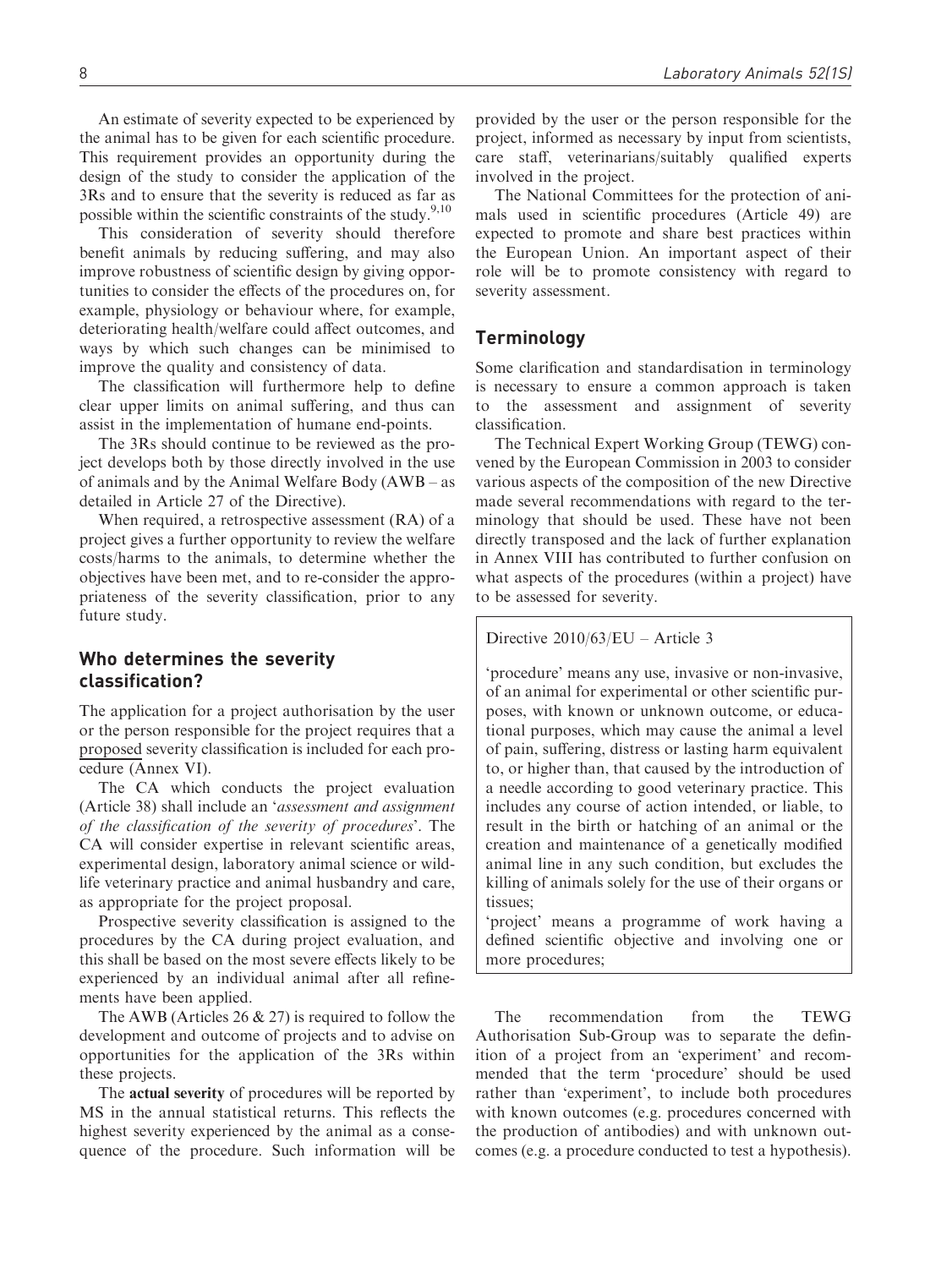This concept was included but the further recommended division was not.

| Technique: | A technical act on one or more animals<br>for an experimental or other scientific<br>purpose and which may cause that<br>animal or those animals pain, suffering,<br>distress or lasting harm. Examples of<br>technical acts would be gavage, injec-<br>tion, laparotomy, withholding of food/<br>water. |
|------------|----------------------------------------------------------------------------------------------------------------------------------------------------------------------------------------------------------------------------------------------------------------------------------------------------------|
| Procedure: | A combination of one or more tech-<br>nical acts carried out on an animal for<br>an experimental or other scientific pur-<br>pose and which may cause that animal<br>pain, suffering, distress or lasting harm.                                                                                          |
| Project:   | A coherent programme of work aimed<br>at meeting a defined scientific objective                                                                                                                                                                                                                          |

At a NCP meeting in October 2011, the concept of a single and multiple-step procedure was preferred to the use of 'technique', as this term is not included in the Directive.

or objectives and involving a combination of one or more procedures.

The term 'procedure' should, therefore, be used to describe the complete series of steps (techniques) that need to be applied to complete a particular experimental or other scientific purpose. Some procedures may include only a single step (technique) (e.g. withdrawal of blood from 'normal' animal to enable in vitro studies), but the majority will include a number of steps (techniques) (e.g. a vaccine challenge study could involve injection of vaccine, exposure to an infectious agent, and sampling or biopsy of tissues).

Annex VIII in the Directive provides a number of examples of types of procedures in the different severity categories, and includes a mix of single step procedures and multiple-step procedures.

To determine the severity of a procedure, consideration will need to be given to the contribution to the overall severity made by each step (technique) (and the consequences of each step) within a procedure. For example, when injecting a substance, consideration needs to be given on the impact of the injection itself, and also on any subsequent effects of the substance being injected.

### Prospective severity classification

The final classification of a procedure will be determined by the most severe effects expected to be experienced by any individual animal – this then provides a prospective estimate of the highest level of suffering likely to be encountered for any single animal within any given procedure. This information may be helpful in determining an appropriate monitoring strategy for the animals and defining suitable humane end-points.

### Actual severity reporting

In contrast to prospective classification, the actual (highest) severity experienced by each individual animal during the course of a procedure will need to be determined, using observations recorded during the course of the procedure, with the actual severity subsequently reported in the annual statistical returns.

There will therefore likely be differences in severity between prospective severity classification for the procedure and the actual severity reported for each of the animals used in the procedure.

### 'Below threshold' for regulation

Directive 2010/63/EU defines a 'procedure' as 'an intervention which may cause the animal a level of pain, suffering, distress or lasting harm equivalent to, or higher than, that caused by the introduction of a needle according to good veterinary practice'.

Annex VIII gives some examples that fall below this threshold. These include minimal restraint of habituated animals, application of external telemetry devices and minor dietary manipulations, including variations in composition and availability, provided these are not expected to cause any adverse effects.

The Annex also notes that consideration needs to be given when a frequency or combination of 'below threshold' interventions may result in a cumulative effect which leads to the classification of the procedure as 'mild or higher'.

For example, scientific investigations into novel husbandry practices which involve significant changes to cleaning frequency and disruption to social groups are likely to cause some suffering and distress and therefore would require project authorisation.

# Severity assessment of procedures and the harm–benefit analysis of projects

The harm–benefit analysis that is required for project evaluation (Article 38) will take into consideration the likely impact of all animals used within the project, and therefore needs to take account of all potential harms to all animals.

In contrast, the severity classification of each procedure will give an indication of the limit of the suffering to a single animal used within the procedure.

It follows therefore that the information needed for project evaluation needs more detail on the welfare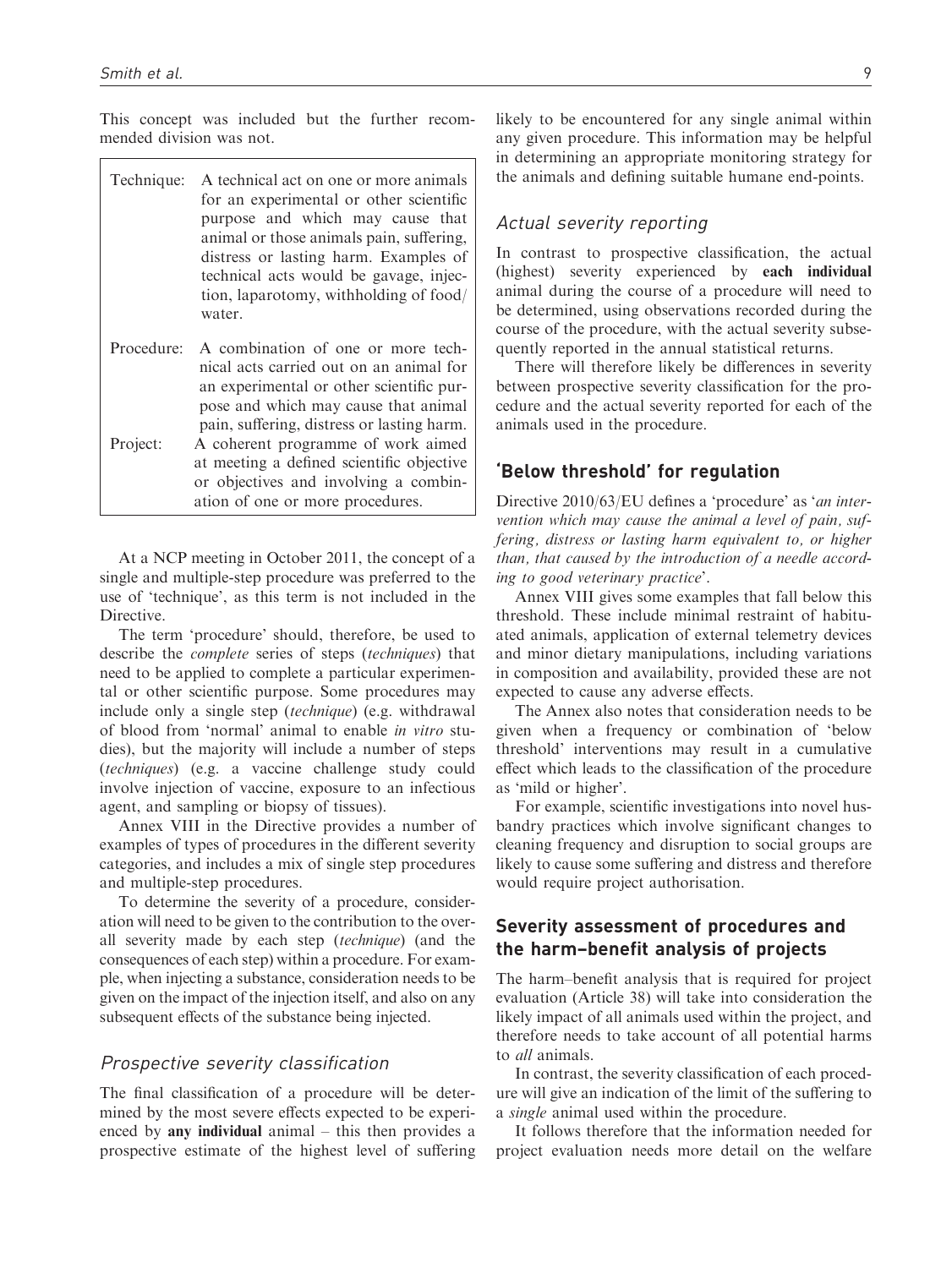harms to all animals than that provided by a simple severity classification applied to the procedures contained within the project.

For example, in a vaccination challenge study, some animals (unvaccinated controls) may experience severe clinical disease, requiring an assignment of 'severe' to the procedure.

However, and in contrast, it would be expected that the majority of the animals given an effective vaccine are likely to experience no more than *mild* adverse effects.

This detailed understanding of the likely impact on all the animals to be used in a project is necessary to permit an informed harm–benefit analysis.<sup>10</sup>

In the example above, where the project consists of developing a novel vaccine against a disease that is associated with high mortality, the harm–benefit analysis is likely to be in favour of the project. Of course, this would be dependent on consideration of many other factors, such as experience and implementation of the 3Rs in the procedures.

### Planning of a procedure

The applicant should discuss the project proposal with the veterinarian (or suitably qualified expert where more appropriate), care staff and/or AWB to consider the procedures to be applied, the opportunities to apply the 3Rs, for example appropriate dosing and sampling strategies, and to agree appropriate monitoring/assessment criteria, interventions to minimise suffering and where applicable humane end-points.

All those involved in severity assessment should have a sound understanding of animal behaviour and welfare and of the indicators of poor welfare, pain and suffering in the species being used.<sup>4</sup>

This process ensures that all personnel involved in the studies have an opportunity to contribute to the study design, and to ensure that all are aware of the potential adverse effects, the animal monitoring which will be in place and the methods to be implemented to minimise suffering.

Effective teamwork among all those involved is necessary to ensure consistent interpretation and minimisation of suffering compatible with the scientific objectives.

### Training in severity assessment

Although the project leader will be responsible for returning the data on actual severity to the CA, often the assessment of actual severity will be undertaken by those directly involved in carrying out procedures and observing and caring for the animals.

Ensuring that all those involved have been appropriately trained and have a good knowledge of normal and abnormal behaviour in the species/strain being used is therefore essential.

### How should severity be assessed?

### Prospective severity classification of procedures

Many factors have to be taken into consideration in order to determine a suitable severity classification for a procedure.

Although assessment is largely subjective, as more scientific information becomes available, our understanding of how to recognise pain, suffering and distress improves, and it is therefore important to remain abreast of developments in this rapidly evolving field of research.

Some examples of severity classifications of procedures are included in Annex VIII of the Directive 2010/63/EU and in the endorsed EU Severity Assessment Framework.

When determining an appropriate severity classification, it is necessary to consider the impact on the animal of each step of the planned procedure:

What is being done to the animals? What effect will this have on the animals? How much suffering may it cause? What interventions can be included to reduce the impact on the animals?

(i) What is being done to the animals?

Consider all the steps involved in the procedure:

- . Changes to normal environment, husbandry and care practices
- Conditioning/training; handling and restraint
- . Administrations/injections of substances routes, volumes, frequency
- Sampling what is being sampled, from where is the sample being taken, how much and how frequently are the samples being taken
- . Surgical and other invasive interventions
- . Use of anaesthesia local, general, regional and/or analgesia
- . Duration of study
- . In the case of work in the wild method and frequency of capture, accidental capture of non-target species, temporary housing, etc.
- (ii) What effect will these interventions have on the animals?

Changes to the environment, husbandry and care practices may initially impact animal welfare and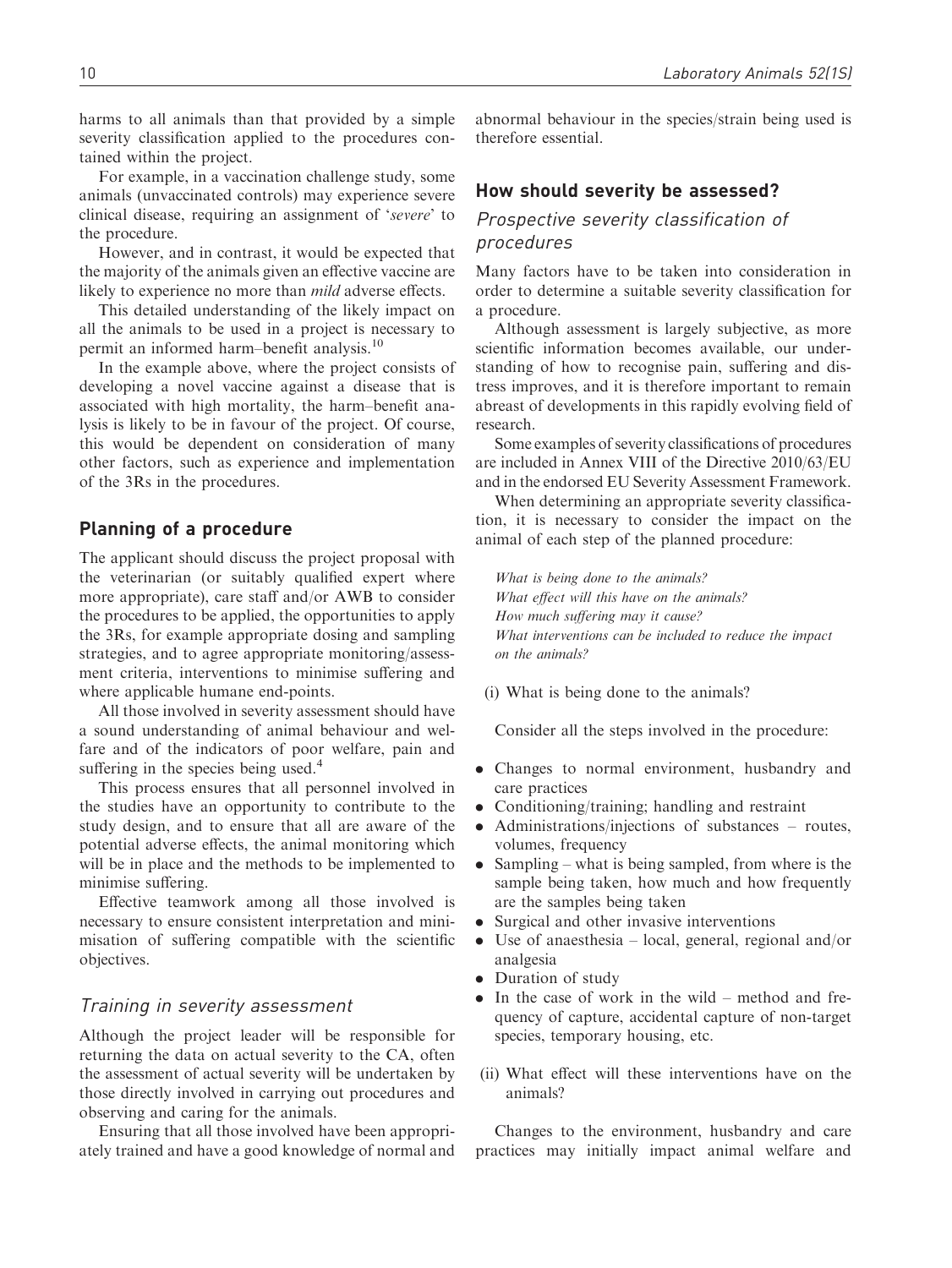cause changes in behaviour (e.g. increased aggression), but habituation of the animals will reduce potential distress.<sup>11</sup> The same is true for handling and restraint procedures. Behavioural conditioning of the animals, such as adaptation to handling or structured positive reinforcement training may prepare the animals better for procedures and mitigate these effects,

Administration of substances and sampling procedures may have a negative impact on welfare, in the short or long-term dependent on the routes, volumes and the effects of the administered substances.

Surgical interventions are likely to cause some pain, even with good peri-operative care (including the use of analgesics).

(iii) How much suffering will these interventions cause?

Consideration needs to be given to all the individual elements, and how these will interact.

The nature, intensity and duration of each intervention will impact on the overall severity.

The frequency of interventions and recovery time between interventions also need to be considered.

Duration of the study is an important factor to consider and the period over which the animal may experience pain, suffering or distress. For example, in a safety evaluation/toxicology study, depending on the dose, an acute study may cause major discomfort as a consequence of drug administration but this would generally be of short duration. In contrast, an animal may be exposed to contaminated material (e.g. scrapie/BSE) as a juvenile with no initial adverse effects and, due to the very long incubation period, will remain in good health until the onset of clinical disease.

In chronic toxicology studies, animals may experience minor/moderate adverse effects over many months as a combination of daily dosing and the effects of the test substance.

For work in the wild, a careful scrutiny of the project authorisation is extremely relevant, as severity classification of only animals used and as described under project authorisation is to be reported.<sup>7</sup>

When, in agreement with Article 10, exemptions are given to use wild animals captured from nature, it is then very important to check whether capture from the wild is considered *as part* of the scientific procedure and thus that the severity reporting of that action needs to be included. When capture and transport are *not part* of the project (e.g. 100 fish captured and transported to a lab where they will be allocated to several projects over a period of time and two fish die during capture process due to injury in nets) the severity is not to be reported, as neither the capture nor the transport are a specific component of the scientific objective.

However, if 'taking animals from the wild' is one of the scientific objectives (e.g. effect of capture and transport on behaviour of animals) the severity observed must be taken into account in the reporting of the actual severity.

It goes without saying that the appropriate welfare during capture and transport under the Directive must be ensured: the capture may only be carried out by competent person(s), using methods which do not cause avoidable pain, suffering, distress or lasting harm; animals must be transported under appropriate conditions using appropriate methods of containment; any animal found to be injured or in poor health shall be examined by a veterinarian or other competent person and actions shall be taken to minimise suffering. Special considerations shall be given and appropriate measures taken for the acclimatisation, quarantine, housing, husbandry, and care of animals taken from the wild and, as appropriate, equally provisions for setting them free at the end of procedures.

(iv) What interventions can be included to reduce the impact on the animals?

How can suffering be minimised? How are the principles of the 3Rs embedded in the procedure/project?

- . Plan to minimise disruption to accommodation, husbandry and care practices.
- . Develop processes for acclimatisation, implement training programmes as appropriate.
- . Consider dosing and sampling procedures to minimise impact on animals. For example, mini-pump administration may have reduced adverse welfare impact compared with multiple daily dosing, which may require stressful restraint and acclimatisation to handling. However, this needs to be balanced with the need for surgery and the relative size of the implant which may impact on locomotion and/or behaviour.
- . Surgical interventions must be accompanied by effective peri-operative care, and appropriate preemptive and post-operative analgesia.
- . During the planning of procedures, consider the development of welfare monitoring/scoring systems and identifying likely clinical effects and determining early end-points (consistent with scientific objectives).

Each element of a procedure should be challenged to ensure that the 3Rs have been properly addressed. These issues should be considered initially by the Project Applicant, and should be informed by discussions with the veterinarian and animal care staff, and the AWB before the details of the procedure are finalised and the severity assigned in the application.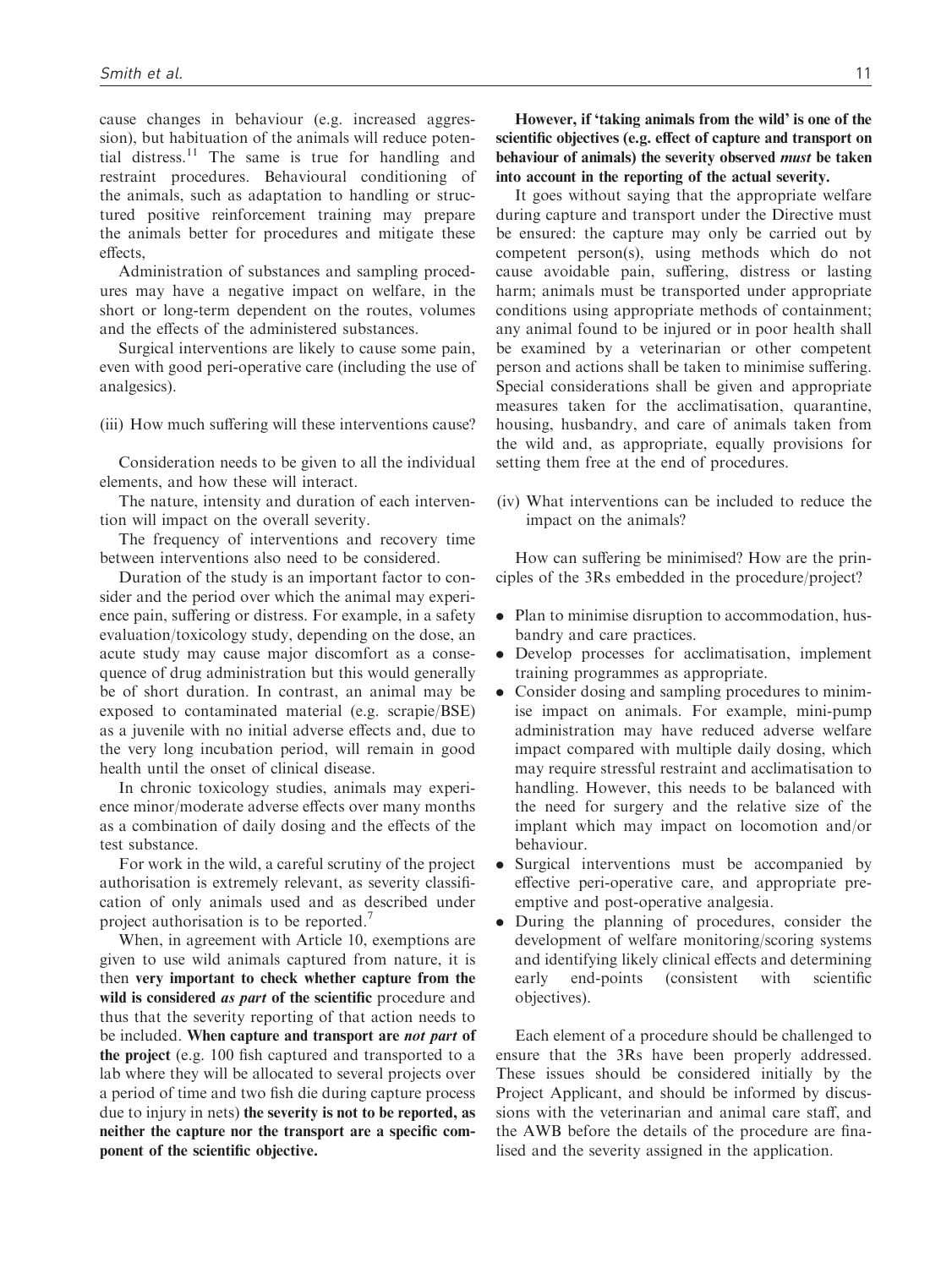Prospective discussions with all relevant personnel will ensure that the most refined procedure is developed.

Discussions should continue throughout the procedure to ensure that all opportunities are taken to further develop and adopt refinements as these become available, for example through new publications.

# Retrospective assessment (RA) and assessment of 'actual' severity

As indicated earlier, there are requirements in the Directive for the assessment of actual severity experienced by each animal and, for certain projects, a requirement that an RA shall be performed (Article 39).

Assessment of actual severity is necessary for a number of reasons:

- . to provide information for the annual statistical returns on animal use;
- . to enable consideration of requests for re-use of animals;
- . to contribute to the RA of projects (where required).

RA, in addition to the consideration of actual severity experienced by the animals, also requires consideration of whether or not the objectives of the Project have been achieved, and whether further opportunities for implementation of the 3Rs have been identified. All projects using non-human primates and all those involving 'severe' procedures must undergo RA.

RA may be required for other projects – these are determined by CA during project evaluation and the applicant informed where and when RA is required.

In order to be able to determine 'actual' severity there is a need to develop recording and assessment systems, tailored to each project which will capture all the necessary information in a format which will facilitate subsequent assessment and categorisation of the actual severity.

# Development of a system for the monitoring and assessment of welfare

There are many publications that offer guidance on the assessment of welfare in animals undergoing scientific procedures (see references below). The Working Group refers readers in particular to three articles on the creation and use of follow-up and evaluation sheets, namely articles by Morton, Buchanan-Smith and the report by the BVAAWF/FRAME/RSPCA/UFAW Joint Working Group on Refinement.<sup>12–14</sup> These articles not only provide background on this topic, they discuss the benefits of using such sheets for the experimental animals, the animal care staff, and the science of a project. Other useful references to consider are the Guidelines for the Assessment and Management of Pain in Rodents and Rabbits, the Rabbit Grimace Scale – a new method for pain assessment in rabbits and the 1994 FELASA publication giving guidelines on pain and distress that offers general guidance on clinical signs in rodents and lagomorphs, equating to a severity category.15–17

An ideal assessment system would include simple, objective measurements which could be applied consistently and used to detect the onset, and monitor the development of pain, suffering and distress in animals undergoing scientific procedures. Unfortunately, such a system is not available, nor is likely ever to be so, due to the wide variation in behaviours and behavioural responses among different species, strains and individual animals and the specifics of procedures.

The use of tailored assessment systems specific to the project, using trained and experienced personnel can contribute to significant refinements in animal models. Thus, it is important to list possible and/or observed behavioural or clinical responses, which moreover should be assessed and quantified or scored wherever possible, and may allow for identification of humane end-points. For example, in some infection studies body-temperature monitoring has been successfully used to identify early suitable end-points in advance of clinical evidence of disease, while still allowing the scientific objectives of the study to be met.<sup>18</sup>

The following points should be considered in the development of a monitoring and assessment system:

- Targeted at *an individual animal* and not at a group of experimental animals, although this may be challenging where large groups are involved (e.g. in some fish studies).
- . Level of severity that is experienced by each animal needs to be reported using the categories of mild, moderate, or severe.
- . Consideration should be given to the administrative burden in the design of the recording system
- . System should, where possible, use objective measures to assess the level of pain, suffering or distress experienced by the animal during the procedure.
- . System should require a definition and description of humane end-points.
- . The monitoring must capture (a) any welfare-related issues, both expected and unexpected, that occurs during the course of the project, (b) any refinement actions that were taken during the course of a project.
- . Assessment criteria should be included to facilitate the severity classification. Many of the published systems advocate some form of numerical scoring system, and rank clinical signs with severity allocation. Evidently, expertise and professional judgment will better allow for objective scoring.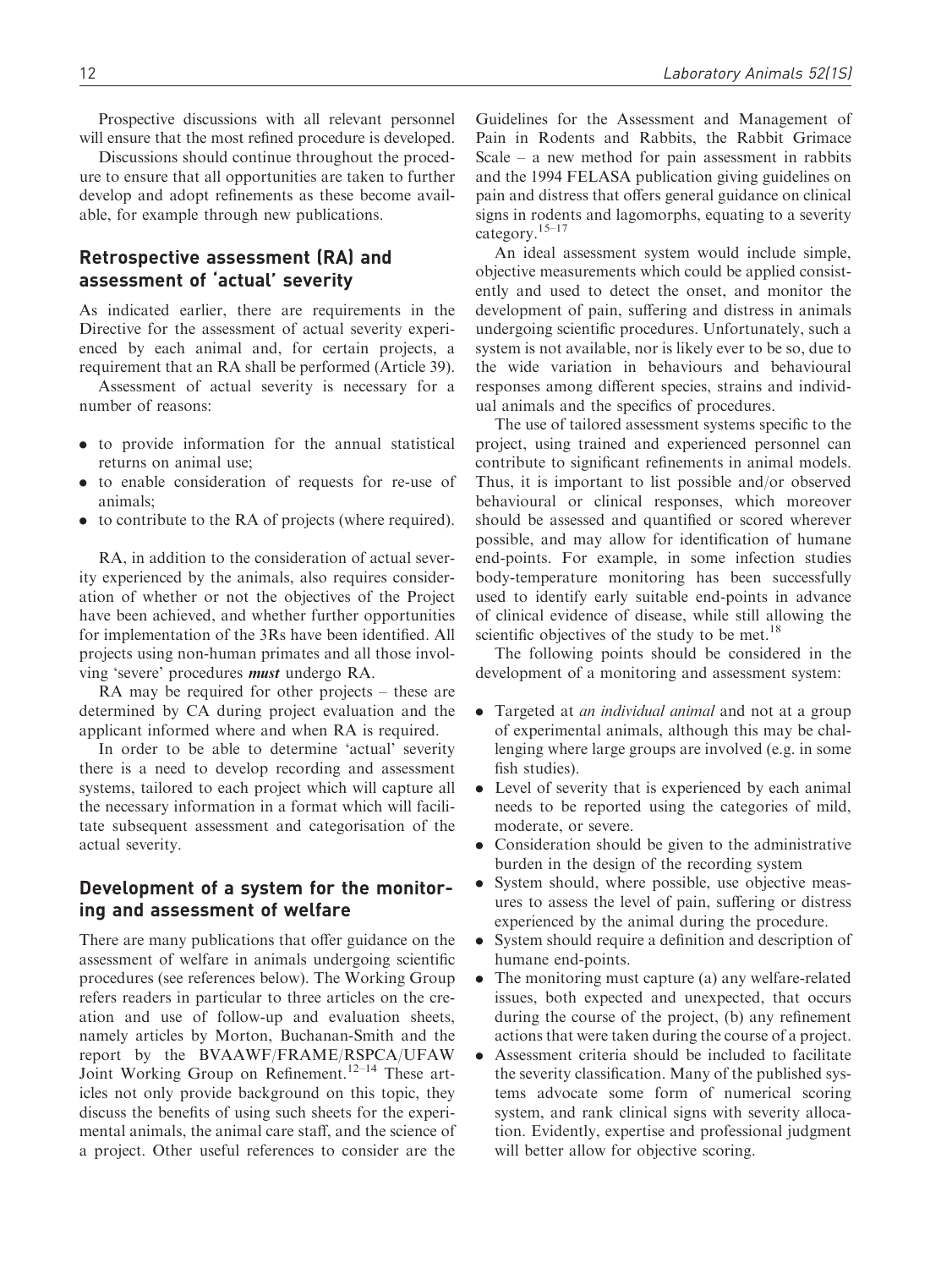. Standardised recording is essential. Although it is acknowledged that all scoring systems will contain subjective criteria to some degree, the information recorded should be specific for the model and species used.

# Development of a suitable recording system

- . Develop an animal welfare assessment sheet tailored to the research project through discussions with researchers, care staff and veterinarian (or suitably qualified expert where more appropriate).
- . Where applicable, score the signs of discomfort on a convenient scale from normal (score  $= 0$ ) to the highest level of severity. Use objective scoring where possible.
- . Identify intervention criteria for example state signs which require veterinary check/intervention
- . Define the limit of acceptable or permissible severity (e.g. a maximum score of clinical signs/behaviours for the procedures that should not be exceeded. This score can then be used as the score for adopting a humane end-point.)
- . Include consideration of the assessment of cumulative suffering and criteria for re-use where applicable
- . An electronic format may facilitate data entry, allowing the details to be modified at any time in order to permit the recording of unexpected events and any new events when they occur during the project and also allows easy sharing of information with all those involved (technicians, researchers, veterinarians, AWB, etc.).
- . The assessment sheet should be simple and easyto-use for experienced and inexperienced or novice observers, based on and using agreed terminology (e.g. FELASA Glossary of clinical signs).<sup>19</sup> The assessment sheet should be structured in such a way that the results of different moments of observing the experimental animals, such as on handling, close up, or from a distance, can be recorded.
- . The assessment sheet should be structured such that it can be easily modified for changing situations, type of project, and animal species.
- . The assessment sheet should, when required, allow the recording of the time when each procedure, technique was performed, or refinement introduced during the project.
- . The assessment sheet should be useful for the entire duration of a project. Records of such assessments will be useful for subsequent review of the project and tailoring improvements for future studies.

### Assessment of actual severity

An animal's overall or cumulative suffering can be estimated from the nature and number of adverse and unexpected effects that appeared during the course of a procedure. The level of severity experienced by each animal during the course of a procedure is influenced by several factors, each of which should be incorporated.

The non-exhaustive list below gives an indication of the factors which can influence the amount and level of suffering that an experimental animal may experience during a scientific procedure, and which need to be taken into account when determining cumulative suffering of an experimental animal:

- the duration of the project/procedure;
- the duration of any adverse effect
- . the number of procedures that were carried out on the animal;
- the frequency of performing the procedures;
- . information on whether the animal used in this project is being re-used
- . an assessment of the animal's clinical condition and physical wellbeing at the end of the procedure, which should include determination of those factors that influence body weight and body condition;
- . an assessment of the impact on the animal's behaviour or psychological wellbeing, for example, the incidence of abnormal, stereotypic or aggressive behaviours.

The following factors could also be given consideration in the assessment of actual severity:

- . how the animal was conditioned (e.g. adaptation, training);
- the number of (surgical) interventions;
- the routes, volumes and frequencies of compound and drug administration;
- . the physical and chemical characteristics of the administered compound or solution, for example, whether the repeated injections or the injections of acidic or basic substances induced local irritation and necrosis;
- the routes, frequency and volume removed during blood samplings;
- the method and frequency of restraint;
- . changes in social structure/separation and single housing of social animals.

Although each element has the potential to impact on severity, the actual severity experienced will largely be determined by the effectiveness of the actions taken to reduce the negative impacts of the procedure – for example, the use of analgesics will reduce postoperative pain.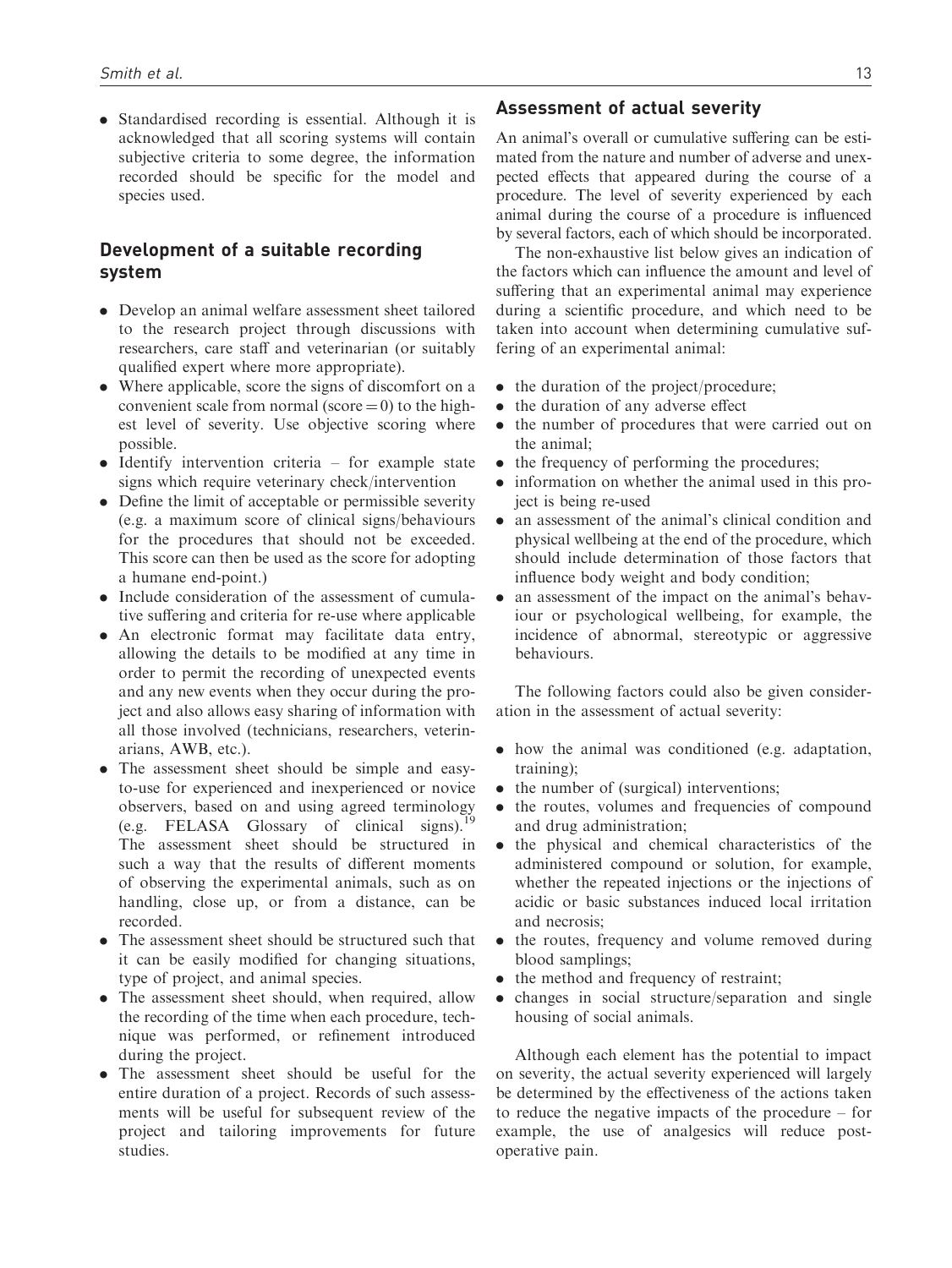Determination of actual severity requires a review of the application and consequences of the applied procedures and the effectiveness of actions taken to minimise suffering. The actual severity can only be determined following a review of all the effects on the animal throughout the procedure – this necessitates the maintenance and consideration of focussed clinical records.

The actual severity to be reported for each individual animal should be based on the highest level of severity experienced during the course of the procedure and not based on the severity at the end of the procedure.

# Assigning severity to an animal found dead during study

Despite the best efforts to monitor animals closely, it is possible that an animal might be found dead as a consequence of either the experimental procedure or other unrelated causes. Some guidance on assignment of severity in such cases is given in the Commission working document on a severity assessment framework and in the 2016 Discussion paper.<sup>6,7</sup> These state that: 'For the purposes of statistical reporting, actual severity should primarily relate to the severity of the experimental procedures and not unrelated incidents such as disease outbreaks or cage flooding' and that 'the actual severity of an animal found dead should be reported as ''severe'' unless an informed decision can be made that the animal did not experience severe suffering prior to death. If it is unlikely that the death was preceded by severe suffering, the actual severity classification should reflect the known experience prior to death. Factors such as frequency of monitoring, use of analgesia, etc. will need to be given due consideration.'

All deaths of animals should be carefully reviewed among those involved (e.g. scientist/care staff/veterinary surgeon) as soon as possible to ensure that all relevant information is available to determine whether or not the death was procedure related and to determine an appropriate level for reporting purposes. Whatever the cause, measures should be taken to avoid recurrence.

When the actual severity experienced exceeds that predicted prospectively for the procedure, there may be a need to notify authorities and/or revise project authorisations.

Further guidance on the assignation of actual severity where animals are found dead can be found in the EU discussion paper of January 2016, which provides an illustrative decision tree to assist determination in assigning the severity of death for the purposes of statistical reporting (reproduced below).

1. Is the death unrelated or related to the procedure the animal was undergoing?

### 1.1. Unrelated

Examples of unrelated deaths:

- . deficiencies in equipment or environmental controls such as cage flooding, heating/ventilation malfunction;
- . inappropriate husbandry or care practices such as failure to provide adequate diet (e.g. inappropriately balanced) or diet contaminated (e.g. poor storage);
- . aggression between animals in a group housing;
- unrelated disease and infections:
- . Ageing animals: deaths in animals on long-term studies should be evaluated to clearly differentiate deaths as a result of the procedure from those as a consequence of the natural ageing process. Deaths in such studies should not be automatically classed as severe, and the clinical history and condition of the animal at the time of the last observation should be given due consideration;
- In the case of GA breeding of an established line, when the genetic alteration is *not* considered to cause any mortalities on the basis of the welfare assessment performed on the established line, therefore, it is unlikely that deaths during the breeding programme are due to the genetic alteration.

The actual severity for the animal should reflect the highest level of severity experienced during the course of the procedure by the animal (excluding the level of severity related to the death).

- 1.2. Related: proceed to question 2.
- 2. Can an informed decision be made about the events leading to the death? Factors such as frequency of monitoring, use of analgesia, etc. will need to be given due consideration.
	- 2.1. Yes, for example:
	- $\bullet$  animal failing to fully recover consciousness in post-operative period, but under appropriate analgesic regime throughout;
	- $\bullet$  no clinical abnormalities recorded throughout the procedure, nor anticipated, but found dead a few hours after a clinical examination.

The actual reported severity should reflect the severity as the result of the assumed events leading to death.

#### 2.2. No

The actual severity should be reported as 'severe'.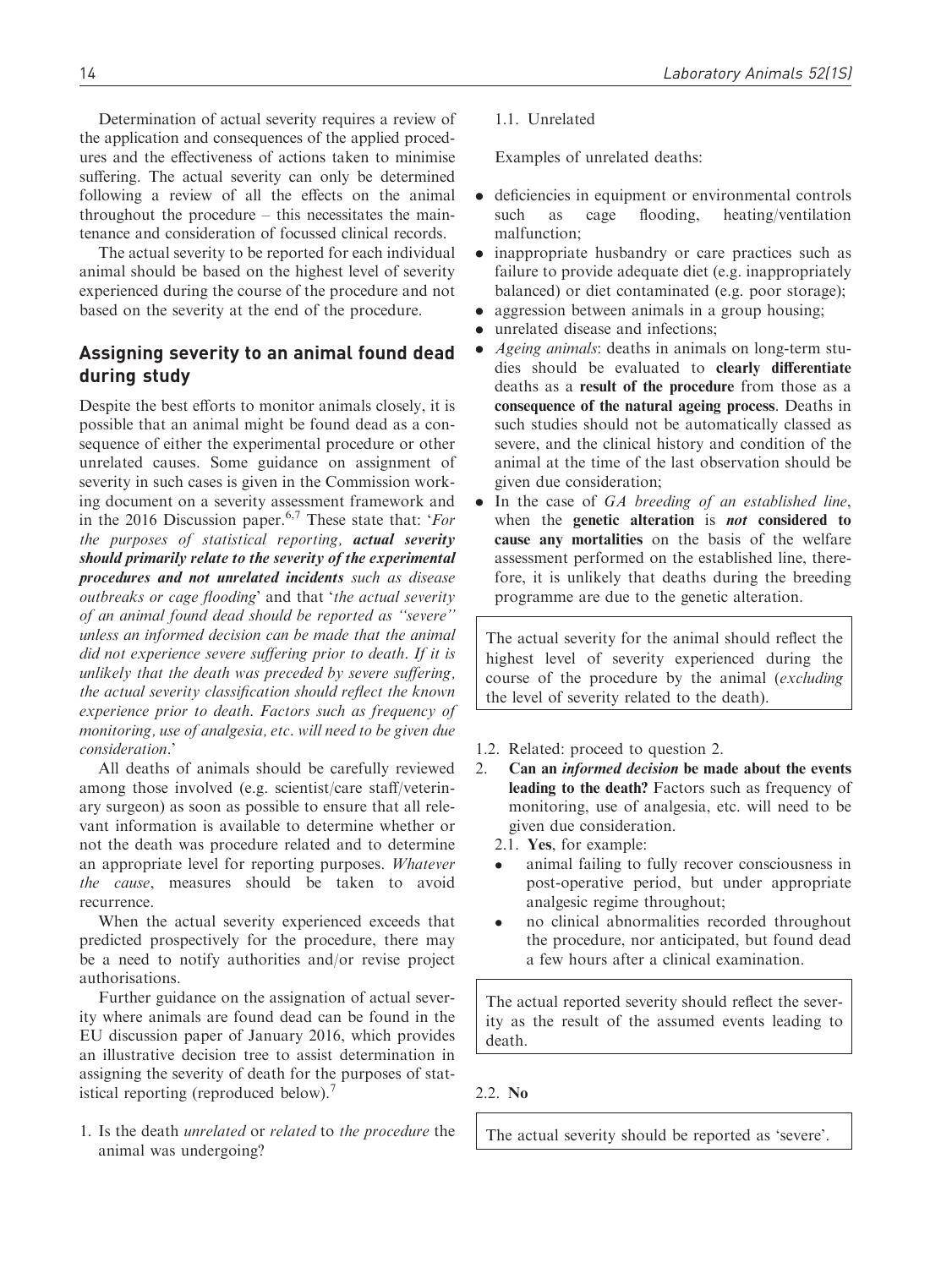### Re-use of animals and cumulative suffering

Re-use of animals in further procedures is permissible under the Directive 2010/63/EU, but is dependent on a number of factors including the actual severity of the previous procedure, a demonstration that the animal's general state of health and well-being has been fully restored and that re-use is in accordance with veterinary advice, taking into account the lifetime experience of the animal. $20$ 

Assessing the severity that an individual scientific procedure will cause to an animal can be difficult when animals undergo several multi-step procedures over prolonged periods, especially when the nature of the procedures means that the animals may also be subjected to alterations in normal housing and care practices (e.g. periods of single housing).

However, such an assessment is necessary to allow re-use, and this needs to take account of the animal's lifetime experience. This introduces a further area for consideration as now not only does the direct pain, suffering or distress caused by the various steps in the procedure need to be taken into account, but also some consideration is needed of any contingent suffering due to the animal's husbandry and care environment throughout its lifetime.

Lifetime or cumulative suffering can be considered as the combination of direct suffering (the application of scientific procedures), any clinical conditions from which the animal has suffered (which may or may not be due to the procedure being carried out, e.g. intercurrent disease or surgical wound) and contingent suffering (housing, husbandry, transport etc.); the duration of these events must be taken into account.

The key issues which need to be taken into account when considering lifetime experience are:

- . the duration of exposure to the pain suffering distress or lasting harm – longer duration is more likely to cause higher severity;
- the nature and intensity of the effects on the animals;
- the interval between procedures the shorter the interval (usually) the less opportunity the animal has to return to normal;
- . the nature of interventions and actions that will be taken to relieve the suffering;
- . consideration of any contingent suffering.

# Illustrative examples of severity classification and reporting - Appendix 1

The attached worked examples (Appendix 1) were current during the evolution of this report and were real examples of how severity classification and reporting can be approached. They highlight the welfare and scientific issues to be considered, suggesting improvements that can be made through critical review of a study design, and provide illustrative realistic severity classifications. The examples also include illustrations of recording systems that can be used during the course of studies to monitor and assess actual severity and contribute elements to retrospective assessment of a project.

It is acknowledged that there may be further 3R opportunities that have evolved since these were developed, and therefore these illustrations are not intended to be used unaltered by research workers. Each project will be different in particular with regard to scientific objectives that can influence significantly the overall severity of a procedure. The intention however is to explain and promote this stepwise approach to severity assessment. If applied as intended, the desired outcomes of improved science and welfare and consistent assessment and reporting of actual severity should be achieved.

The WG has chosen animal models commonly used in the scientific community and has for each of them addressed the previously stated four questions asked namely: What is being done to the animals? What effect will this have on the animals? How much suffering may it cause? What interventions can be included to reduce the impact on the animals?

### Models included in this report

- 1. Control of infection: assessment of protection of vaccine candidates in a murine model of tuberculosis and screening of novel drug candidates
- 2. Neuropathic pain: spinal nerve ligation in the rat
- 3. Stroke: efficacy of a novel therapeutic agent on intraluminal thread middle cerebral artery occlusion (MCAO) in the marmoset
- 4. Cardiovascular evaluation of novel therapeutics: telemetered dog model
- 5. Atrial fibrillation: evaluation of novel antiarrhythmic substances in the rabbit
- 6. Ecotoxicology: determination of bioaccumulation using the fish flow through test
- 7. Regulatory toxicology: assessment of acute oral toxicity in the rat
- 8. Pharmacokinetics: determination of the pharmacokinetics after a single administration of a test substance in the dog

#### Declaration of Conflicting Interests

The author(s) declared no potential conflicts of interest with respect to the research, authorship, and/or publication of this article.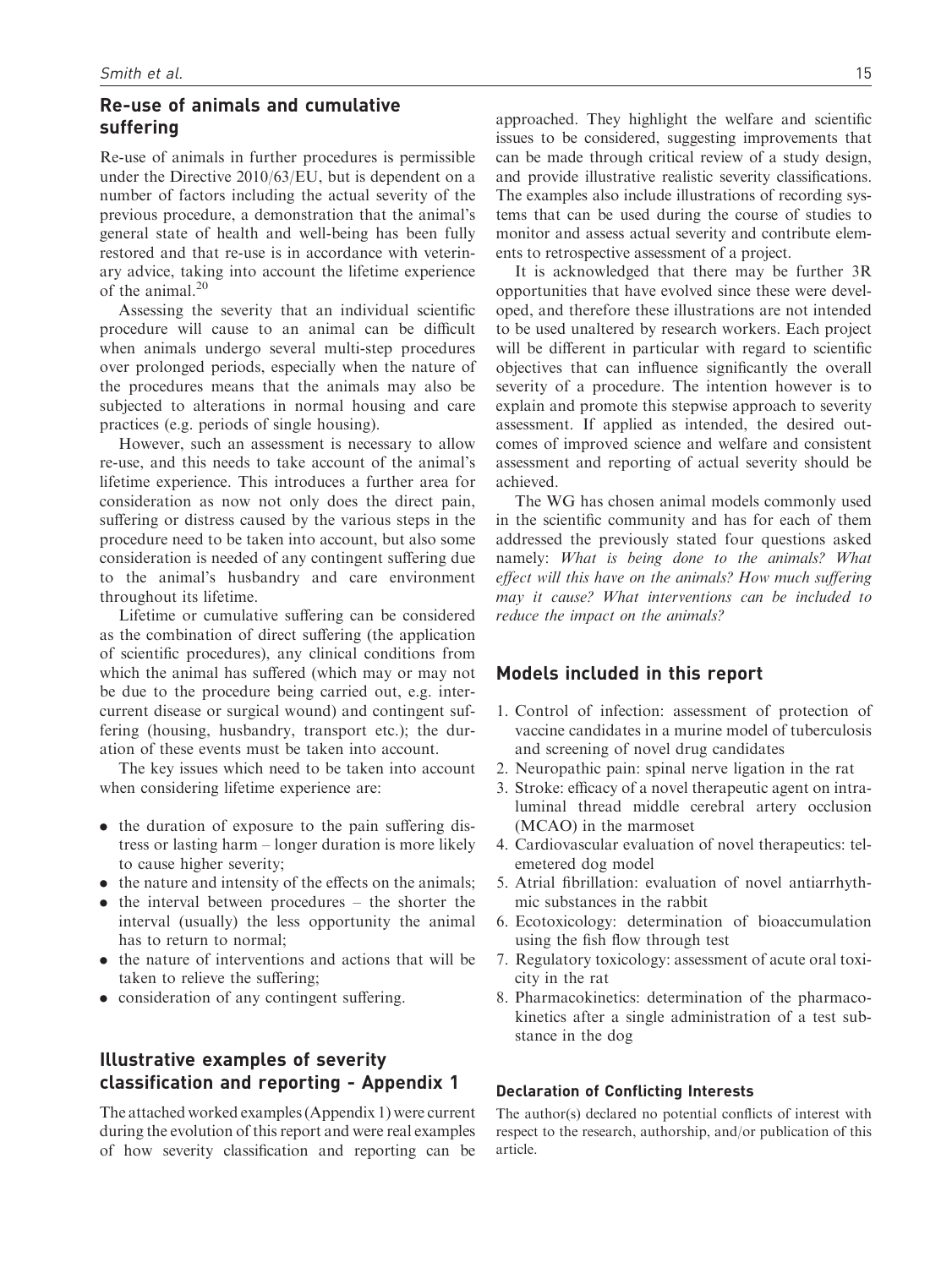### Funding

The author(s) disclosed receipt of the following financial support for the publication of this article: Publication of our work was supported by a bursary from Laboratory Animals Limited.

#### Acknowledgements

The authors would like to thank Laszio Dezsi for technical assistance with the spinal nerve ligation model and Pascale van Loo for technical assistance with the pharmacokinetic model.

#### References

- 1. The European Parliament and the Council of the European Union. Directive 2010/63/EU of the European Parliament and of the Council of 22 September 2010 on the protection of animals used for scientific purposes. Off J Eur Union 2010; L276: 33-79.
- 2. European Commission. Implementing decision of 20 December 2013 correcting Annex II to implementing Decision 2012/707/EU establishing a common format for the submission of the information pursuant to Directive 2010/63/EU of the European Parliament and of the Council on the protection of animals used for scientific purposes (2014/11/EU). Off J Eur Union 2014; L10: 18.
- 3. Rülicke T, Montagutelli X, Pintado B, et al. Guidelines for the production and nomenclature of transgenic rodents: FELASA Working Group Report. Lab Anim 2009; 41: 301–311.
- 4. Voipio HM, Baneux P, Gomez de Segura IA, et al. Guidelines for the veterinary care of laboratory animals: report of the FELASA/ECLAM/ESLAV Joint Working Group on Veterinary Care. Lab Anim 2008; 42: 1–11.
- 5. European Commission. Examples to illustrate the process of severity classification, day-to-day assessment and actual severity assessment, [http://ec.europa.eu/environ](http://ec.europa.eu/environment/chemicals/lab_animals/pdf/examples.pdf)[ment/chemicals/lab\\_animals/pdf/examples.pdf](http://ec.europa.eu/environment/chemicals/lab_animals/pdf/examples.pdf) (2013, accessed 14 May 2017).
- 6. National Competent Authorities for the Implementation of Directive 2010/63/EU on the protection of animals used for scientific purposes. Working document on a severity assessment framework, [http://ec.europa.eu/envir](http://ec.europa.eu/environment/chemicals/lab_animals/pdf/Endorsed_Severity_Assessment.pdf)[onment/chemicals/lab\\_animals/pdf/Endorsed\\_Severity\\_](http://ec.europa.eu/environment/chemicals/lab_animals/pdf/Endorsed_Severity_Assessment.pdf) [Assessment.pdf](http://ec.europa.eu/environment/chemicals/lab_animals/pdf/Endorsed_Severity_Assessment.pdf) (2012, accessed 14 May 2017).
- 7. Bioscience for the Future Research Council. Discussion paper for the purposes of promoting consistent reporting of statistical data (actual severity and animal numbers) under Article 54(2) of Directive 2010/63/EU and Commission Implementing Decision 2012/707/EU, [http://](http://www.bbsrc.ac.uk/documents/1601-discussion-paper-reporting-statistical-data-pdf) [www.bbsrc.ac.uk/documents/1601-discussion-paper](http://www.bbsrc.ac.uk/documents/1601-discussion-paper-reporting-statistical-data-pdf)[reporting-statistical-data-pdf](http://www.bbsrc.ac.uk/documents/1601-discussion-paper-reporting-statistical-data-pdf) (2016, accessed 14 May 2017).
- 8. Fenwick N, Ormandy E, Gauthier C, et al. Classifying the severity of scientific animal use: a review of international systems. Anim Welf 2011; 20: 281–301.
- 9. Russell WMS and Burch RL. Principles of humane experimental technique, Special ed. Wheathampstead, UK: UFAW, 1992.
- 10. Smith JA, van den Broek FA, Martorell JC, et al. Principles and practice in ethical review of animal experiments across Europe: FELASA Working Group on Ethical Evaluation of Animal Experiments. Lab Anim 2007; 41: 143–160.
- 11. FELASA. Standardization of enrichment 2006, [http://](http://www.felasa.eu/media/uploads/WG_Enrichment_2006_Report-Final.pdf) [www.felasa.eu/media/uploads/WG\\_Enrichment\\_2006\\_](http://www.felasa.eu/media/uploads/WG_Enrichment_2006_Report-Final.pdf) [Report-Final.pdf](http://www.felasa.eu/media/uploads/WG_Enrichment_2006_Report-Final.pdf) (2016, accessed 14 May 2017).
- 12. Morton DB. A systematic approach for establishing humane endpoints. ILAR J 2000; 41: 80-86.
- 13. Buchanan-Smith HM, Rennie AE, Vitale A, et al. Harmonising the definition of refinement. Anim Welf 2005; 14: 379–384.
- 14. Hawkins P, Morton DB, Burman O, et al. A guide to defining and implementing protocols for the welfare assessment of laboratory animals: eleventh report of the BVAAWF/FRAME/RSPCA/UFAW Joint Working Group on Refinement. Lab Anim 2011; 45: 1–13.
- 15. American College of Laboratory Animal Medicine. Guidelines for the assessment and management of pain in rodents and rabbits, [www.aclam.org/Content/files/](www.aclam.org/Content/files/files/Public/Active/position_pain-rodent-rabbit.pdf) [files/Public/Active/position\\_pain-rodent-rabbit.pdf](www.aclam.org/Content/files/files/Public/Active/position_pain-rodent-rabbit.pdf) (2006, accessed 14 May 2017).
- 16. National Centre for the Replacement, Refinement and Reduction of Animals in Research. The Rabbit Grimace Scale – a new method for pain assessment in rabbits, [https://www.nc3rs.org.uk/news/rabbit-grimace](https://www.nc3rs.org.uk/news/rabbit-grimace-scale-E28093-new-method-pain-assessment-rabbits)[scale-%E2%80%93-new-method-pain-assessment-rab](https://www.nc3rs.org.uk/news/rabbit-grimace-scale-E28093-new-method-pain-assessment-rabbits)[bits](https://www.nc3rs.org.uk/news/rabbit-grimace-scale-E28093-new-method-pain-assessment-rabbits) (2012, accessed 14 May 2017).
- 17. Baumans V, Brain PF, Brugére H, et al. Pain and distress in laboratory rodents and lagomorphs: report of the Federation of European Laboratory Animal Science Associations (FELASA) Working Group on Pain and Distress accepted by the FELASA Board of Management November 1992. Lab Anim 1994; 28: 97–112.
- 18. Becker MJ and De Marie S. Clinical signs predicting imminent death in a rat model of invasive pulmonary aspergillosis. In: Hendriksen FM and Morton DB (eds) Humane endpoints in animal experiments for biomedical research. Zeist, The Netherlands: The Royal Society of Medicine Press, 1998, pp.127–132.
- 19. Fentener van Vlissingen JM, Borrens M, Girod A, et al. The reporting of clinical signs in laboratory animals: FELASA Working Group Report. Lab Anim 2015; 49: 267–283.
- 20. Garrod K, Ryder K and Anderson D. Cumulative suffering, how can it be assessed. In: 7th World congresses on alternatives & animal use in the life sciences, Rome, Italy, 30 August–3 September 2009, ID ABS: 282.

# **Résumé**

La directive 2010/63/EU a introduit des exigences de classification de la gravité des procédures à appliquer au cours du processus d'autorisation de projet visant à utiliser des animaux dans les procédures scientifiques et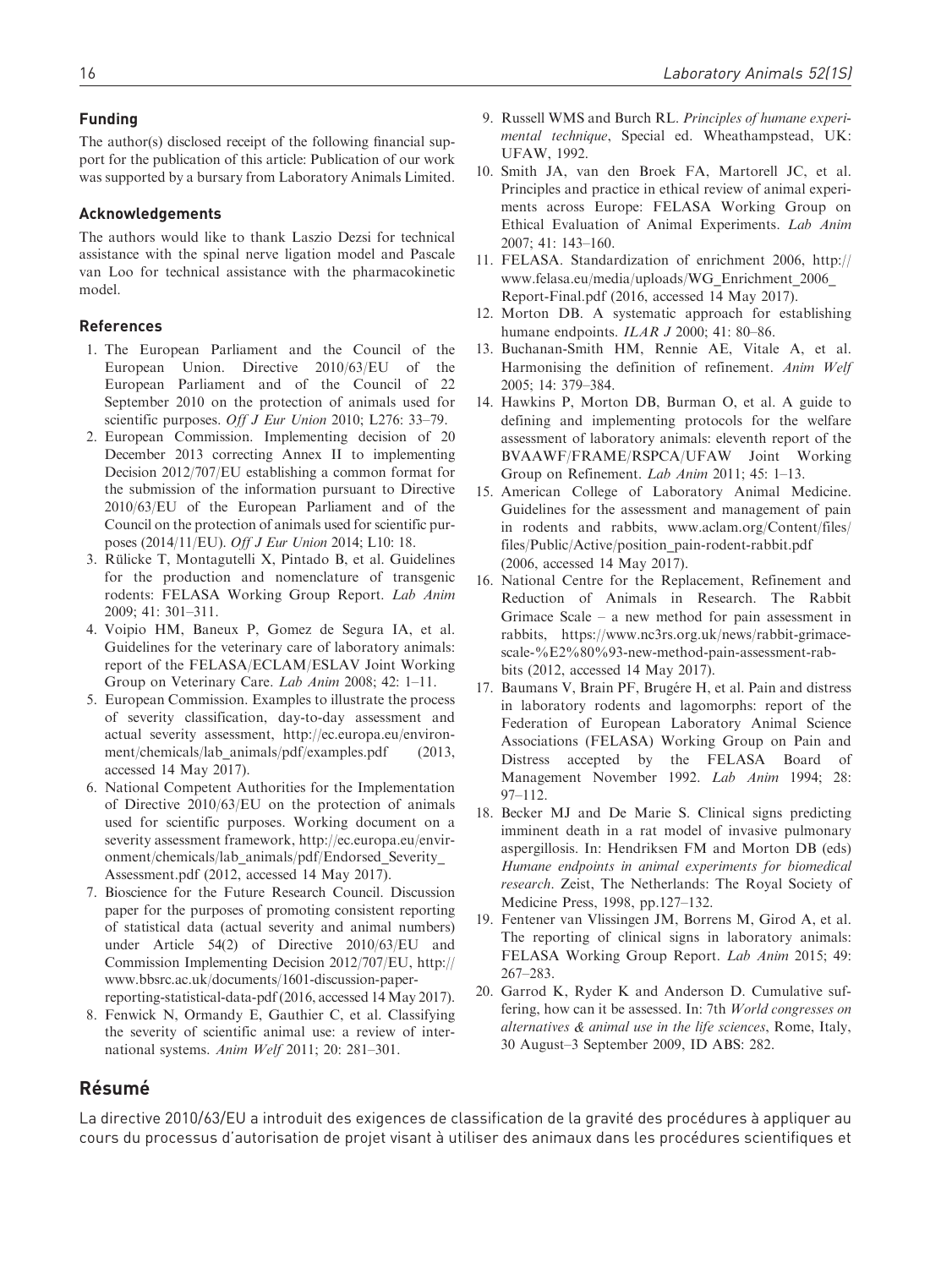également à rendre compte de la gravité réelle vécue par chaque animal utilisé dans de telles procédures. Ces exigences offrent des possibilités d'examiner les effets néfastes des procédures sur les animaux et la façon dont ils peuvent être réduits avant le commencement du travail. Un meilleur système d'enregistrement et de signalement des effets indésirables devrait aussi aider à mettre en évidence les priorités d'amélioration de procédures semblables à l'avenir et l'analyse comparative des bonnes pratiques. Le signalement de la gravité devrait contribuer à informer le public de la gravité relative des différents domaines de la recherche scientifique, et pourrait au fil du temps indiquer les tendances en matière de raffinement. La cohérence de l'affectation des catégories de gravité dans les États membres est une condition essentielle, surtout si la réutilisation est envisagée, ou si la clause de sauvegarde doit être invoquée. Les exemples de classification de la gravité fournis à l'annexe VIII sont limités en nombre, et ont peu de pouvoir descriptif pour aider l'affectation. De plus, les exemples donnés sont souvent liés à la procédure et ne tentent pas d'évaluer les résultats, tels que les effets indésirables qui peuvent se produire. L'objectif de ce rapport est de fournir des conseils sur l'affectation de la gravité, tant de manière prospective qu'à la fin d'une procédure. Un certain nombre de modèles animaux actuellement utilisés ont servi à illustrer le processus d'évaluation de la gravité à partir de la conception du projet, par le biais d'une surveillance au cours de la procédure jusqu'à l'évaluation finale de la gravité réelle à la fin de la procédure (Appendix 1).

# Abstract

Die Richtlinie 2010/63/EU regelt die Anforderungen für die Einstufung des Schweregrads bei der Projektgenehmigung zur Verwendung von Tieren in wissenschaftlichen Verfahren sowie für die Meldung des tatsächlichen Schweregrads jedes des in diesen Verfahren eingesetzten Tieres. Diese Anforderungen bieten die Möglichkeit, die negativen Auswirkungen von Verfahren auf Tiere zu berücksichtigen und zu prüfen, wie diese vor Arbeitsbeginn reduziert werden können. Bessere Erfassung und Berichterstattung über nachteilige Wirkungen sollten auch dazu beitragen, Prioritäten für die Verbesserung ähnlicher Verfahren und das Benchmarking bewährter Verfahren hervorzuheben. Die Berichterstattung über den tatsächlichen Schweregrad sollte dazu beitragen, die Offentlichkeit über den relativen Schweregrad der verschiedenen Bereiche der wissenschaftlichen Forschung zu informieren, und könnte im Laufe der Zeit Trends in Bezug auf Verbesserung aufzeigen. Eine einheitliche Zuordnung der Schweregrade durch die Mitgliedstaaten ist eine zentrale Anforderung, insbesondere wenn die Wiederverwendung in Betracht gezogen oder die Schutzklausel angewendet werden soll. Die in Anhang VIII aufgeführten Beispiele für die Schweregradklassifizierung sind zahlenmäßig begrenzt und beschreiben die Vornahme der Zuordnung unzureichend. Außerdem beziehen sich die genannten Beispiele oft auf das Verfahren, ohne dass versucht wird, das Ergebnis zu bewerten, wie z. B. möglicherweise auftretende nachteilige Wirkungen. Ziel dieses Berichts ist es, sowohl vorausschauende als auch verfahrensabschließende Leitlinien für die Schweregradzuweisung zu liefern. Es wurde eine Reihe von Tiermodellen verwendet, die derzeit im Einsatz sind, um den Prozess der Schweregradbewertung vom Beginn des Projekts über die Überwachung während des Verfahrens bis hin zur abschließenden Bewertung der tatsächlichen Schwere zum Schluss des Verfahrens darzustellen (Appendix 1).

# Resumen

La directiva 2010/63/UE introdujo requisitos para la clasificación de la crudeza de los procedimientos a ser aplicados durante el proceso de autorización de proyectos para utilizar animales en procedimientos científicos y también para informar sobre la crudeza real ejercida sobre cada animal utilizado en dichos procedimientos. Estos requisitos ofrecen oportunidades para considerar los efectos adversos en los animales utilizados en los procedimientos y cómo pueden reducirse antes de comenzar con el proyecto. Unos registros y unos informes de los efectos secundarios también deberían ayudar a poner de manifiesto las prioridades para conseguir un refinamiento de otros procedimientos futuros parecidos y un referente de buenas prácticas. La creación de informes sobre la crudeza real debería ayudar a informar al público sobre la relativa crudeza de varias áreas de la investigación científica y, con el tiempo, se podrían conseguir cambios en el refinamiento. La consistencia en la asignación de categorías de crudeza en todos los Estados Miembro es un requisito clave, particularmente si se considera una reutilización o, de lo contrario, deberá invocarse la cláusula de salvaguarda. Los ejemplos de la clasificación de crudeza indicados en el Anexo VIII tienen un número limitado y tienen poco poder descriptivo para facilitar la asignación. Asimismo, los ejemplos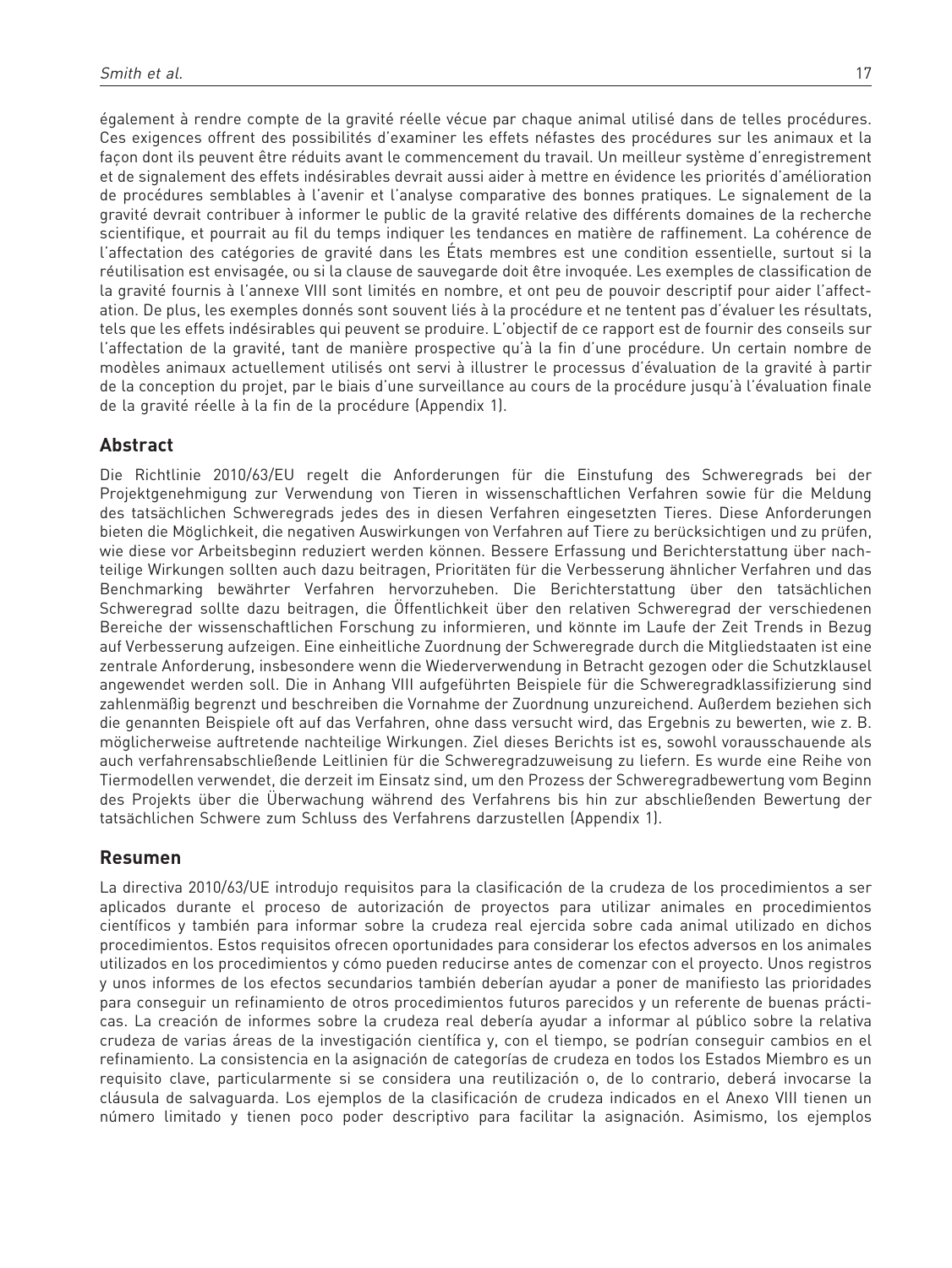facilitados a menudo guardan relación con el procedimiento y no tratan de evaluar los resultados, como los posibles efectos adversos. El objetivo de este informe es ofrecer unas directrices sobre la clasificación de crudeza, tanto con anterioridad al procedimiento como posteriormente. Se ha utilizado una serie de modelos animales, en activo actualmente, para ilustrar el proceso de evaluación de crudeza desde la creación del proyecto, durante el transcurso del procedimiento y en la evaluación final de la crudeza real al final del proyecto (Appendix 1).

# Appendix 1: Illustrative examples of severity classification and reporting

# Control of infection – murine models of TB

General context. In 2010, 8.8 million cases of active pulmonary disease were identified, with around 1.2–1.5 million people dying of this disease in that year, making it the second largest cause of infectionrelated deaths worldwide, after  $HIV/AIDS$ <sup>1</sup> Although there are some effective drug regimens available for treating human TB, there are presently some hard-to-tackle challenges in the fight against this infection, that include the rise in co-infection with HIV, the emergence of multidrug-resistant strains of Mycobacterium tuberculosis, compliance problems with current long-term drug regimens and the need for new vaccines to replace BCG, which efficacy has been reported to vary between 0 and  $80\%$ .<sup>1–4</sup> This makes the use of murine models of TB in pre-clinical as important as ever.<sup>5,6</sup>

Experimental infection of mice with M. tuberculosis has been used to model human TB since the early works of Robert Koch, and these models have since then been of pivotal importance for the understanding of hostpathogen interaction and for testing therapeutic and preventive approaches to this disease.<sup>5,7–10</sup>

There are marked differences in susceptibility to TB infection between mouse strains. However, and contrary to what happens in most humans, no mouse strain is capable of controlling disease to a truly latent state, and all animals eventually succumb to the infection as a result of progressive disease, if left untreated.<sup>11</sup> In all strains experimental infection is quickly followed by an accentuated and continuous growth of bacterial numbers in the lungs. The more resistant strains (e.g. the C57BL/6) are capable of mounting a specific immune response after this primary response, being thus able to control the disease to a chronic stage from 3–4 weeks post-infection. During this stage bacillary numbers in the lungs remain high but relatively stable for several months and up to more than a year (although lung pathology ensues) and animals are seemingly asymptomatic. Eventually, disease recrudesces, progressing in severity until death, $1,12$  if not averted by humane end-points.<sup>13</sup> As for the more susceptible strains, these either fail to inhibit bacillary growth in

the lungs after primary infection or cannot maintain it, resulting in rapidly progressive and overtly symptomatic disease, which culminates in early death.<sup>14,15</sup> Aside mouse strain, other important parameters affect resistance to infection, such as the inoculum size (in CFUs) and the chosen route of infection.<sup>11,16,17</sup> Depending on these various parameters, median survival times of M. tuberculosisinfected mice may vary between less than 20 days to more than 300 days.  $^{11,18}$ 

Two different procedures are described below, one for vaccine testing and the other for screening of novel drug candidates.

# Illustrative procedure (1) – assessment of protection of vaccine candidates in a murine model of TB infection

Study design. The aim is to find vaccine candidates that can decrease a lung CFU count to at least 1.5 log lower than that conferred by BCG. In a pilot study it has been established that a standard deviation of 1.2 log puts the effect size around 1.65. For an alpha  $= 0.01$  and a 90% power, a minimum of 11 animals is required to detect this mean difference between BCG and another antigen's protection. A group size of 12 animals will be used to account for unexpected deaths. Ten groups of 12 female BALB/c mice each will be used to test vaccine candidates for M. tuberculosis infection. Each of the eight test compound groups will be immunised by intramuscular injection (on three occasions at two week intervals) with a vaccine candidate; one control group will be injected with vehicle only and another control group with BCG ('gold-standard' control). Thirty days after the last immunisation, all mice will be aerosol infected with a low dose of M. tuberculosis. Three mice from each group will be sacrificed one, two and three months post infection to assess bacillary burden in lungs and spleen. The remaining mice will be monitored using an adapted clinical scoring system used for infection studies,<sup>19</sup> helping to determine humane end-points. Mice will be group housed in solid floored cages with litter and nesting material and cardboard tubes. Animals will be provided food and water ad libitum. All animals will be euthanised by anaesthetic overdose with pentobarbital sodium.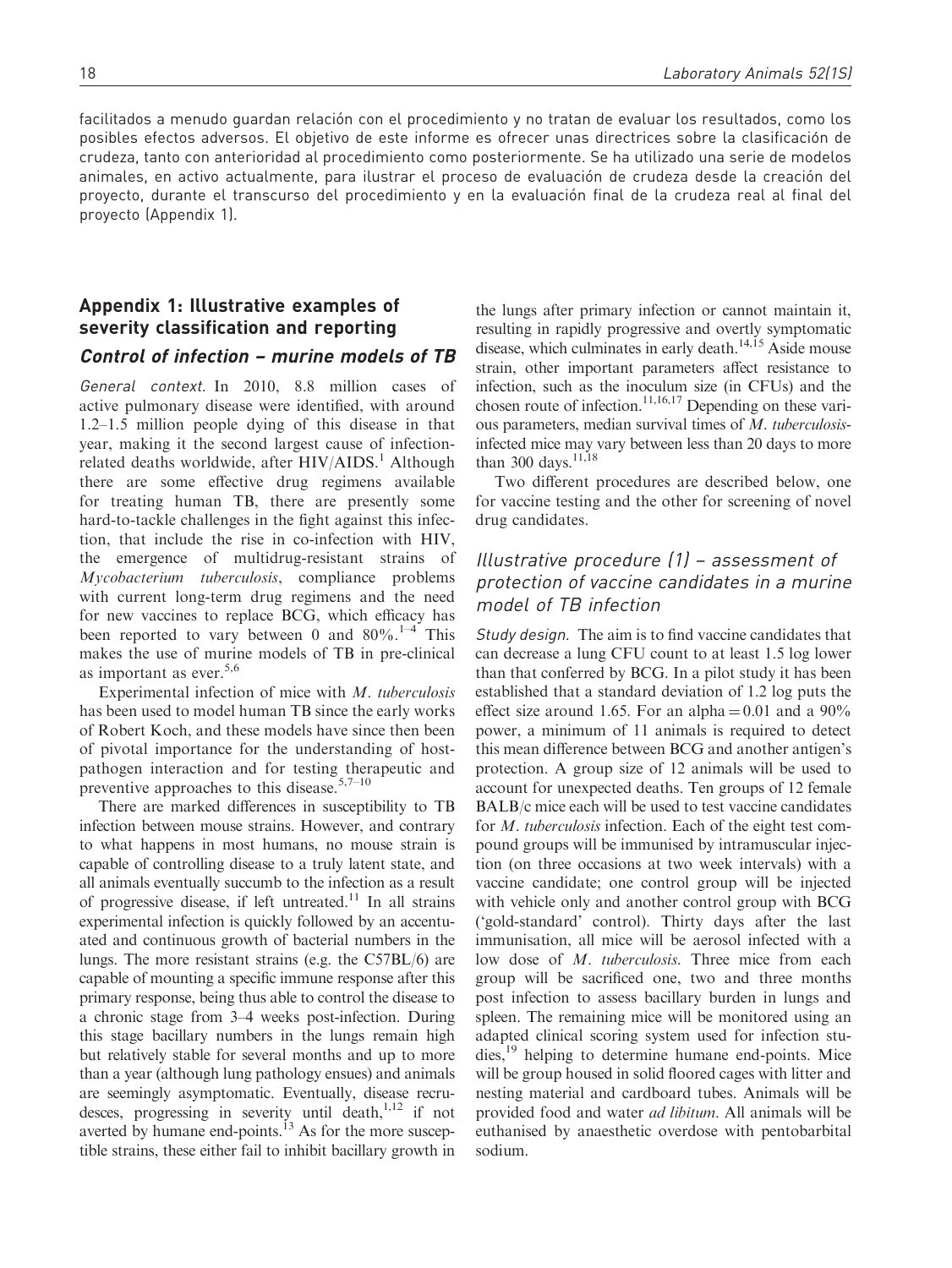|                                                                                                                                                                                                                                                                                                                                     | What will the animals<br>experience? How much<br>suffering might it cause?<br>What might make<br>it worse?                                                                                                                                                                                                                                                                                                                                                | How will suffering be reduced to a minimum?                                                                                                                                                                                                                                                                                                                                                       |                                                                                                                                                                                                                 |
|-------------------------------------------------------------------------------------------------------------------------------------------------------------------------------------------------------------------------------------------------------------------------------------------------------------------------------------|-----------------------------------------------------------------------------------------------------------------------------------------------------------------------------------------------------------------------------------------------------------------------------------------------------------------------------------------------------------------------------------------------------------------------------------------------------------|---------------------------------------------------------------------------------------------------------------------------------------------------------------------------------------------------------------------------------------------------------------------------------------------------------------------------------------------------------------------------------------------------|-----------------------------------------------------------------------------------------------------------------------------------------------------------------------------------------------------------------|
| What does this study<br>involve doing to<br>the animals?                                                                                                                                                                                                                                                                            | Adverse effects                                                                                                                                                                                                                                                                                                                                                                                                                                           | Methodology and interven-<br>tions to minimise severity                                                                                                                                                                                                                                                                                                                                           | End-points                                                                                                                                                                                                      |
| Intramuscular immunisa-<br>tion<br>Injection of vaccine candi-<br>date antigens with adju-<br>vant into both hind legs.                                                                                                                                                                                                             | Injection can be painful<br>and/or cause mechan-<br>ical trauma and poten-<br>tial nerve damage.<br>Immune reaction may<br>lead to painful swelling<br>Previous trauma by this<br>antigen inoculation<br>technique may exacer-<br>bate pain experienced in<br>subsequent<br>immunisations.                                                                                                                                                                | Well-trained personnel<br>Following of recom-<br>mended guidelines for<br>administration of sub-<br>stances.<br>Animals closely monitored<br>after each antigen<br>inoculation.                                                                                                                                                                                                                   | Animals showing perman-<br>ent lameness and/or<br>other signs of non-tran-<br>sient distress from<br>injection-related inju-<br>ries will be euthanised.                                                        |
| <b>Aerosol infection</b><br>30 days after last immun-<br>isation, Balb/c mice will<br>be placed in groups in<br>an exposure chamber of<br>an aerosol generation<br>device. The device is<br>calibrated to deliver a<br>specific dose of viable<br>bacilli into the lungs of<br>each animal from a<br>suspension of<br>mycobacteria. | Possible minor distress<br>from handling and con-<br>tainment in aerosol<br>chamber for a 20 min<br>cycle. Primary infection<br>is usually characterised<br>as asymptomatic. Mice<br>have however been<br>reported to manifest<br>transient fever during<br>this stage Three to four<br>weeks after infection.<br>animals are expected to<br>control infection to a<br>chronic state. During<br>chronic infection, mice<br>are seemingly<br>asymptomatic. | Animals will be monitored<br>daily.<br>Relatively low inoculate<br>sizes ( $\sim$ 2 log <sub>10</sub> CFU) will<br>be used, to avoid exa-<br>cerbated immune reac-<br>tion and excessive<br>bacillary burden during<br>chronic stage.<br>No markedly adverse<br>effects are expected<br>during primary infec-<br>tion. All animals are<br>expected to control<br>infection to a chronic<br>stage. | No adverse effects are<br>expected.                                                                                                                                                                             |
| Assessment of vaccine<br>protection<br>Groups of three mice from<br>each group will be<br>euthanised, by anaes-<br>thetic overdose, to<br>determine bacillary<br>numbers in lungs and<br>spleen, after one, two<br>and three months of the<br>experimental infection.                                                               | All time-points for data<br>collection are expected<br>to coincide with asymp-<br>tomatic or mildly symp-<br>tomatic stages of<br>disease.                                                                                                                                                                                                                                                                                                                | Close monitoring of ani-<br>mals during this stage<br>by use of clinical score<br>sheets                                                                                                                                                                                                                                                                                                          | The time-points for these<br>observations are<br>expected to occur prior<br>to any overt clinical<br>signs.<br>If for any reason animals<br>reach a predefined clin-<br>ical score, they will be<br>euthanised. |
| <b>Determination of survival</b><br>time<br>Three remaining mice<br>from each group will be<br>monitored for signs of<br>disease recrudescence.                                                                                                                                                                                     | Disease recrudescence is<br>characterised by the<br>transition from a non-<br>clinical chronic stage to<br>an overtly symptomatic<br>stage, of progressive                                                                                                                                                                                                                                                                                                | Close monitoring of ani-<br>mals and daily weighing<br>of animals to determine<br>the turning point from<br>sub-clinical chronic dis-<br>ease to overt disease,                                                                                                                                                                                                                                   | Humane end-point deter-<br>mined by clinical score.<br>Regardless of clinical<br>scoring, all animals<br>losing more than 15% of<br>body weight (compared<br>[confinuod]                                        |

### Consideration of specific refinements and humane end-points

(continued)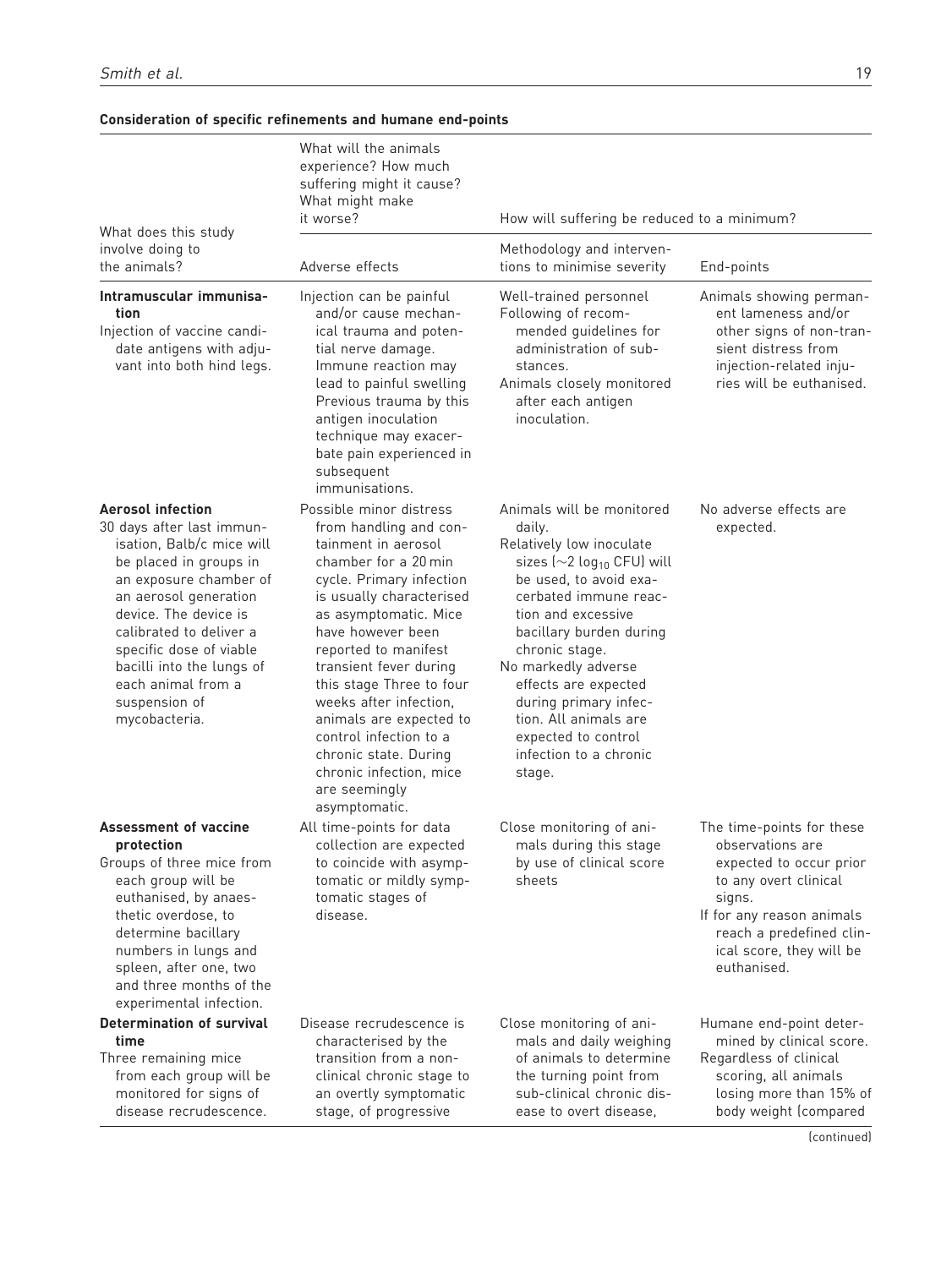Continued

| What does this study                                                                                                                 | What will the animals<br>experience? How much<br>suffering might it cause?<br>What might make<br>it worse?                                                                                                                                                                                                                                                               | How will suffering be reduced to a minimum?             |                                               |  |  |
|--------------------------------------------------------------------------------------------------------------------------------------|--------------------------------------------------------------------------------------------------------------------------------------------------------------------------------------------------------------------------------------------------------------------------------------------------------------------------------------------------------------------------|---------------------------------------------------------|-----------------------------------------------|--|--|
| involve doing to<br>the animals?                                                                                                     | Adverse effects                                                                                                                                                                                                                                                                                                                                                          | Methodology and interven-<br>tions to minimise severity | End-points                                    |  |  |
| The end-point will be<br>assessed by clinical<br>score. Post-mortem<br>analysis will be con-<br>ducted to provide fur-<br>ther data. | severity. Signs asso-<br>ciated with active dis-<br>ease include respiratory<br>distress, hunched pos-<br>ture, lack of grooming;<br>inability to eat or drink,<br>fever and cachexia.<br>If not prevented by humane<br>end-points, severity of<br>symptoms progresses<br>until reaching hypoki-<br>netic irresponsive<br>('moribund') state, cul-<br>minating in death. | which will call for use of<br>a humane end-point.       | with peak body weight)<br>will be euthanised. |  |  |

Initial prospective assessment. While bacillary burden and immunological parameters are to be used as indicators of vaccine protection (see interim evaluation), measurement of survival provides important data and is commonly used in this sort of study. Objective criteria, as assessed by clinical scoring, will however be used to implement humane end-points to prevent animals of reaching advanced stages of disease. Nevertheless there is the risk of at least some animals unpredictably reaching significant levels of suffering and distress as a result of experimental infection (particularly vehicle controls), as well as from accidental nerve damage or exacerbated immune response, hence swelling from antigen inoculation (cf. 3 i.m. injections in the thigh of mice).<sup>20,21</sup> A prospective severity category of MODERATE is therefore appropriate

### Could the severity category be SEVERE?

Not if the proposed refinement measures are properly applied. The use of the scoring sheets in particular may prove valuable for identifying early signs of active

disease and thus allow identifying early humane endpoints, preventing animals from significant suffering.

Could the severity category be MILD?

Depending on the time point of euthanasia, animals may not yet show signs of onset of disease therefore classification would be MILD.

For survival studies, in cases where the vaccine control has been effective and refinement opportunities maximised, there is the possibility that those animals may only exhibit MILD clinical signs. However, as in mice, even BCG vaccination only reduces bacillary burden (see introduction) and thus eventually all lose control of the infection a severity classification of MILD is unlikely.

Clinical observation/scoring system. Animals were carefully monitored from experimental infection onward. An example of the combined clinical observation and scoring system used to help monitor the clinical condition of animals throughout the procedure is included at the end of this example.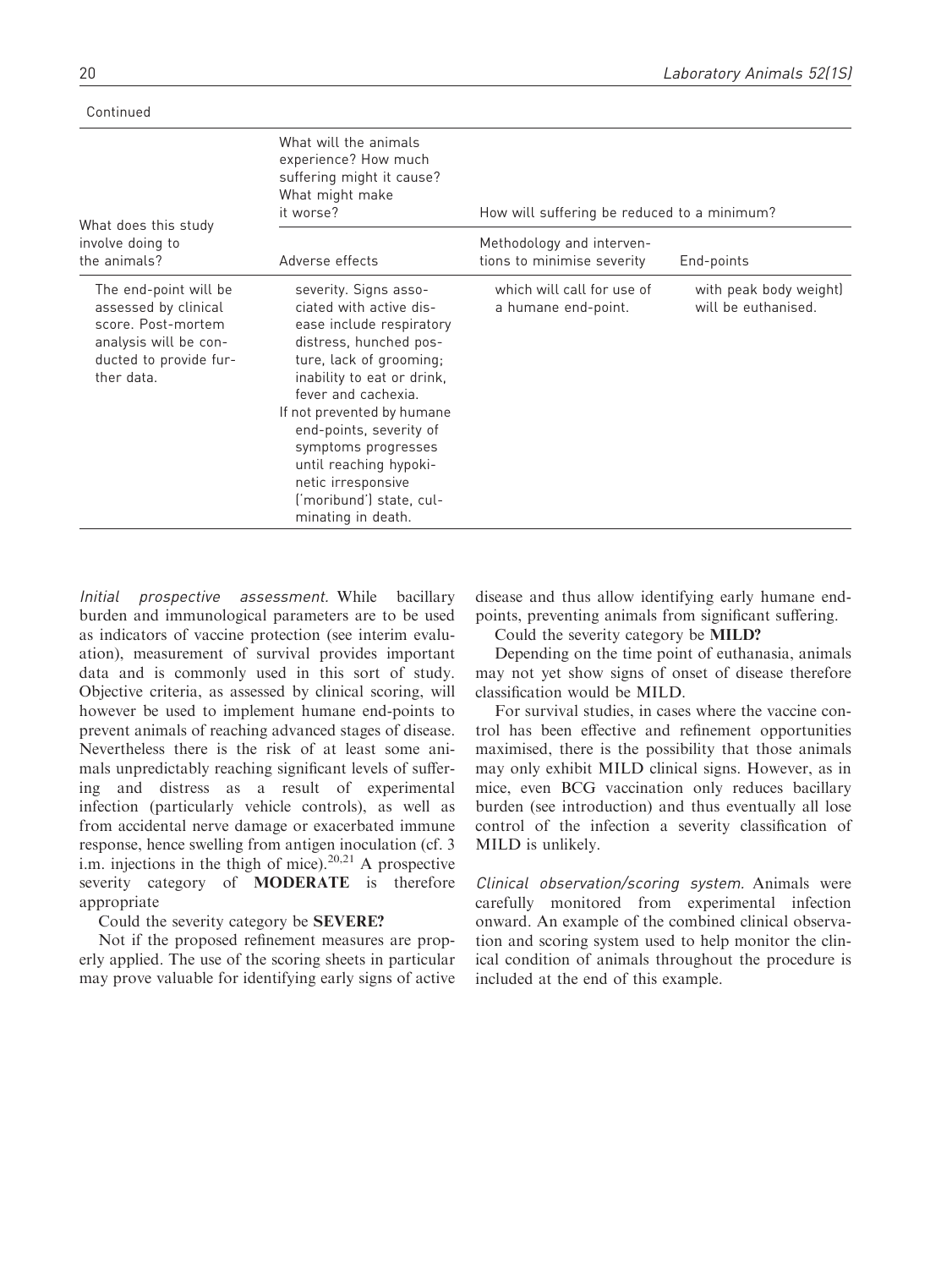| MILD 30/120<br>MODERATE<br>MODERATE<br>overt 30/120<br>30/120<br>overt 29/120<br>1/120<br>NILD<br>NIILD<br>and a series of the state of the state of signs of signs active to the signs disease signs disease signs disease and overt no overt no overt no overt no overt no overt no overt no overt no overt no signs disease signs dise<br>ease protec- ease protec- disease<br>overt no overt no overt no overt no overt no overt no<br>overt no overt no<br>limping after<br>2nd IMM<br>tion similar tion similar<br>euthanised<br>pronounced<br>to BCG<br>to BCG<br>overt no overt no overt no overt no<br>S<br>disease<br>disease<br>disease<br>disease<br>overt no<br>overt no<br>S<br>ease long disease<br>3 $\frac{3}{10}$ 3 $\frac{3}{10}$ 13<br>no overt no overt no<br>survival time<br>disease | of 12 animals: | Control Vaccine 1 Vaccine |  | Vaccine 3 Vaccine 5 Vaccine 6 Vaccine 7 Vaccine 7 Vaccine 8 |  |  |  |  | BCG | Severity |
|-------------------------------------------------------------------------------------------------------------------------------------------------------------------------------------------------------------------------------------------------------------------------------------------------------------------------------------------------------------------------------------------------------------------------------------------------------------------------------------------------------------------------------------------------------------------------------------------------------------------------------------------------------------------------------------------------------------------------------------------------------------------------------------------------------------|----------------|---------------------------|--|-------------------------------------------------------------|--|--|--|--|-----|----------|
|                                                                                                                                                                                                                                                                                                                                                                                                                                                                                                                                                                                                                                                                                                                                                                                                             |                |                           |  |                                                             |  |  |  |  |     |          |
|                                                                                                                                                                                                                                                                                                                                                                                                                                                                                                                                                                                                                                                                                                                                                                                                             |                |                           |  |                                                             |  |  |  |  |     |          |
| Sacrifice 2 mo<br>Sacrifice 3 mo<br>Survival study                                                                                                                                                                                                                                                                                                                                                                                                                                                                                                                                                                                                                                                                                                                                                          | Sacrifice 1 mo |                           |  |                                                             |  |  |  |  |     |          |
|                                                                                                                                                                                                                                                                                                                                                                                                                                                                                                                                                                                                                                                                                                                                                                                                             |                |                           |  |                                                             |  |  |  |  |     |          |
|                                                                                                                                                                                                                                                                                                                                                                                                                                                                                                                                                                                                                                                                                                                                                                                                             |                |                           |  |                                                             |  |  |  |  |     |          |
|                                                                                                                                                                                                                                                                                                                                                                                                                                                                                                                                                                                                                                                                                                                                                                                                             |                |                           |  |                                                             |  |  |  |  |     |          |
|                                                                                                                                                                                                                                                                                                                                                                                                                                                                                                                                                                                                                                                                                                                                                                                                             |                |                           |  |                                                             |  |  |  |  |     |          |
|                                                                                                                                                                                                                                                                                                                                                                                                                                                                                                                                                                                                                                                                                                                                                                                                             |                |                           |  |                                                             |  |  |  |  |     |          |
|                                                                                                                                                                                                                                                                                                                                                                                                                                                                                                                                                                                                                                                                                                                                                                                                             |                |                           |  |                                                             |  |  |  |  |     |          |
|                                                                                                                                                                                                                                                                                                                                                                                                                                                                                                                                                                                                                                                                                                                                                                                                             |                |                           |  |                                                             |  |  |  |  |     |          |
|                                                                                                                                                                                                                                                                                                                                                                                                                                                                                                                                                                                                                                                                                                                                                                                                             |                |                           |  |                                                             |  |  |  |  |     |          |
|                                                                                                                                                                                                                                                                                                                                                                                                                                                                                                                                                                                                                                                                                                                                                                                                             |                |                           |  |                                                             |  |  |  |  |     |          |
|                                                                                                                                                                                                                                                                                                                                                                                                                                                                                                                                                                                                                                                                                                                                                                                                             |                |                           |  |                                                             |  |  |  |  |     |          |
|                                                                                                                                                                                                                                                                                                                                                                                                                                                                                                                                                                                                                                                                                                                                                                                                             |                |                           |  |                                                             |  |  |  |  |     |          |
|                                                                                                                                                                                                                                                                                                                                                                                                                                                                                                                                                                                                                                                                                                                                                                                                             |                |                           |  |                                                             |  |  |  |  |     |          |
|                                                                                                                                                                                                                                                                                                                                                                                                                                                                                                                                                                                                                                                                                                                                                                                                             |                |                           |  |                                                             |  |  |  |  |     |          |
|                                                                                                                                                                                                                                                                                                                                                                                                                                                                                                                                                                                                                                                                                                                                                                                                             |                |                           |  |                                                             |  |  |  |  |     |          |

Statistical reporting 31 MODERATE and 89 MILD

Statistical reporting 31 MODERATE and 89 MILD

**Results and assessment of actual severity**<br>Ten groups Results and assessment of actual severity

Ten groups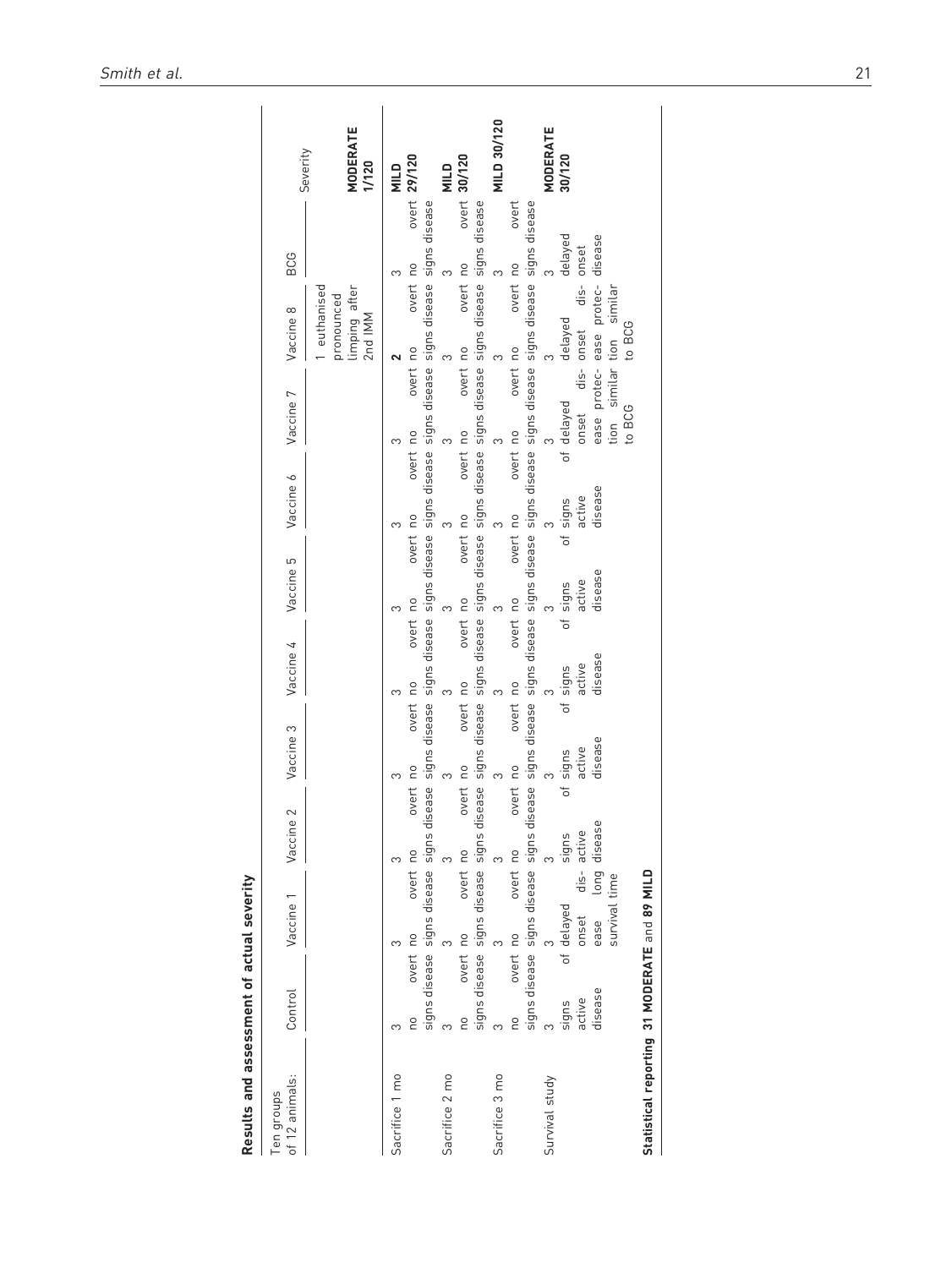Apart from one animal that had to be euthanised and removed from the study for showing a pronounced limping gait in one hind leg after the second immunisation, all animals recovered from the immunisation scheme with no unexpected complications. No complications were associated with aerosol infection.

All mice euthanised at the predefined time-points (three per group, three time-points) showed no overt signs of disease.

Of the eight vaccinated groups, five of the vaccinated groups showed lower bacillary burden in all organs analysed, a delayed onset of disease and a significantly longer survival time than non-vaccinated groups, two vaccinated groups showed levels of protection similar to the BCG group and in the one remaining group pathology resembled that of controls, which were the first to show signs of recrudescent disease. Despite differences in time-of-onset, rate of progression and survival, all animals in the survival study eventually showed signs of recrudescent disease and were timely euthanised according to the predefined clinical score. No unexpected animal loss (e.g. spontaneous death) was registered.

89 animals (euthanised at the predefined time-points except the one limping) were considered to have experienced MILD severity.

31 animals (30 used in survival studies and one euthanised because of limping were considered to have experienced MODERATE severity

#### Example clinical observation/scoring system

| <b>Vocalisations</b>  | No vocalisation                                                                                                                                                                        | 0 |
|-----------------------|----------------------------------------------------------------------------------------------------------------------------------------------------------------------------------------|---|
|                       | Vocalisation when provoked,<br>during handling                                                                                                                                         | 1 |
|                       | Vocalisation unprovoked, pain<br>related                                                                                                                                               | 2 |
| <b>Activity</b>       | Interaction with peers, spe-<br>cies-typical movements<br>and behaviour, curious<br>responsive, normal pro-<br>voked patterns of behav-<br>iour (e.g. escape reaction,<br>on approach) | 0 |
|                       | Interruptions in activity, sub-<br>dued behaviour patterns.<br>even when provoked,<br>reduced food and water<br>intake                                                                 | 1 |
|                       | Unresponsive, lethargic, no<br>food and water intake                                                                                                                                   | 2 |
| <b>Coat condition</b> | Shiny coat, close fitting                                                                                                                                                              | 0 |

(continued)

|                    | Shiny coat, partial<br>piloerection                                                                                      | 1 |
|--------------------|--------------------------------------------------------------------------------------------------------------------------|---|
|                    | Stared, lustreless coat,<br>marked piloerection                                                                          | 2 |
| <b>Dehydration</b> | Normal skin turgor                                                                                                       | O |
|                    | Skin turgor reduced (remain-<br>ing skin fold)                                                                           | 1 |
| <b>Discharges</b>  | No discharges                                                                                                            | 0 |
| (oculo-nasal)      | Oculo-nasal discharge,<br>serous secretion                                                                               | 1 |
|                    | Oculo-nasal discharge, copi-<br>ous, and suppurative                                                                     | 2 |
| Grooming           | Normal grooming                                                                                                          | 0 |
|                    | Reduced grooming, smeared<br>anal region                                                                                 | 1 |
|                    | No grooming, smeared and<br>incrusted anal region,<br>facial impaction                                                   | 2 |
| Locomotion         | Spontaneous locomotion<br>without being provoked, or<br>when sleeping, after open-<br>ing of the cage and<br>provocation | O |
|                    | Locomotion after being pro-<br>voked, staggering, atactic,<br>laboured gait                                              | 1 |
|                    | No locomotion                                                                                                            | 2 |
| <b>Posture</b>     | Normal                                                                                                                   | O |
|                    | Hunched intermittently                                                                                                   | 1 |
|                    | Hunched permanently, par-<br>tially in lateral position<br>(mice in lateral position                                     | 2 |
| <b>Respiration</b> | Normal                                                                                                                   | 0 |
|                    | Tachypnea or abnormal<br>breathing pattern                                                                               | 1 |
|                    | Tachypnea, laboured breath-<br>ing, abnormal breathing<br>pattern, occasional<br>dropouts                                | 2 |
|                    |                                                                                                                          |   |

**Other** 

A total score of 10 signals the humane end-point, at which the animals will be euthanised.

# Illustrative procedure (2) – screening of novel drug candidates in a murine model of TB infection

Study design. The aim is to find drugs that can match current effective antibiotics, and allow all animals to survive up to six months without relapse, post-infection. For this period, we have observed a survival of 20% in untreated controls. To detect such a survival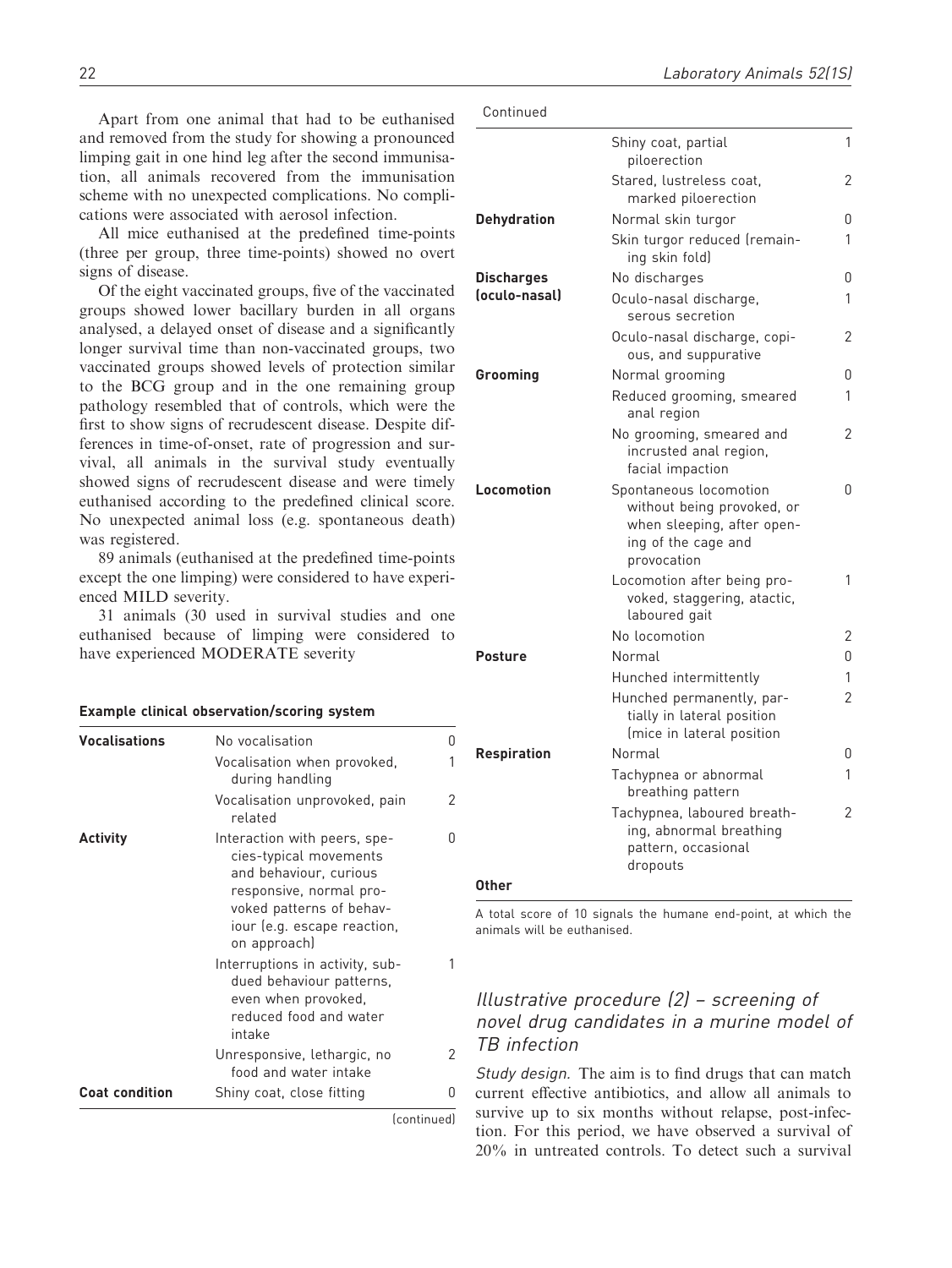difference, with a 90% power and an alpha  $= 0.05$ , only six animals are needed (Fisher's exact test). However, to accommodate unexpected losses, eight animals will be used per group. 13 groups of  $n = 8$  TB-susceptible C3H/ HeJ female mice will be used to compare the efficacy of four novel drug candidates against M. tuberculosis infection with existing licensed products. All mice will be infected via the intratracheal route (3 logs of CFU in  $100 \mu$ l PBS, a dose deemed appropriate during preliminary testing) by an incision in the trachea. Four weeks post infection, four groups of mice will be administered a low dose of their assigned test compound daily five days a week by oral gavage, for two weeks. Four groups will be given high doses of the test compound. One group of control mice will be administered vehicle only, and four other groups will be given either one of two drugs currently used as gold-standards (GS-A, GS-B; positive controls), in two doses for each drug. Survival will be recorded for all groups of mice. A clinical score will be used to define humane end-points. Mice will be housed in solid floored cages with litter and nesting material and cardboard tubes. Animals will be provided food and water *ad libitum*. All surviving animals will be euthanised by anaesthetic overdose with pentobarbital sodium at the end of the experiment (14 days after dosing).

Consideration of specific refinements and humane end-points.

| What does this study                                                                                                                                                                                          | What will the animals<br>experience? How much<br>suffering might it cause?<br>What might make<br>it worse?                                                                                                                                                                                                                        | How will suffering be reduced to a minimum                                                                                                                                                                                                                                                  |                                                                                                         |
|---------------------------------------------------------------------------------------------------------------------------------------------------------------------------------------------------------------|-----------------------------------------------------------------------------------------------------------------------------------------------------------------------------------------------------------------------------------------------------------------------------------------------------------------------------------|---------------------------------------------------------------------------------------------------------------------------------------------------------------------------------------------------------------------------------------------------------------------------------------------|---------------------------------------------------------------------------------------------------------|
| involve doing<br>to the animals?                                                                                                                                                                              | Adverse effects                                                                                                                                                                                                                                                                                                                   | Methodology and interven-<br>tions to minimise severity                                                                                                                                                                                                                                     | End-points                                                                                              |
| Intratracheal instillation<br>Mice will be infected by<br>an incision in the tra-<br>chea under general<br>anaesthesia induced by<br>intravenous injection of<br>a combination of keta-<br>mine/medetomidine. | Adverse effects of general<br>anaesthesia<br>Post-surgical complica-<br>tions, pain in wound<br>site; reopening of<br>wound, infection<br>The wound typically heals<br>in $2-3$ days.                                                                                                                                             | Appropriate anaesthesia<br>and analgesia, attending<br>to known adverse<br>effects during induce-<br>ment and recovery<br>Aseptic technique,<br>heating pad during<br>anaesthesia.<br>Non-pharmacological<br>control of pain and<br>distress<br>Daily observation<br>Well-trained personnel | Post-surgical complica-<br>tions as per end-points<br>defined                                           |
| <b>Drug administration</b><br>Oral administration of<br>candidate drugs by daily<br>gavage, for two weeks,<br>starting one week post-<br>infection.                                                           | Oral gavage is a difficult<br>procedure that may<br>cause fluid aspiration by<br>the lungs, perforation of<br>oesophagus or gastric<br>wall, irritation, swelling<br>and ulceration of the<br>oesophagus from<br>repeated dosing.<br>Inappetence and weight<br>loss from gavage-<br>induced stress or side<br>effects of the drug | A refinement for oral<br>gavage will be<br>attempted in a pilot-<br>study, by pre-coating a<br>gavage needle with<br>sucrose, a method that<br>has been reported to<br>pacify mice and induce<br>them to swallow, redu-<br>cing procedure-related<br>stress.<br>Well-trained personnel      | Any animals showing signs<br>of gavage-related inju-<br>ries will be euthanised.                        |
| <b>Disease Progression and</b><br>assessment of survival<br>time<br>Mice will be monitored                                                                                                                    | Signs associated with<br>active disease include<br>respiratory distress,<br>hunched posture, lack of                                                                                                                                                                                                                              | All animals will be closely<br>monitored and assigned<br>a clinical score, through<br>the use of a clinical                                                                                                                                                                                 | Humane end-points deter-<br>mined by clinical score<br>Euthanasia when body<br>weight loss greater than |

(continued)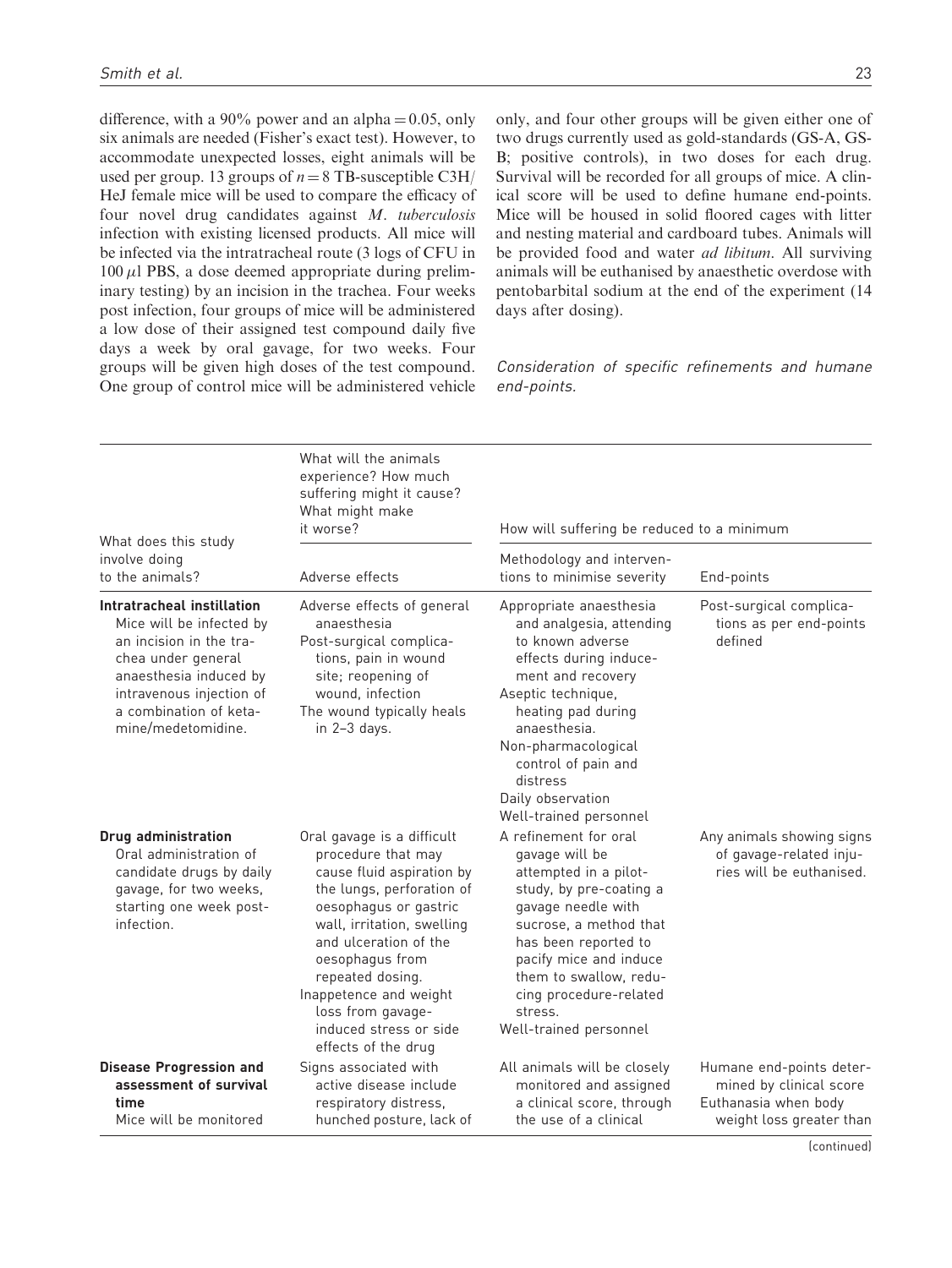Continued

| What does this study                                                                                                                                                           | What will the animals<br>experience? How much<br>suffering might it cause?<br>What might make<br>it worse?                                                                       | How will suffering be reduced to a minimum                                                                                         |                                                                                                                                                                 |
|--------------------------------------------------------------------------------------------------------------------------------------------------------------------------------|----------------------------------------------------------------------------------------------------------------------------------------------------------------------------------|------------------------------------------------------------------------------------------------------------------------------------|-----------------------------------------------------------------------------------------------------------------------------------------------------------------|
| involve doing<br>to the animals?                                                                                                                                               | Adverse effects                                                                                                                                                                  | Methodology and interven-<br>tions to minimise severity                                                                            | End-points                                                                                                                                                      |
| for signs of disease<br>recrudescence. The<br>end-point will be<br>assessed by clinical<br>score. Post-mortem<br>analysis will be con-<br>ducted to provide fur-<br>ther data. | grooming, inability to<br>eat or drink, fever and<br>cachexia. If unrelieved<br>progresses to a hypoki-<br>netic irresponsive<br>('moribund') state and<br>culminating in death. | score sheet.<br>For survival studies, a pre-<br>defined clinical score<br>will be used to deter-<br>mine the humane end-<br>point. | 15% (compared with<br>peak body weight)<br>Any animals showing signs<br>of severe distress, as<br>determined by body<br>condition score, will be<br>euthanised. |

Initial prospective assessment. The use of intratracheal instillation, when compared with other routes of infection, raises additional welfare issues since it requires general anaesthesia and, aside recovery-associated distress, complications may arise before full wound cicatrisation.<sup>23</sup> However, it allows for an accurate, standardised and successful inoculation. An optimised surgical procedure will aim to avoid post-surgical complications and reduce variability.

While a measure of survival is required, death will be replaced by humane end-points based on objective and easily measurable clinical parameters. Nevertheless, as C3H mice cannot establish a long-lasting control of M. tuberculosis infection, there is the possibility of at least some animals reaching advanced stages of disease at the time of treatment onset (particularly the vehicle controls), or as a result of low experimental treatment efficacy.

A prospective severity classification of SEVERE is therefore appropriate.

Could the severity classification be MODERATE?

Where disease progress is interrupted by drug treatment in gold-standard controls, and possibly also in test-compound-treated groups, these animals, may retrospectively be found to not have exceeded the MODERATE category.

Could the severity classification be MILD?

No – surgical intervention under general anaesthesia is by definition considered MODERATE.

Clinical observation/scoring system. Animals are very carefully monitored; analgesia and local supportive therapy are provided as necessary.

The combined clinical observation and scoring system used to help monitor the clinical condition of the animals throughout the procedure is the same as that used in the preceding example.

Example of a clinical score sheet of the animal in Group Test Compound 3 LD found dead on Day 5 (gavage error)

| Project number:<br>Animal number:<br>Experiment number:<br>Date of start of procedure: $\dots$ / $\dots$ / |    |                |    |    |    | Procedure number: |    |
|------------------------------------------------------------------------------------------------------------|----|----------------|----|----|----|-------------------|----|
| Clinical signs                                                                                             | D1 | D <sub>2</sub> | D3 | D4 | D5 | D6                | D7 |
| Activity (0-2)                                                                                             | O  |                |    |    |    |                   |    |
| Coat condition (0-2)                                                                                       | 0  |                |    |    |    |                   |    |
| Dehydration (0-2)                                                                                          | 0  |                |    |    |    |                   |    |
| Discharges (0-2)                                                                                           | 0  |                |    |    |    |                   |    |
| Grooming (0-2)                                                                                             | 0  |                |    |    |    |                   |    |

(continued)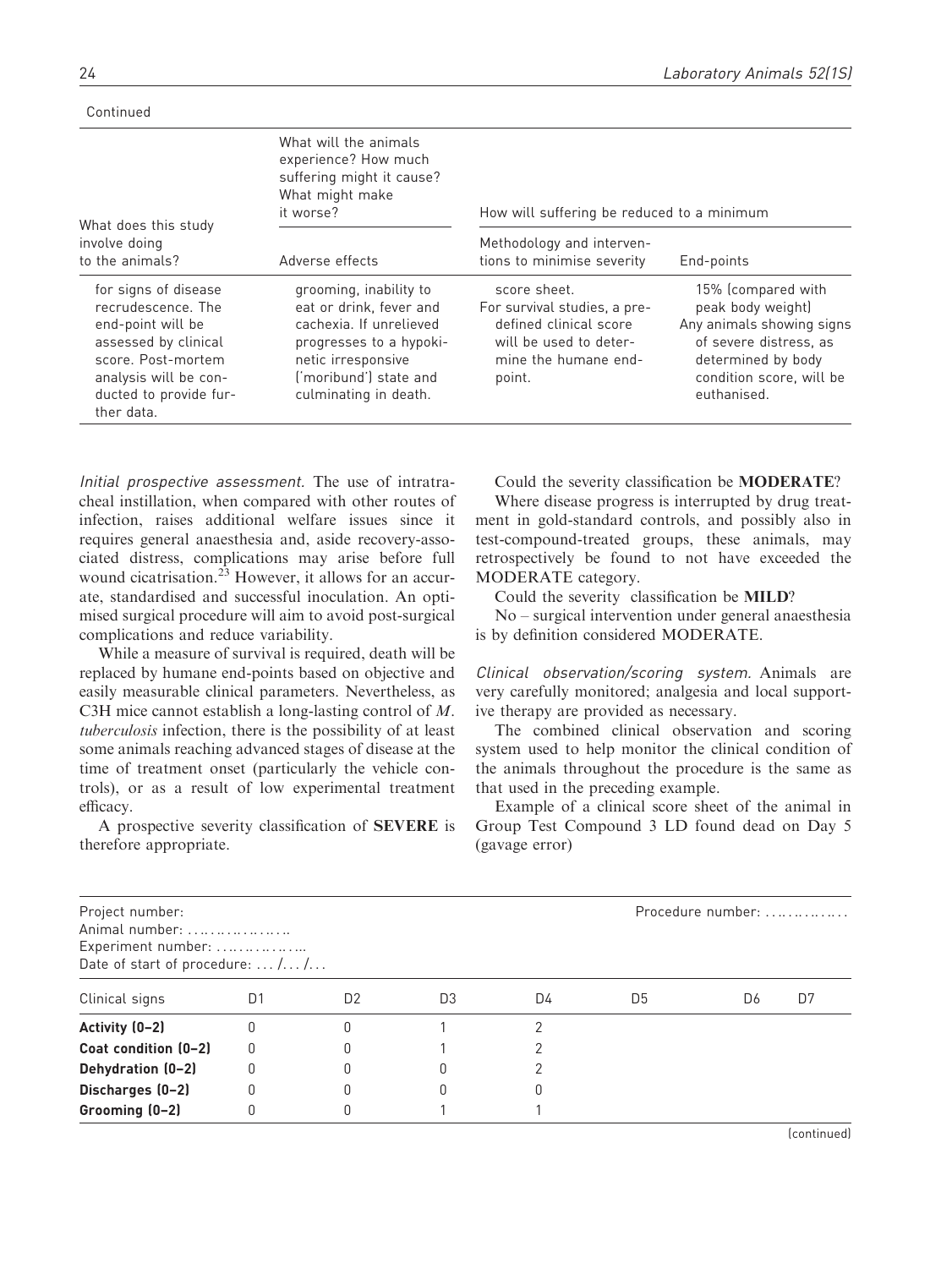| Continued            |                    |            |                    |            |            |  |
|----------------------|--------------------|------------|--------------------|------------|------------|--|
| Locomotion (0-3)     | 0                  | U          | 0                  | U          |            |  |
| Posture (0-2)        | 0                  |            | 0                  | 0          |            |  |
| Respiration (0-2)    | 0                  | 0          | 0                  |            |            |  |
| Vocalisations (0-1)  | 0                  | U          | 0                  | 0          |            |  |
| <b>Other</b>         |                    |            |                    |            | Found dead |  |
| Time of day          | $10.00 \text{ am}$ | $10.00$ am | $10.00 \text{ am}$ | $10.00$ am | $10.00$ am |  |
| Initials of observer |                    |            |                    |            |            |  |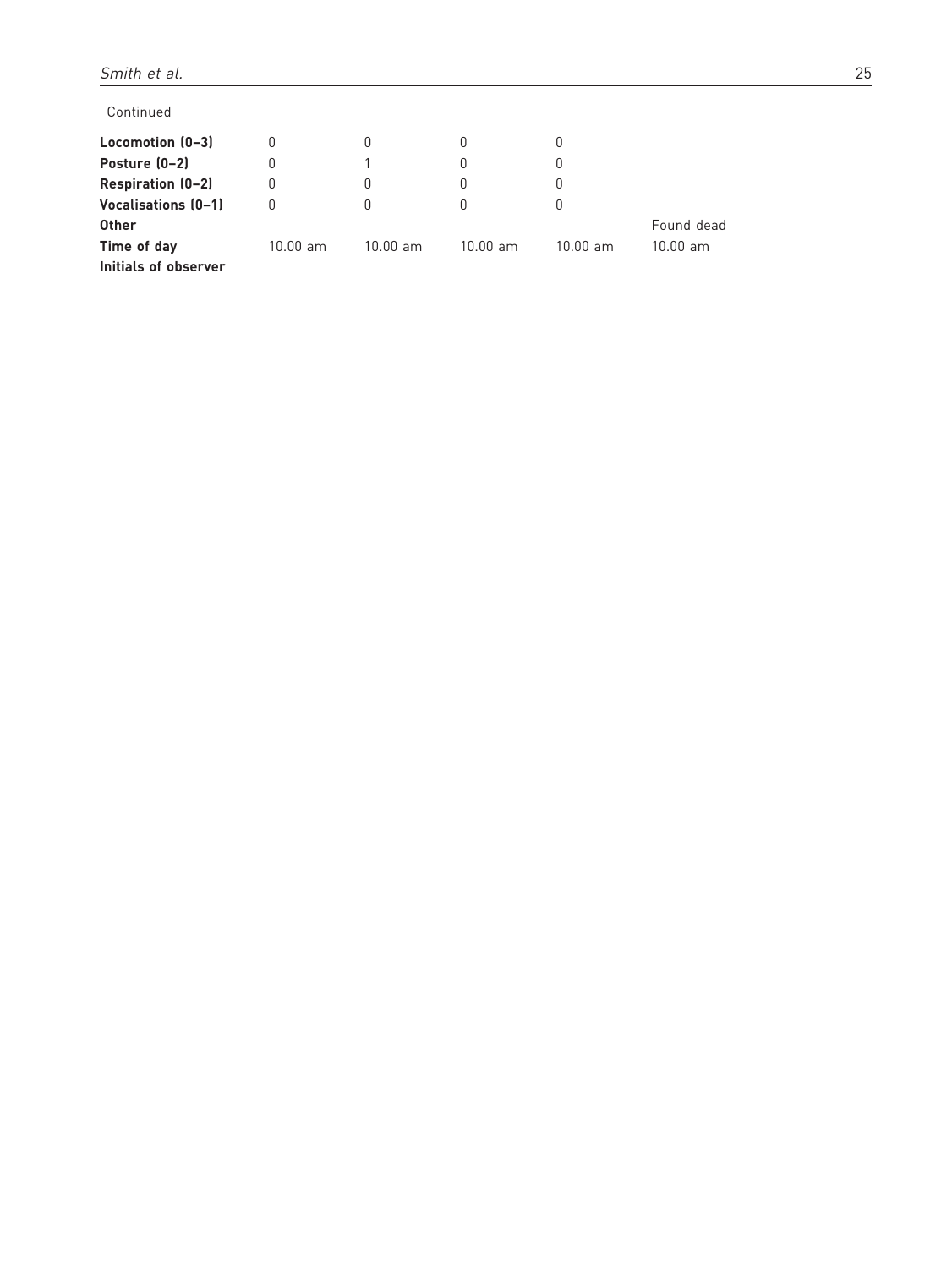|                            | TOTAL - 13 groups of 8 animals                                         |                                                   |                                    |                                    |                                        |                                    |                                    |                                    |                                    |                                    |                                    |                                    |                                         |
|----------------------------|------------------------------------------------------------------------|---------------------------------------------------|------------------------------------|------------------------------------|----------------------------------------|------------------------------------|------------------------------------|------------------------------------|------------------------------------|------------------------------------|------------------------------------|------------------------------------|-----------------------------------------|
| CONTROL                    | 11D<br>Test                                                            | Compound Compound Compound<br>$rac{4}{1}$<br>Test | 2LD<br>Test                        | Compound<br>2 HD<br>Test           | Compound<br>3L <sub>D</sub><br>Test    | Compound<br>3 HD<br>Test           | Compound<br>4 LD<br>Test           | Compound<br>4 HD<br>Test           | GS-ALD                             | GS-A HD                            | GS-B LD                            | GS-B LD                            | SEVERITY                                |
| anaesthesia<br>died during |                                                                        |                                                   |                                    |                                    |                                        |                                    |                                    |                                    |                                    |                                    |                                    |                                    | <b>RECOVERY</b><br>1/104<br>$rac{1}{2}$ |
|                            |                                                                        |                                                   |                                    |                                    | 2 found dead;<br>related<br>gavage     |                                    |                                    |                                    | 1 found dead;<br>gavage<br>related |                                    |                                    |                                    | SEVERE 3/104                            |
| ease HEP<br>applied        | 7 clinical dis- 8 clinical dis- 8 clinical dis-<br>ease HEP<br>applied | ease HEP<br>applied                               |                                    |                                    | 6 clinical dis-<br>ease HEP<br>applied |                                    |                                    |                                    |                                    |                                    |                                    |                                    | MODERATE<br>29/104                      |
|                            |                                                                        |                                                   | disease<br>no clinical<br>$\infty$ | disease<br>no clinical<br>$\infty$ |                                        | disease<br>no clinical<br>$\infty$ | disease<br>no clinical<br>$\infty$ | disease<br>no clinical<br>$\infty$ | disease<br>no clinical             | disease<br>no clinical<br>$\infty$ | disease<br>no clinical<br>$\infty$ | disease<br>no clinical<br>$\infty$ | <b>MODERATE</b><br>71/104               |
| Statistical reporting:     | 3 SEVERE, 100 MODERATE and 1 NON-RECOVERY                              |                                                   |                                    |                                    |                                        |                                    |                                    |                                    |                                    |                                    |                                    |                                    |                                         |

One animal died under anaesthesia. All other animals survived and recovered from intratracheal instillation without any complications from this procedural step. Gold-standard controls showed no signs of disease at the end of the treatment. The proposed pilot study showed animals to be more compliant with oral gavaging when sugar-coated gavage needles were used. Nevertheless, three animals were found dead at the end of the drug treatment (one from gold-standard controls, two from Test Compound 3 LD), with postmortem analysis showing gavage-related injuries as the most likely cause.

Two groups of mice treated with test compound 1(low and high dose) showed results comparable to the vehicle controls, along with one group with low dose of test compound 3. All of these animals reached symptomatic stages of disease, but spontaneous death was prevented by close monitoring for humane endpoints. Test compounds 2 and 4 prevented disease development in both low and high- dose groups, and test compound 3 only in high-dose treated animals.

1 animal died under anaesthesia during initial immunisation (from negative control group): NON-**RECOVERY** 

71 (31 low and high-dose gold-standard drug con $trols + 32$  low and high dose test-drug mice and 8 highdose test-drug mice): although disease development was prevented and no clinical signs developed, due to the surgery it is MODERATE

29 animals (7 negative controls  $+16$  low and high dose test-drug mice and 6 low-dose test drug mice): **MODERATE** 

3 gavage related incidents (1 animal from gold-standard group, 2 from the same low-dose treated group): **SEVERE** 

#### References

- 1. World Health Organization. Global tuberculosis control . Geneva, Switzerland: WHO, 2011.
- 2. Palomino JC, Ramos DF and da Silva PA. New antituberculosis drugs: strategies, sources and new molecules. Curr Med Chem 2009; 16: 1898–1904.
- 3. Kaufmann SHE, Hussey G and Lambert PH. New vaccines for tuberculosis. Lancet 2010; 375: 2110–2119.
- 4. Koul A, Arnoult E, Lounis N, et al. The challenge of new drug discovery for tuberculosis. Nature 2011; 469: 483–490.
- 5. Apt A and Kramnik I. Man and mouse TB: contradictions and solutions. Tuberculosis 2009; 89: 195–198.
- 6. Rylance J, Pai M, Lienhardt C, et al. Priorities for tuberculosis research: a systematic review. Lancet Infect Dis 2010; 10: 886–892.
- 7. Orme IM and Collins FM. Mouse model of tuberculosis. In: Bloom BR (ed.) Tuberculosis: pathogenesis, protection, and control. Washington, DC: American Society for Microbiology, 1994, pp.113–134.

Results and assessment of actual severity

Results and assessment of actual severity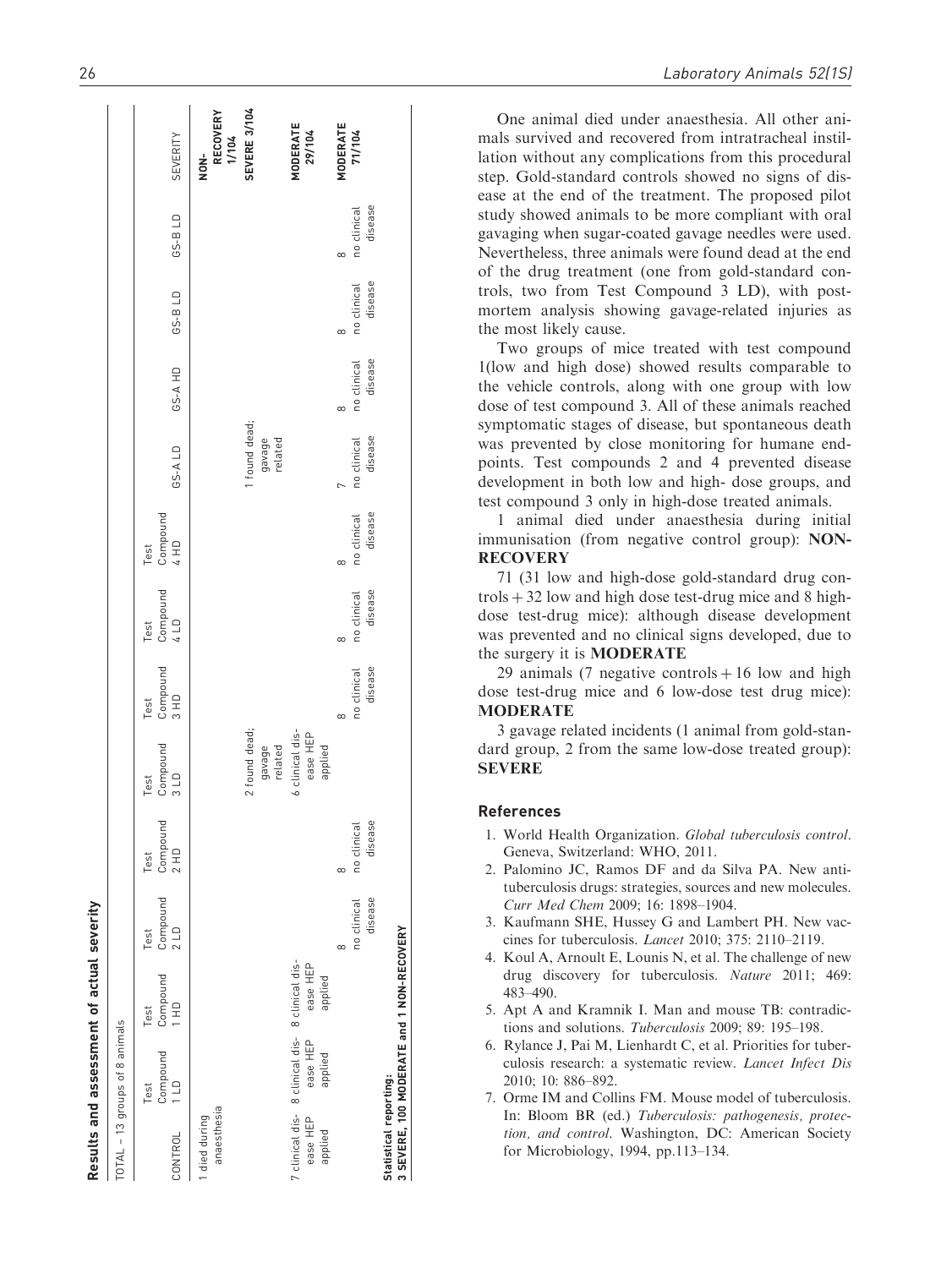- 8. Gupta UD and Katoch VM. Animal models of tuberculosis. Tuberculosis 2005; 85: 277–293.
- 9. Flynn JL. Lessons from experimental Mycobacterium tuberculosis infections. Mic Infect 2006; 8: 1179–1188.
- 10. Dharmadhikari AS and Nardell EA. What animal models teach humans about tuberculosis. Am J Respir Cell Mol Biol 2008; 39: 503–508.
- 11. Medina E and North RJ. Resistance ranking of some common inbred mouse strains to Mycobacterium tuberculosis and relationship to major histocompatibility complex haplotype and Nramp1 genotype. Immunology 1998; 93: 270–274.
- 12. Rhoades ER, Frank AA and Orme IM. Progression of chronic pulmonary tuberculosis in mice aerogenically infected with virulent Mycobacterium tuberculosis. Tuber Lung Dis 1997; 78: 57–66.
- 13. Franco NH, Correia-Neves M and Olsson IA. How ''humane'' is your endpoint? Refining the science-driven approach for termination of animal studies of chronic infection. PLoS Pathog 2012; 8: e1002399.
- 14. North RJ and Jung YI. Immunity to tuberculosis. Annu Rev Immunol 2004; 22: 599–623.
- 15. Cooper AM. Cell-mediated immune responses in tuberculosis. Ann Rev Immunol 2009; 27: 393–422.
- 16. North RJ. Mycobacterium tuberculosis is strikingly more virulent for mice when given via the respiratory than via the intravenous route. J Infect Dis 1995; 172: 1550–1553.
- 17. Chackerian AA and Behar SM. Susceptibility to Mycobacterium tuberculosis: lessons from inbred strains of mice. Tuberculosis 2003; 83: 279–285.
- 18. Nikonenko BV, Averbakh MM, Apt AS, et al. Comparative analysis of mycobacterial infections in susceptible I/St and resistant A/Sn inbred mice. Tuber Lung Dis 2000; 80: 15–25.
- 19. Munder A and Tümmler B. Assessing pseudomonas virulence using mammalian models: acute infection model. In: (eds) Pseudomonas methods and protocols. The Netherlands: Springer, 2014, pp.773–791.
- 20. Morton DB, Jennings M, Buckwell A, et al. Refining procedures for the administration of substances. Lab Anim 2001; 35: 1–41.
- 21. Baumans V and Pekow C. Common nonsurgical techniques and procedures. In: Handbook of Laboratory Animal Science, Volume I. 3rd ed. London: CRC Press, 2010, pp.401–445.

# Neuropathic pain – spinal nerve ligation

### General context

Neuropathic pain (NP) refers to a group of pain syndromes (e.g. spontaneous burning pain, allodynia, hyperalgesia, aftersensation, paraesthesias, etc.) that result from an initial nerve injury that causes an increased responsiveness and pathological signal transmission in the pain pathways of the nervous system. The estimated prevalence of NP is about 1–1.5% in the population. The largest group of patients are those with diabetic peripheral neuropathy (representing about 45–70% of diabetic patients) while post therapeutic neuralgia is the second most common cause of NP. AIDS and cancer/chemotherapy may also predispose to NP. Traumatic nerve injury may lead to a pain syndrome termed causalgia or complex regional pain syndrome II (CRPS II) which is considered as the most severe NP conditions. NP is resistant to conventional pain medications, and as such represents a major therapeutic challenge. In spite of recent improvements in therapy by the introduction of certain novel drugs, there is still a huge unmet medical need for new medications with higher efficacy, more rapid onset of action and better side effect profile.

A typical and hardly tolerable NP symptom is allodynia, when a mechanical or thermal stimulus (e.g. skin contact by clothes) which does not normally provoke pain becomes painful. Drugs with anti-allodynic effects may substantially alleviate the suffering of neuropathic patients.

Experimental nerve injury in animals can be induced by several methods which mimic different NP aetiologies.<sup>1</sup> Animals with streptozotocin-induced diabetes also develop painful peripheral neuropathy, while toxic polyneuropathy can be modelled by cytotoxic drug treatment, e.g. vincristine or cisplatin. Various models based on surgical injury to a major nerve trunk (partial ligation or transection) have also been developed which are more or less direct translations of human CRPS II. The model under analysis uses spinal nerve lesion to induce mechanical allodynia for testing the effects of analgesic compounds.<sup>2</sup> A unilateral ligation of the fifth lumbar (L5) spinal nerve is performed, and then animals are allowed to recover for 2 weeks. The advantage of the spinal nerve lesion model over other nerve injury models such as the chronic constriction or the partial ligation of the sciatic nerve is that the degree of injury is more uniform and therefore the development of allodynia is more consistent. Moreover, the motor deficit and the foot deformities after the selective L5 lesion are less severe. The mechano-nociceptive threshold of rats are determined by dynamic plantar aesthesiometer and/or von Frey filaments before and after surgery. $3$  Thermal allodynia can also be measured with radiant heat paw stimulator. Test compounds are usually administered under a repeated dose regimen starting after the recovery period when allodynia has already developed.

#### Illustrative procedure

Study design. In this example, 30 male Sprague-Dawley rats will undergo unilateral spinal nerve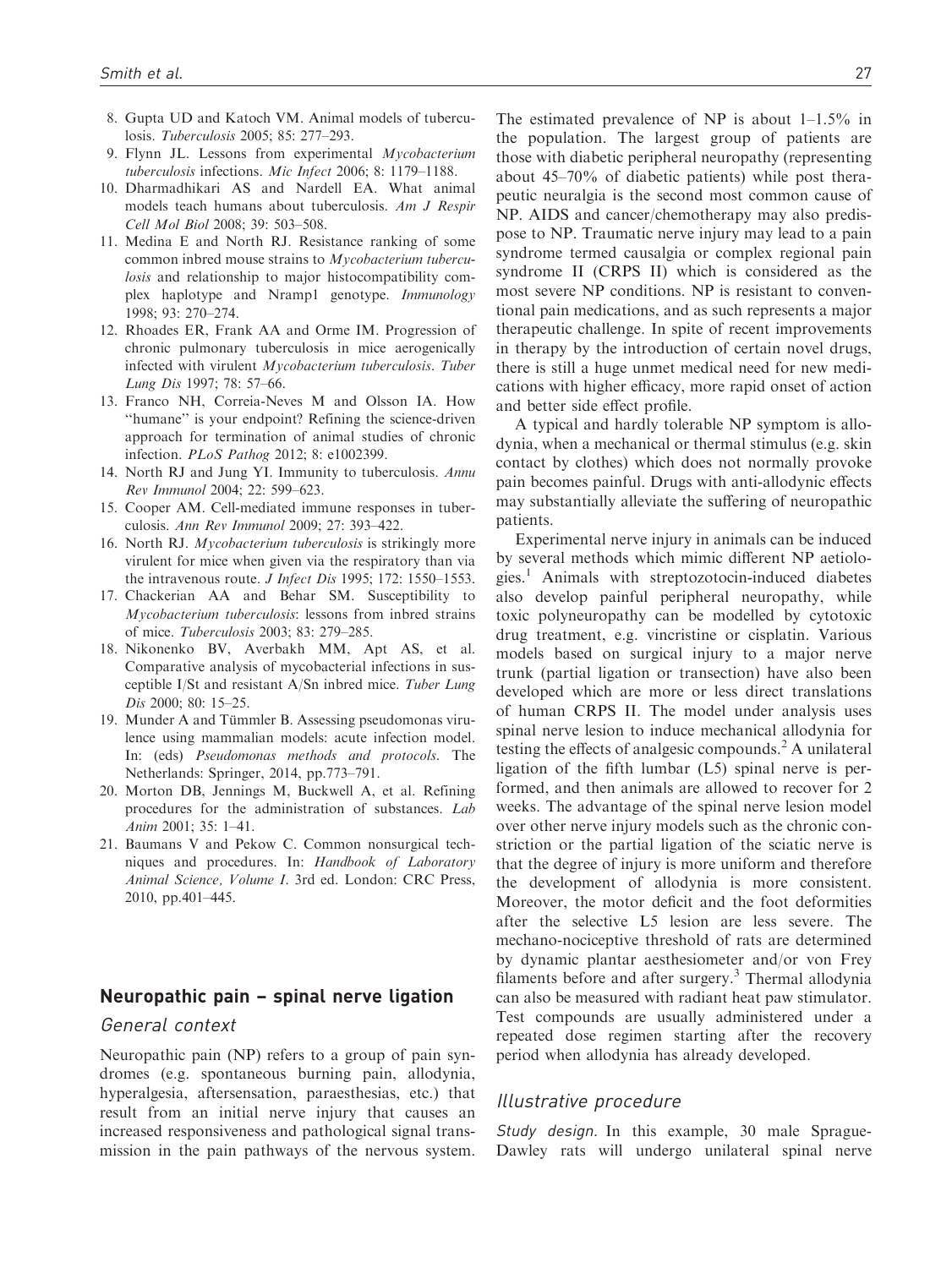ligation. After the operation they will be allowed to recover for 2 weeks, during which the condition of the wound, the affected limb and the general health status including body weight measurements and observation of home cage behaviour will be monitored daily. On the 14th postoperative day mechano-nociceptive thresholds will be measured to confirm the development of mechanical allodynia. Only animals having a minimum of 20% decrease of the pre-operation threshold measured by the dynamic plantar aesthesiometer and a von Frey threshold <5.4 g are included in the treatment groups. Allodynic rats are randomised to form three treatment groups to be treated intraperitoneally (i.p.) with test compound A at a low dose, at a high dose and a vehicle control, respectively. An 8-day-long repeated dose regimen is utilised with daily treatments and the anti-allodynic effect is determined on Day 1, Day 4 and Day 8 of treatment at 30 and 60 min after the injection. At the end of the study animals are euthanised. In this study, no analgesia will be provided as this would interfere with the study results.

Consideration of specific refinements and humane end-points.

|                                                              | What will the animals<br>experience? How much<br>suffering might it cause?<br>What might make<br>it worse?                                                                               | How will suffering be reduced to a minimum?                                                                                                                                                                                                                                                                                |                                                                                                                                                                                            |
|--------------------------------------------------------------|------------------------------------------------------------------------------------------------------------------------------------------------------------------------------------------|----------------------------------------------------------------------------------------------------------------------------------------------------------------------------------------------------------------------------------------------------------------------------------------------------------------------------|--------------------------------------------------------------------------------------------------------------------------------------------------------------------------------------------|
| What does this study<br>involve doing to<br>the animals?     | Adverse effects                                                                                                                                                                          | Methodology and interven-<br>tions to minimise severity                                                                                                                                                                                                                                                                    | End-points                                                                                                                                                                                 |
| Baseline measurement of<br>mechano -nociceptive<br>threshold | Repeated tactile stimula-<br>tion to the paw up to the<br>sensory threshold or the<br>cut off value                                                                                      | Using von Frey hairs and<br>dynamic plantar<br>aesthesiometer<br>Use of cut off values of<br>stimulus strength                                                                                                                                                                                                             | Rats with low baseline<br>threshold are excluded                                                                                                                                           |
| Surgery: L5 spinal nerve<br>ligation                         | Possible complications<br>during surgery:<br>Potential cardio-respira-<br>tory depression/arrest<br>Tissue damage due to<br>surgery<br>Haemorrhage<br>Damage to adjacent nerve<br>trunks | Choosing appropriate<br>anaesthesia; careful<br>dosing<br>Heating, oxygen monitor-<br>ing<br>Expert surgical skills<br>Refinement to original<br>published model in<br>order to reduce tissue<br>damage by an alterna-<br>tive surgical exploration<br>technique which spares<br>the transverse process<br>of the vertebra | Cardio-respiratory dys-<br>function, failure to<br>recover from anaesthe-<br>sia<br>(very low probability<br>events, in case of Good<br>Surgical Practice only<br>theoretical possibility) |
| Recovery for two weeks                                       | Possible complications<br>during post-operative<br>recovery:<br>Respiratory distress<br>(during post-operative<br>recovery)<br>Wound infection<br>Pain and discomfort                    | Adequate post-operative<br>care upon awakening.<br>Well-trained personnel<br>Aseptic surgical tech-<br>niques<br>Use of antibiotics when<br>needed<br>Observing appropriate<br>wound healing<br>General observation of the<br>animal<br>Body-weight<br>measurement                                                         | Poor general conditions<br>In case of wound infec-<br>tions, animals will be<br>killed as treatment<br>would interfere with<br>scientific outcomes.<br>(very low probability<br>eventsl    |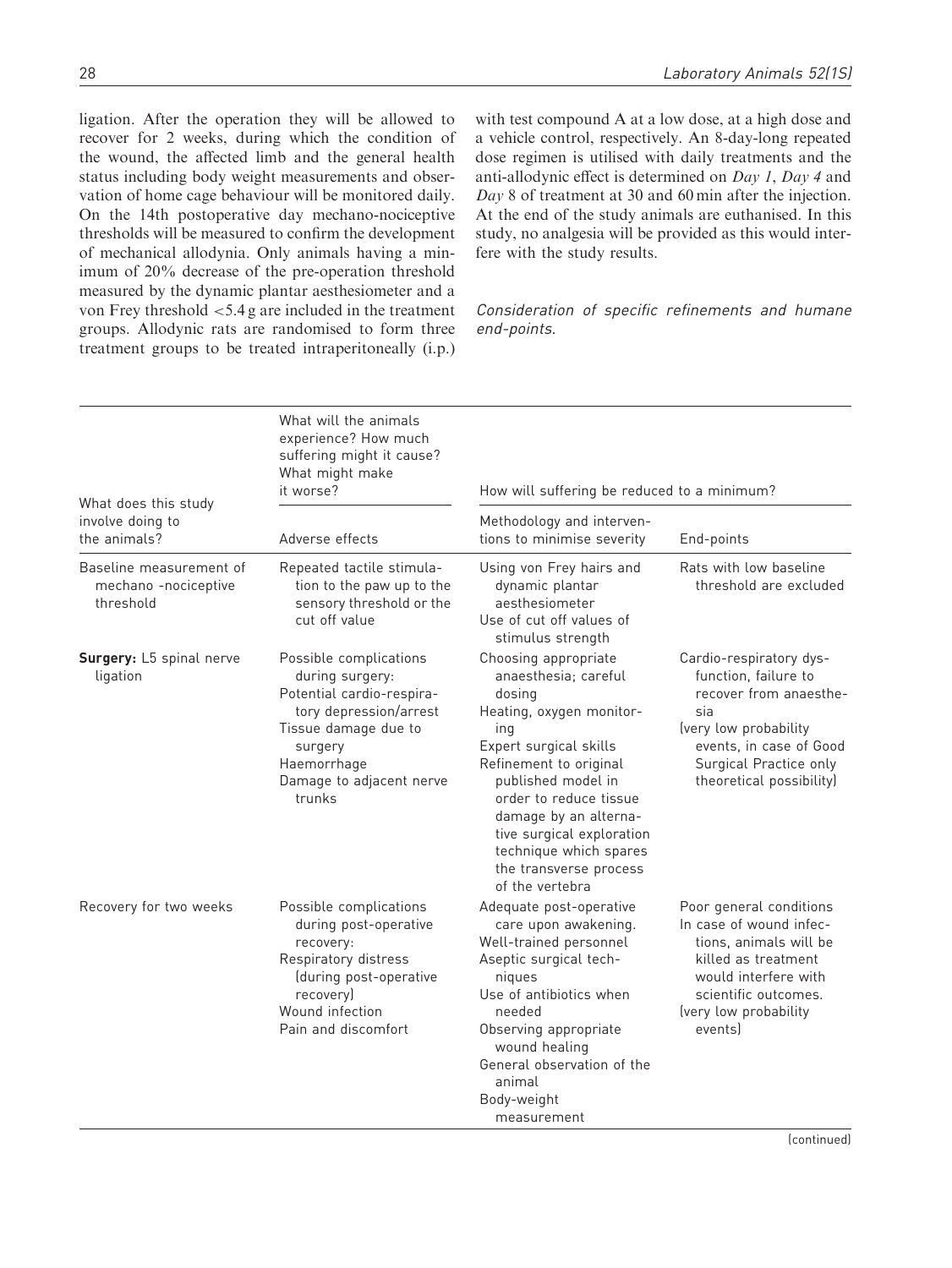| Continued                                                                                      |                                                                                                                                 |                                                                                                                                                                                                                                                                                                            |                                                                                                                                                                                                                                       |
|------------------------------------------------------------------------------------------------|---------------------------------------------------------------------------------------------------------------------------------|------------------------------------------------------------------------------------------------------------------------------------------------------------------------------------------------------------------------------------------------------------------------------------------------------------|---------------------------------------------------------------------------------------------------------------------------------------------------------------------------------------------------------------------------------------|
| What does this study                                                                           | What will the animals<br>experience? How much<br>suffering might it cause?<br>What might make<br>it worse?                      | How will suffering be reduced to a minimum?                                                                                                                                                                                                                                                                |                                                                                                                                                                                                                                       |
| involve doing to<br>the animals?                                                               | Adverse effects                                                                                                                 | Methodology and interven-<br>tions to minimise severity                                                                                                                                                                                                                                                    | End-points                                                                                                                                                                                                                            |
|                                                                                                | Effect of surgery:<br>Pain in the affected leg,<br>sparing limb from<br>weight bearing.<br>Motor deficit in the<br>affected paw | Soft bedding in home cage;<br>careful handling of the<br>animal<br>Ensure plenty available<br>space to allow animals<br>to rest without contact<br>from other animals.                                                                                                                                     | Animals showing major<br>motor deficit in the<br>affected limb or signs of<br>autotomy, beyond nail<br>chewing on the affected<br>paw are euthanised.<br>(extremely low probability<br>events if surgery is<br>accordingly performed) |
| Determination of mechan-<br>ical allodynia<br>[Thermal allodynia can<br>also be measured]      | Pain stimulus to the<br>affected limb                                                                                           | Using techniques that<br>determine mechano-<br>nociceptive threshold on<br>unrestrained animals<br>(e.g. von Frey hairs,<br>dynamic plantar<br>aesthesiometerl instead<br>of applying supra-maxi-<br>mal stimuli<br>[Radiant heat is applied for<br>determination of ther-<br>mal nociceptive<br>threshold | Animals failing to develop<br>the pre-determined<br>degree of allodynia after<br>two weeks of recovery<br>are excluded and<br>euthanised.                                                                                             |
| Administration of test<br>compound or vehicle<br>(i.p.)<br>Repeated daily dosing for 8<br>days | Transient discomfort<br>associated with admin-<br>istration route<br>Possible side effect of test<br>drugs                      | Competent personnel<br>trained to properly inject<br>the compound according<br>to Good Practice.<br>Daily clinical observation<br>of rats<br>Dose selection based on<br>previous analgesia and<br>behavioural side-effect<br>testing (e.g. locomotor<br>activity)                                          | Euthanasia at the end of<br>the procedure<br>Doses of the test com-<br>pound are not expected<br>to cause adverse<br>effects, but animals will<br>be killed if severe clin-<br>ical signs are noted.                                  |

Initial prospective assessment. Interventions involved in this model individually do not exceed moderate severity. If the surgery is carried out with proper skills and, consequently, no complications occur, this part of the procedure is within the moderate category. Following surgery, careful monitoring allied to clear end-points will ensure no animals exceed moderate severity.

A prospective severity classification of MODERATE is therefore appropriate.

Could the severity classification be MILD?

No. As the prolonged pain resulting from these interventions renders the model moderate, and assessment of the pain itself is the objective of the study, it is not possible to conduct this procedure within a MILD classification.

Clinical observation/scoring system. Animals were carefully monitored from surgery until the end of the procedure. Two nociceptive assays were applied to measure latency of hind feet withdrawal: (1) von Frey hairs of different stiffness were used to determine the one that evoked a hind paw withdrawal; (2) dynamic plantar aesthesiometer. During the assays no additional agent was used.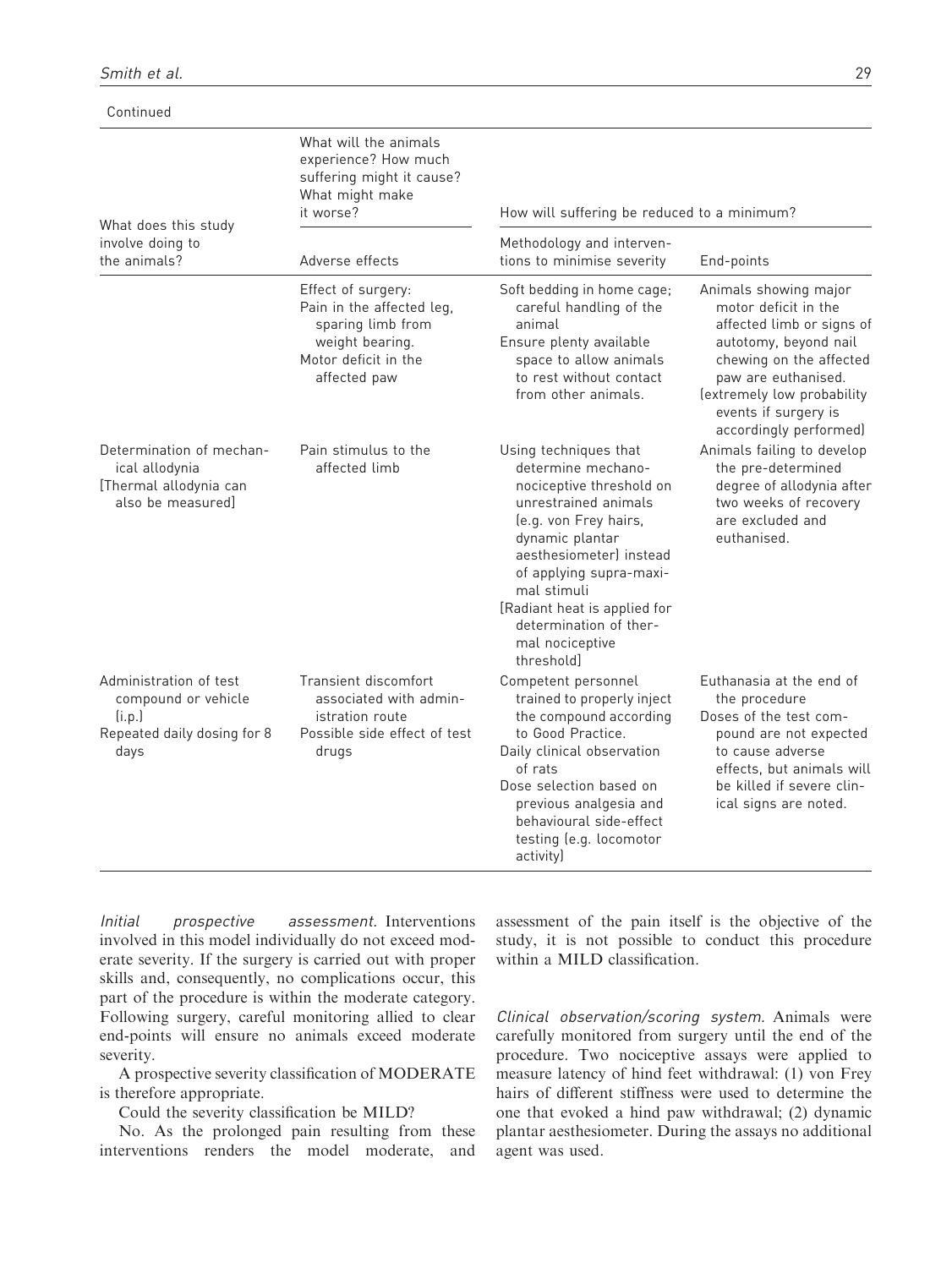An example of an observation sheet and a sample score sheet to help monitor the clinical condition of animals throughout the procedure are included at the end of this example.

Results and assessment of actual severity. All animals, except one in the vehicle treated group, recovered from surgery with no unexpected complications, due to the intensive peri-operative support provided.

Nociceptive assays indicated that mild or moderate pain was experienced.

Vehicle group

1/10 animals did not recover from surgery. NON-RECOVERY

1/10 animals showed signs of automutilation and was euthanised. MODERATE severity.

1/10 animals reached a humane end-point and was euthanised. MODERATE severity.

7/10 animals showed a poor performance in the nociceptive assays and the behavioural tests compared to treated animals. However they did not show any other clinical effects and maintained body weight. Clinical score was similar to treated animals after the surgery. These animals developed moderate neurological-locomotor deficit, and showed a gradual reduction in clinical score over time, possible resulting from their ability to compensate and adapt to long term neurologic deficits. MODERATE severity.

Treatment groups

10/10 animals treated at lower doses showed mild improvement in motor function, together with an improvement in clinical scoring. The agent had antiallodynic effect, compared to vehicle. No specific sideeffect was reported. MODERATE severity.

10/10 animals treated at higher doses showed significant improvement in motor function, together with an improvement in clinical scoring. The agent had clear anti-allodynic effect, compared to vehicle. No specific side-effect was reported. MODERATE severity.

Although animals in the treated groups experienced less pain, due to the surgery and prolonged allodynia the severity category for all animals was considered to be moderate.

# Example clinical observation/scoring system

Severity is assessed using a cumulative score from a combination of general clinical observations (bodyweight, appearance, behaviour, cage environment, food and water intake, body function) together with a procedure-specific evaluation.

| General clinical signs                         | Score      |
|------------------------------------------------|------------|
| Appearance                                     |            |
| 5-10% weight loss                              | 1          |
| 11-15 % weight loss                            | 2          |
| 16-20% weight loss                             | 3          |
| 20%+ weight loss                               | <b>HEP</b> |
| Coat slightly unkempt                          | 1          |
| Slight piloerection                            | 2          |
| Marked piloerection                            | 3          |
| Body function                                  |            |
| Rapid, slow or deep breathing - slight         | 1          |
| Rapid, slow or deep breathing - moderate       | 2          |
| Rapid, slow or deep breathing - marked         | 3          |
| Food and water intake                          |            |
| Not drinking up to 10% of body weight per 24 h | 1          |
| Not drinking at all                            | 3          |
| Reduced food intake                            |            |
| Anorexia                                       | 3          |
| Behaviour                                      |            |
| Slightly-decreased mobility                    | 1          |
| Markedly decreased mobility                    | 2          |
| Significant mobility problems                  | 3          |
| Immobility > 24 h                              | <b>HEP</b> |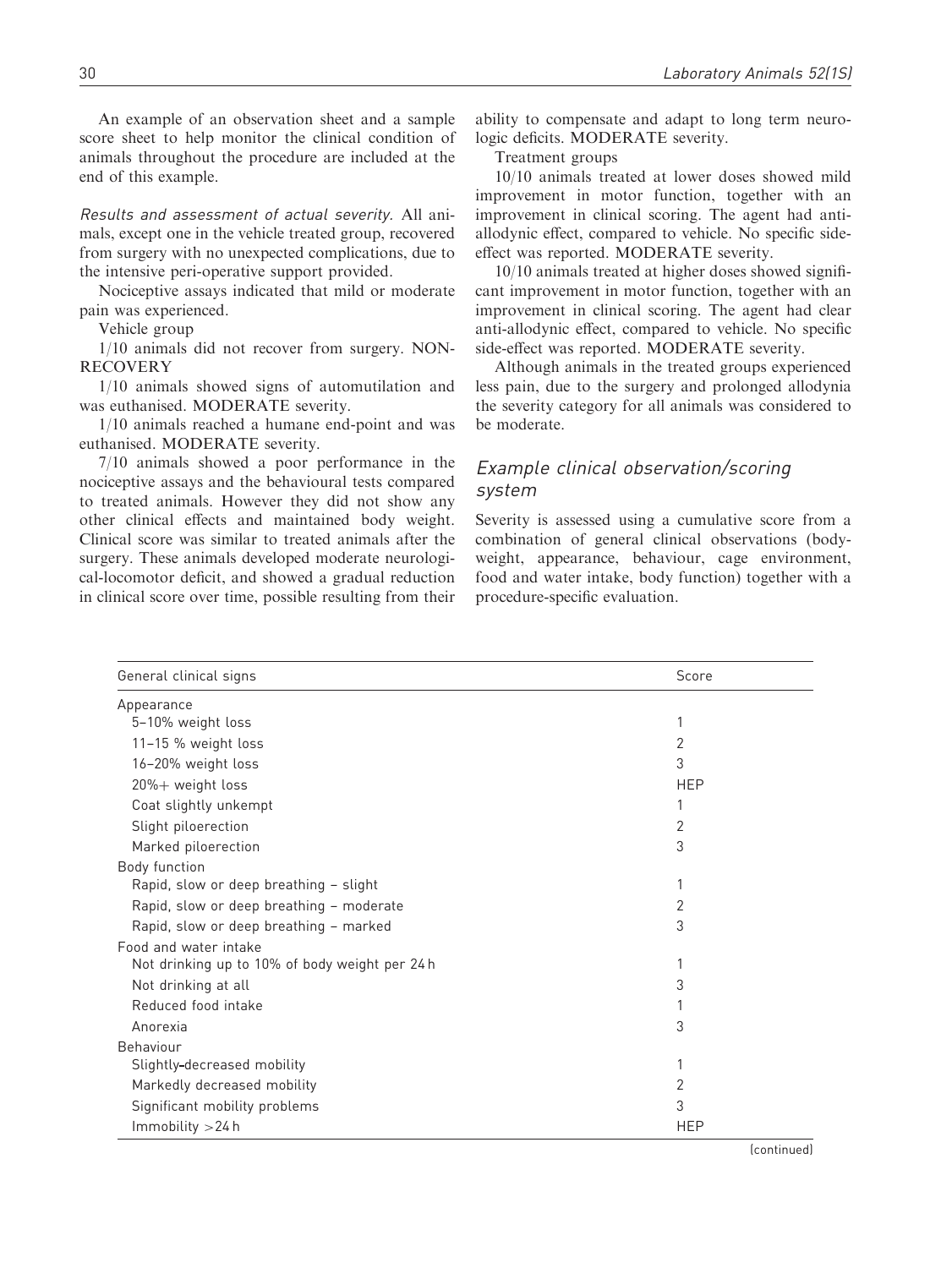|  | Continued |
|--|-----------|
|  |           |

| General clinical signs                                                                            | Score      |  |
|---------------------------------------------------------------------------------------------------|------------|--|
| Tense and nervous on handling                                                                     | 2          |  |
| Markedly distressed on handling, e.g. shaking, vocalising, aggressive                             | 3          |  |
| Procedure-specific indicators                                                                     | Score      |  |
| Wound healing                                                                                     |            |  |
| Wound edges are smoothly closed, no sign of inflammation                                          | 0          |  |
| Wound edges are slightly swollen and erythematous                                                 |            |  |
| Wound is clearly infected/partially opened                                                        | 3          |  |
| No improvement of wound infection to topical and systemic<br>treatment/wound is completely opened | <b>HEP</b> |  |
| Status of the operated limb                                                                       |            |  |
| Slightly reduced weight bearing                                                                   |            |  |
| Marked gait impairment (lameness)                                                                 | 2          |  |
| Severe gait difficulty/paw is often held in a constant elevated position                          | 3          |  |
| Major motor deficit $>24$ h postop/signs of autotomy                                              | <b>HEP</b> |  |
| TOTAL                                                                                             |            |  |

HEP: humane end-point

#### Score  $0-5$  plus surgery  $=$  MODERATE

Either 2 scores of 3 in any of the categories or a total score of 12 and above  $=$  HEP

Note: that as surgical complications are generally noted in the immediate post-op recovery period, close monitoring and expert, empathetic judgement are essential during the first 24 h to ensure that adverse effects are identified and actions taken to address these. Animals are humanely killed if their suffering exceeds of the moderate category.

- 1 Review frequency of monitoring.
- 4 Provide appropriate supplementary care, e.g. mash and additional fluids

Dehydration/diarrhoea: Ringer Lactate or regular serum

Abdominal dilation (ascites): draining for pressure reduction

Weight loss: soft food

5 – Review progress with vet

Either 2 scores of 3 in any of the categories or a total score of 12 and above  $=$  HEP

#### References

- 1. Jaggi AS, Jain V and Singh N. Animal models of neuropathic pain. Fundam Clin Pharmacol 2011; 25: 1–28.
- 2. Kim SH and Chung JM. An experimental model for peripheral neuropathy produced by segmental spinal nerve ligation in the rat. Pain 1992; 50: 355–363.
- 3. Chaplan SR, Bach FW, Pogrel JW, et al. Quantitative assessment of tactile allodynia in the rat paw. J Neurosci Methods 1994; 53: 55–63.

# Stroke – efficacy of a novel therapeutic agent on intraluminal thread MCAO model in the marmoset

#### General context

Stroke is defined as loss or alteration of normal body function that results from an insufficient supply of blood to part of the brain. Despite better understanding of the pathophysiology of vascular brain injury, an effective treatment for stroke remains an important unmet medical need, and research is on-going to find appropriate preventive and therapeutic measures.

Three different types of stroke can be seen in human patients: ischaemic, intra-cerebral haemorrhage and subarachnoid haemorrhage, but most of the animal models currently available are based on the ischaemic type. Stroke models, by their very nature, represent a challenge from the perspective of animal welfare. Good interactions and communication between all individuals involved in the scientific procedures, (veterinarians, investigators, animal technologists and care staff), are critical to ensure that there is adequate balance between achieving a valid model in this research area and minimising animal suffering.

Stroke is routinely induced in rodents and nonhuman primates by temporarily or permanently occluding the middle cerebral artery (MCAO model).This 'MCAO' model aims to reproduce experimentally the focal cerebral ischemia that occurs in stroke, and it has been extensively used to study the mechanisms of injury, to identify potential targets and to test putative neuroprotective agents.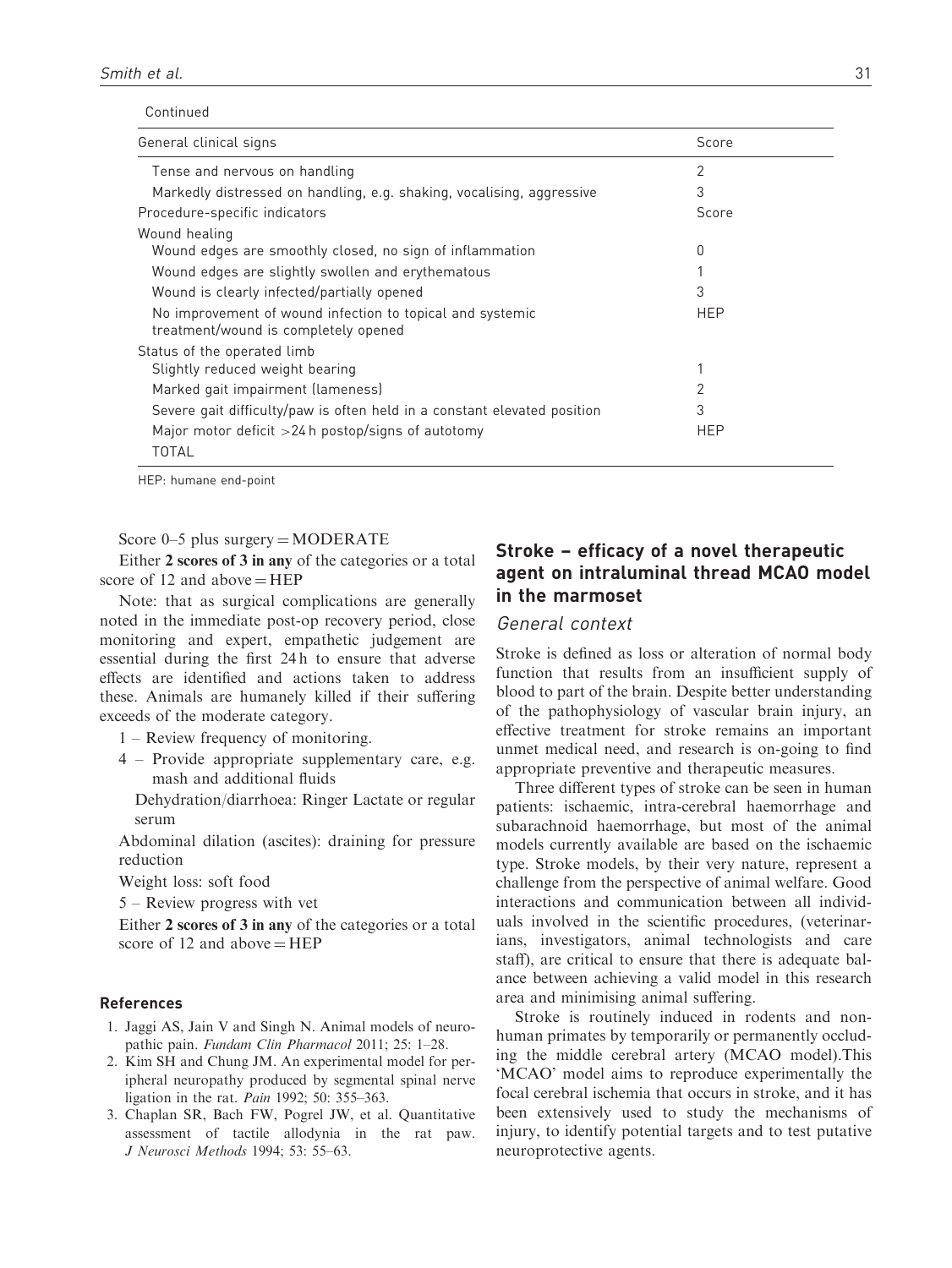In a standard study design, the animals are trained to perform certain behavioural tests prior to the MCAO procedure. During the therapeutic time window, established according to the mechanism of drug action and objective of the study, animals are given the test compound. The outcome analysis should include information on infarct size, mortality rate, frequency of complications (e.g. subarachnoid haemorrhage), together with functional and neurological evaluation to monitor progress. Serial magnetic resonance imaging (MRI) has proven to be a powerful tool to gain information on variation of infarct size over time, but can also provide additional information on blood flow or metabolic state. Histological, biochemical and molecular end-points can also be included.

There are various behavioural tests that may be applied to stroke models. The simplest tests include neurological scoring systems, which assess global neurological status, and limb placing tests, used to measure motor reflexes. These are generally used to assess animals in the acute post-stroke phase. In longterm studies, more complex tests may be used to assess sensory and motor functions (e.g. bilateral sticky label test, beam walking, rotarod or staircase) and cognitive functions such as memory (e.g. passive avoidance tests, or evaluations of learning strategies).

It is good practice to perform a group of behavioural tests, including at least one for each phase (acute and long-term), so as to gather comprehensive information on the impact on sensory, motor and cognitive functions. These tests have to be carefully chosen to capture any effects of the putative therapeutic strategies. Detailed descriptions of each of these behavioural tests, including training schedules, are not included here, but for a comprehensive review and discussion of their use see Schaar et al.<sup>1</sup>

Many recent recommendations for preclinical investigations designed to develop stroke therapies recommend the use of higher order species such as nonhuman primates in addition to rodent models. $2-5$  The common marmoset (Callithrix jacchus) may be considered the species of choice to study the pathophysiology and the treatment of cerebral ischemia. Compared with rodents, this primate is closer to humans in term of cerebrovascular system, brain metabolism, grey-to-white matter ratio and has a richer behavioural repertoire. In addition, compared to old world monkeys, they are easier to handle, which is advantageous for behavioural testing and postoperative care management. The location and anatomy of the MCA in the marmoset have historically restricted the approaches used in rats and thus a more invasive surgical model was developed that included the turning of a large bone flap to access the brain and the MCA. Nevertheless, more recently the intraluminal thread approach has also been described in the marmoset.<sup>6</sup> The intravascular approach presents a number of advantages compared to previously used methods, and should be considered a clear refinement. In particular the absence of craniotomy and the comparative non-invasiveness results in fewer adverse effects (e.g. severe disability/mortality) encountered in the postoperative period.

As in rodents, the first 48 h post-surgery are critical. The animals will have difficulties caring for themselves, and typical impairments can include left arm hemiparesis, abnormal grasp reflex, left-sided neglect, nystagmus and rotation of eye.<sup>7</sup> Generally, after  $3-7$  days the animals are capable of self-care and can return to their home cage. Gradually (around 2 weeks post-surgery), they will recover the majority of motor abilities and will be able to freely jump and climb around their cages.

### Illustrative procedure

Study design. In this example, on efficacy of a new compound, six male and six female laboratory-bred marmosets (Callithrix jacchus) will undergo 3 h-transient MCAO using the intraluminal filament technique under general anaesthesia. Before surgery, marmosets will be trained and tested on a number of neurological tests, which assessed general neurological function, motor ability, and spatial awareness. Immediately after tMCAO, marmosets will receive a bolus of saline ( $n = 6$ ) or test compound A ( $n = 6$ ), and osmotic mini-pumps will be implanted subcutaneously, providing 48-h saline or drug infusion. Sensory-motor deficits will be assessed weekly up to 45 days after MCAO, and MRI scans performed under general anaesthesia, at 1 h, D8 and D45. Animals will be killed 46 days after MCAO.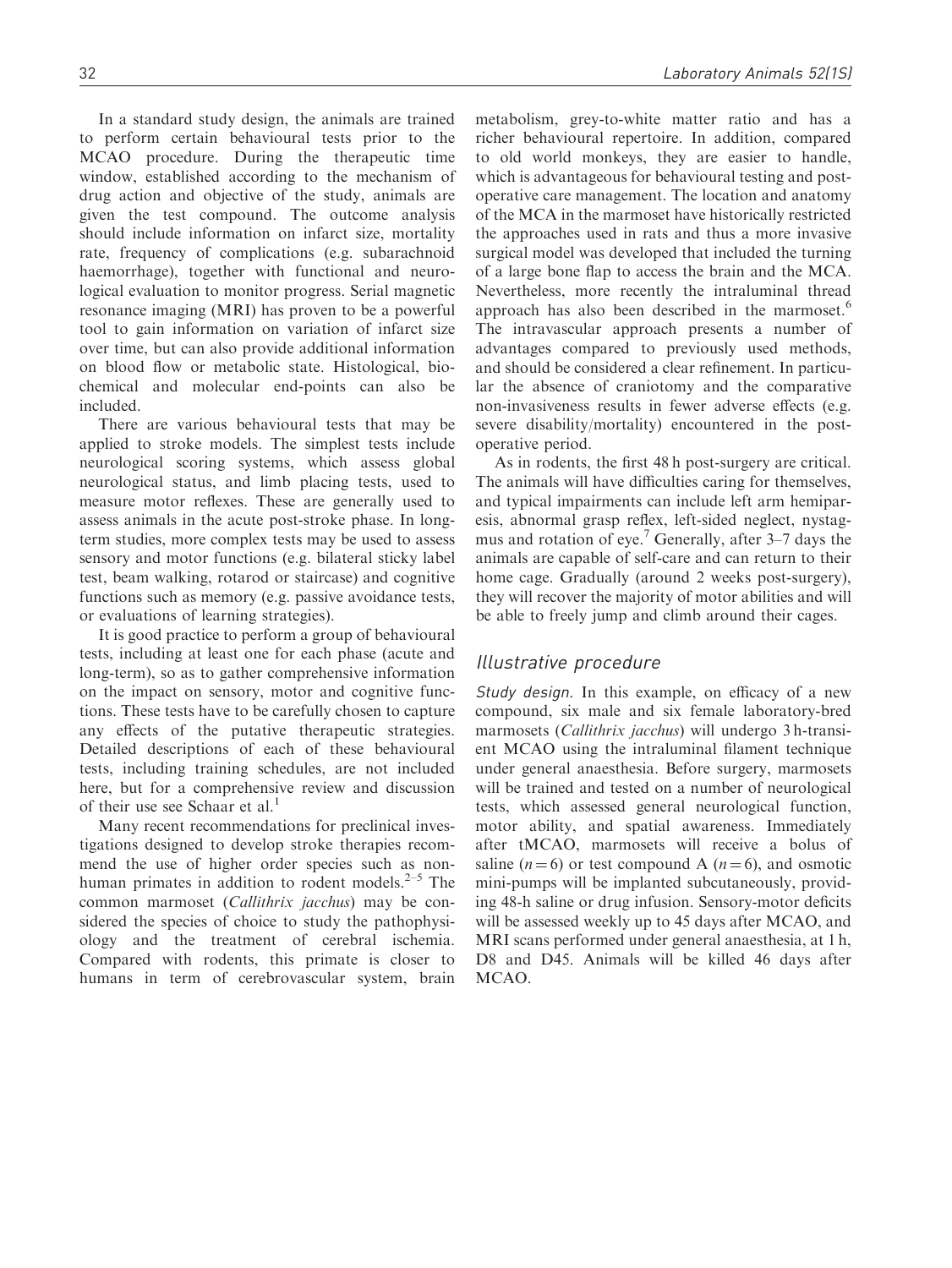Consideration of specific refinements and humane end-points.

|                                                                                                                                                             | What will the animals<br>experience? How much<br>suffering might it cause?<br>What might it make<br>it worse?                                                                                                                                                                                                                                                                                                                                                                                                                                                                                                                                                                                                                                                                              | How will suffering be reduced to a minimum?                                                                                                                                                                                                                                                                                                                                                                                                                                                                                                                                                                                                                                                                                                                                                                                                                                           |                                                                                                                                                                                                                                                                                                                                                                                                                        |
|-------------------------------------------------------------------------------------------------------------------------------------------------------------|--------------------------------------------------------------------------------------------------------------------------------------------------------------------------------------------------------------------------------------------------------------------------------------------------------------------------------------------------------------------------------------------------------------------------------------------------------------------------------------------------------------------------------------------------------------------------------------------------------------------------------------------------------------------------------------------------------------------------------------------------------------------------------------------|---------------------------------------------------------------------------------------------------------------------------------------------------------------------------------------------------------------------------------------------------------------------------------------------------------------------------------------------------------------------------------------------------------------------------------------------------------------------------------------------------------------------------------------------------------------------------------------------------------------------------------------------------------------------------------------------------------------------------------------------------------------------------------------------------------------------------------------------------------------------------------------|------------------------------------------------------------------------------------------------------------------------------------------------------------------------------------------------------------------------------------------------------------------------------------------------------------------------------------------------------------------------------------------------------------------------|
| What does this study<br>involve doing to<br>the animals?                                                                                                    | Adverse effects                                                                                                                                                                                                                                                                                                                                                                                                                                                                                                                                                                                                                                                                                                                                                                            | Methodology and<br>interventions                                                                                                                                                                                                                                                                                                                                                                                                                                                                                                                                                                                                                                                                                                                                                                                                                                                      | End-points                                                                                                                                                                                                                                                                                                                                                                                                             |
| Behavioural tests training<br>for 1 week preceding<br>MCAO: tactile stimula-<br>tion, hill-and-valley<br>staircase, six-tube<br>choice, adhesive<br>removal | These are behavioural<br>observations, perform<br>voluntarily by the ani-<br>mals and will not cause<br>pain, distress or lasting<br>harm                                                                                                                                                                                                                                                                                                                                                                                                                                                                                                                                                                                                                                                  | All tests are performed in<br>the modified home cage                                                                                                                                                                                                                                                                                                                                                                                                                                                                                                                                                                                                                                                                                                                                                                                                                                  | Typically, a maximum time<br>to perform the<br>requested task is set,<br>and a final score is<br>given. Animals not<br>reaching a baseline<br>performance will be<br>excluded from the study                                                                                                                                                                                                                           |
| Under general anaesthe-<br>sia, transient (3h)<br>occlusion of the MCA<br>using an intraluminal<br>thread advanced via the<br>common carotid artery.        | Pain and discomfort asso-<br>ciated with surgery<br>Potential for unexpected<br>surgical complications,<br>e.g. subarachnoid<br>haemorrhage, ipsilat-<br>eral retinal injury,<br>intraluminal thrombus<br>formation, brain<br>oedema, hypothalamus<br>involvement with con-<br>sequent hyperthermia<br>or temporal muscle<br>necrosis. These can<br>present clinically in a<br>number of different<br>ways, for example:<br>sudden collapse, par-<br>alysis, severe head tilts,<br>seizures<br>Potential effects of anaes-<br>thesia on physiological<br>variables, e.g. hypo-<br>thermia, hypotension,<br>hypoxia<br>Poor nutritional intake<br>resulting from reduced<br>consciousness level.<br>impaired mastication<br>and poor motility, gen-<br>erally in the first 48h<br>post-MCAO | Use of appropriate<br>anaesthetics, with<br>appropriate analgesics<br>(i.e. effective yet with<br>minimal neuroprotective<br>properties)<br>Well-trained surgeon<br>using appropriate asep-<br>tic surgical technique<br>(with regular reviews of<br>success rates)<br>Maintenance of homeosta-<br>sis during anaesthesia<br>Use of standardised<br>monofilaments and sur-<br>gical technique to<br>reduce variability and<br>complications derived<br>from extensive lesions<br>Intensive post-operative<br>care for first 3-5 days,<br>including external heat<br>sources.<br>Regular body weight<br>checks; daily observa-<br>tion and wound care<br>Providing easy accessible<br>food and water during<br>the recovery period, or<br>additional food (mash,<br>liquid) and assistance<br>with feeding if neces-<br>sary; rehydrate (e.g. via<br>saline injection) if<br>necessary | Animals will be humanely<br>killed if any of the fol-<br>lowing occur -<br>• Significant technical<br>problems during sur-<br>gery.<br>• Failing to fully recover<br>from anaesthesia<br>• Signs of unexpected<br>surgical complications<br>• If animal's bodyweight<br>loss exceeds 20% pre-<br>surgical weight, despite<br>additional feeding and/<br>or rehydration, or if they<br>remain immobile for<br>over 24 h |
| Intravenous bolus of<br>saline/test compound,                                                                                                               | Pain and discomfort asso-<br>ciated with surgical                                                                                                                                                                                                                                                                                                                                                                                                                                                                                                                                                                                                                                                                                                                                          | Animals will be closely<br>observed for adverse                                                                                                                                                                                                                                                                                                                                                                                                                                                                                                                                                                                                                                                                                                                                                                                                                                       | Animals will be humanely<br>killed if any severe side                                                                                                                                                                                                                                                                                                                                                                  |

(continued)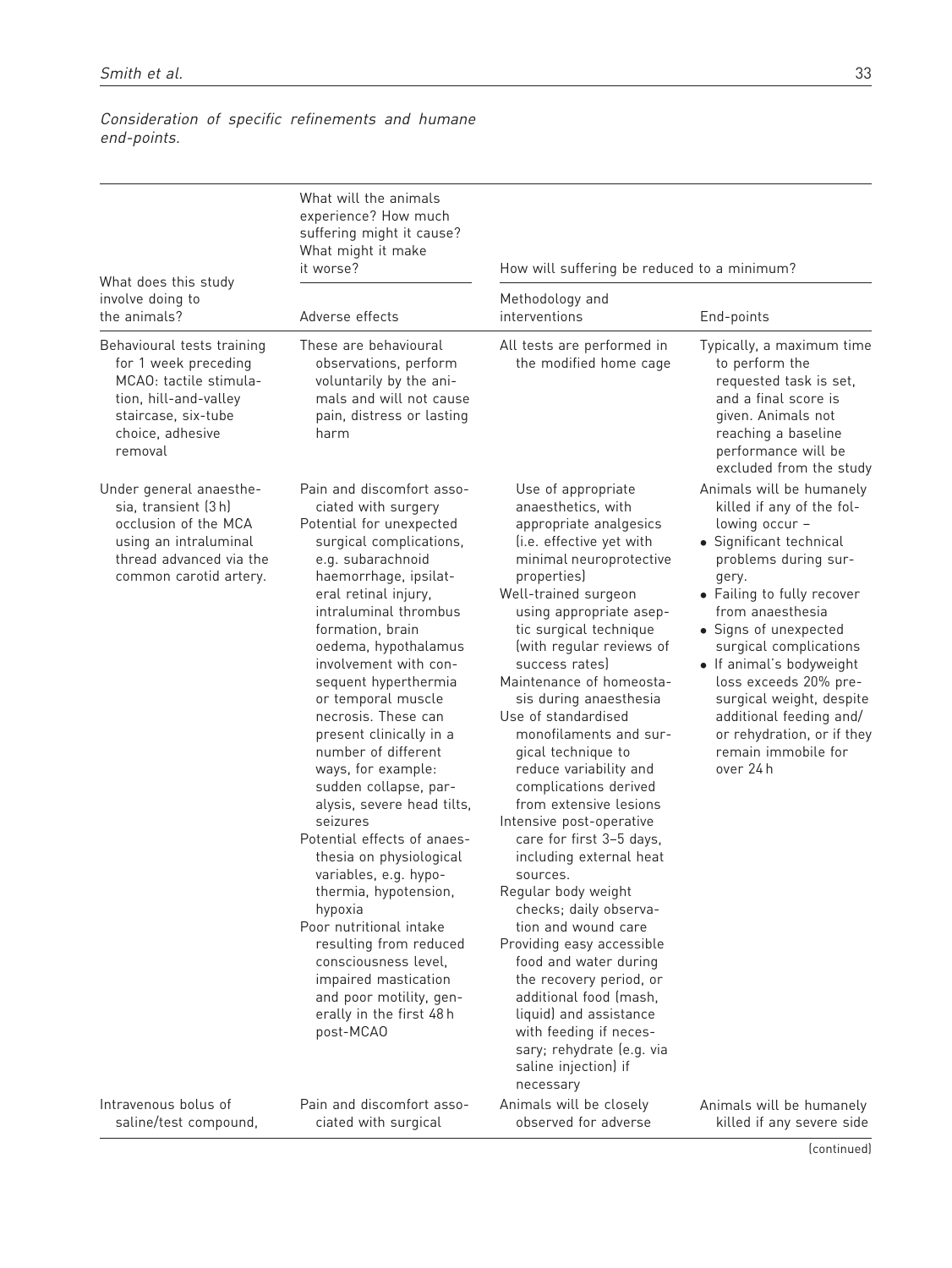Continued

|                                                                                                                                                                                                        | What will the animals<br>experience? How much<br>suffering might it cause?<br>What might it make<br>it worse?                                                            | How will suffering be reduced to a minimum?                                                                                                                                     |                                                                                                               |
|--------------------------------------------------------------------------------------------------------------------------------------------------------------------------------------------------------|--------------------------------------------------------------------------------------------------------------------------------------------------------------------------|---------------------------------------------------------------------------------------------------------------------------------------------------------------------------------|---------------------------------------------------------------------------------------------------------------|
| What does this study<br>involve doing to<br>the animals?                                                                                                                                               | Adverse effects                                                                                                                                                          | Methodology and<br>interventions                                                                                                                                                | End-points                                                                                                    |
| followed by subcutane-<br>ous implantation of a<br>mini-pump under gen-<br>eral anaesthesia las<br>part of the MCAO surgi-<br>cal procedure, i.e. no<br>additional anaesthesia<br>requested)           | procedure (mini-pump<br>implantation)<br>No adverse effect expected<br>at the dose levels<br>administered                                                                | effects of test<br>substances                                                                                                                                                   | effects due to the novel<br>therapeutic agents are<br>noted                                                   |
| Behavioural tests per-<br>formed daily during the<br>first week post-MCAO,<br>and weekly for 6 weeks:<br>tactile stimulation, hill-<br>and-valley staircase,<br>six-tube choice, adhe-<br>sive removal | Animals may find the tasks<br>stressful if their motor<br>abilities are<br>compromised                                                                                   | Monitor for behavioural<br>indicators of anxiety or<br>distress<br>Animals will be continu-<br>ously observed by<br>experienced staff                                           | Typically, a maximum time<br>(cut-off) to perform the<br>requested task is set,<br>and a final score is given |
| Longitudinal imaging (MRI)<br>under anaesthesia at<br>1h, 8 and 45 days after<br>MCA <sub>0</sub>                                                                                                      | Repeated anaesthesia<br>Effect of anaesthesia, and<br>physiological variables<br>(hypothermia, arterial<br>blood pressure, arterial<br>blood gases) on stroke<br>outcome | Use of appropriate anaes-<br>thetics and analgesics<br>(i.e. effective yet with<br>minimal neuroprotective<br>properties)<br>Maintenance of homeosta-<br>sis during anaesthesia | Animals failing to fully<br>recover from anaesthe-<br>sia will be euthanised                                  |

Initial prospective assessment. This model is considered SEVERE because of the surgical procedure involved and the deleterious effects of the MCA occlusion on the welfare of the animal, especially during the first week. Nevertheless, intensive post-operative care in the first 48 h up to 7 days, and close monitoring of the subsequent phase can greatly contribute to reduce negative impact on animal welfare. From the experimental point of view, attention to refinement and standardisation of the individual steps in the procedure can lead to reduced incidence of complications and variability, and consequently better quality of the data obtained and therefore a reduction of the number of animals required.

A clinical score sheet should be agreed upon by the researcher, veterinarian and animal technologists to set up criteria for monitoring and euthanasia; it will need to include the neurological score, together with other clinical criteria such as body weight, ability to care for themselves or reaction to stimulus.

Could the severity classification be MODERATE?

Experience/training of personnel involved, veterinary supervision, and intensive care in the early post MCAO period together with agreed end points can significantly reduce the incidence of negative effects experienced by the animals.

Clinical observations/scoring system. Animals are very carefully monitored in the post-operative period. Analgesia and local supportive therapy are provided.

An example of a combined neurological/clinical scoring system which is used to help monitor the clinical condition of the animals throughout the procedure is included at the end.

Results and assessment of severity. All animals recovered from surgery with no unexpected complications. Clinical scoring in all animals was similar in the first 48 h after MCAO, and all of them received intensive peri-operative support. No significant ipsilateral deficit was observed after induction of ischemia in neither control nor treated animals. A partial recovering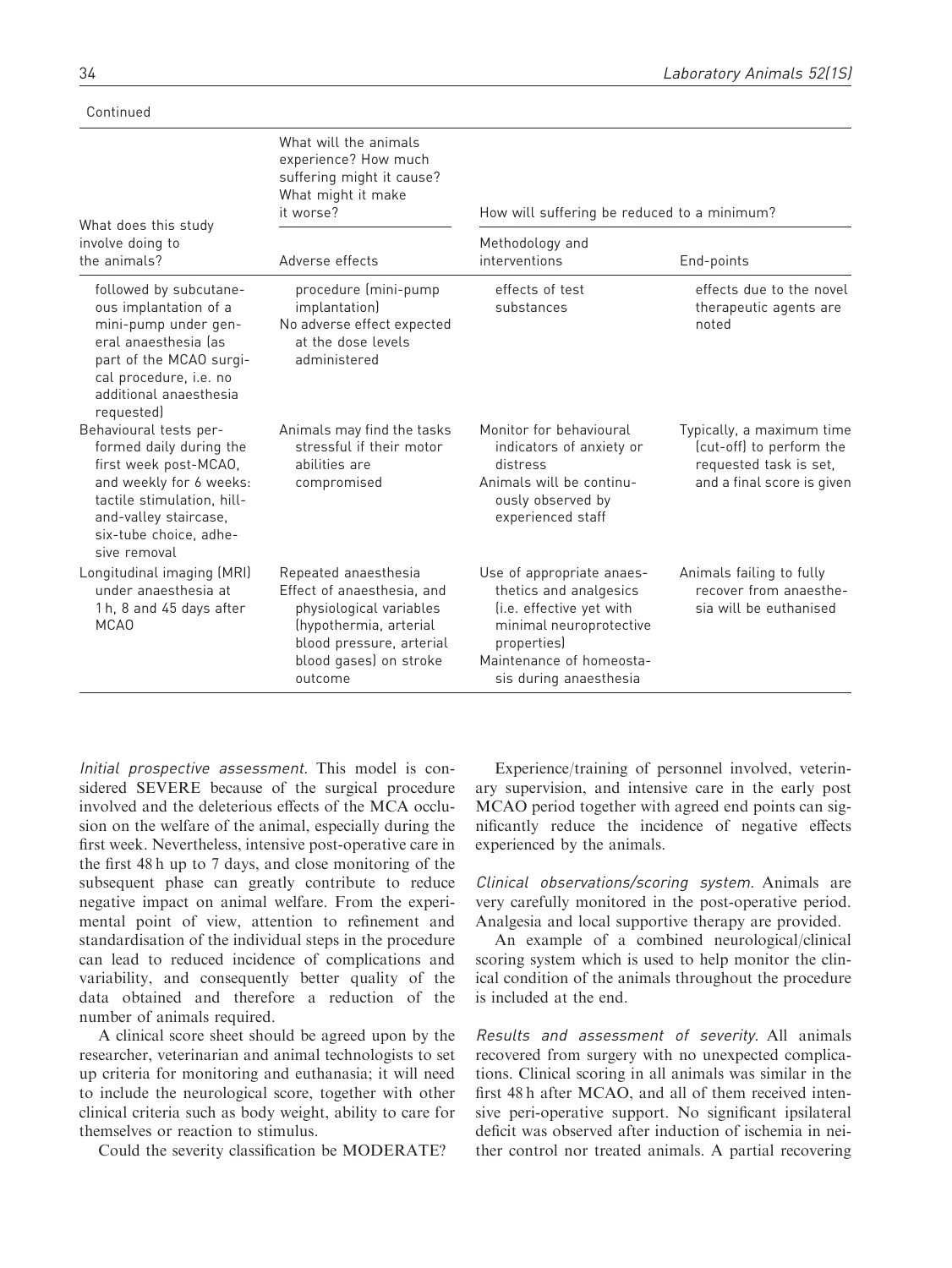of contralateral neurological deficit was observed in all animals.

- All six vehicle-treated animals developed moderate contralateral neurological deficit, together with a poor performance in the behavioural tests compared to treated animals. Clinical score was nevertheless improving over time possible resulting from their ability to compensate and adapt to long term neurologic deficits Assessment: SEVERE
- 2/6 treated animals developed moderate contralateral neurological deficit, together with a poor performance in the behavioural tests compared to treated animals. Clinical score was nevertheless improving over time, possible resulting from their ability to compensate and adapt to long term neurologic deficits Assessment: SEVERE
- 4/6 treated animals showed a significant improvement in neurological scoring after 48 h post-MCAO, together with an improvement in clinical scoring.

Assessment: MODERATE

In conclusion, 8 animals were considered as SEVERE and 4 animals were considered as MODERATE

# Example clinical observation/scoring system

Severity assessment is performed by a combination of general clinical observations (bodyweight, appearance, behaviour) together with a procedure-specific neurologic evaluation. The neurological score used was a modified version of that described by Bihel et al. where absence (score 0), moderate presence (score 1) or presence (score 2) of a number of abnormal movements/postures are evaluated separately for each body side (i.e. ipsilateral and contralateral to MCAO lesion).<sup>6</sup>

|                     | Score       |
|---------------------|-------------|
| Appearance          |             |
| 5-10% weight loss   |             |
| 11-15 % weight loss | 2           |
| 16-20% weight loss  | 3           |
| 20%+ weight loss    | <b>HFP</b>  |
| Lack of grooming    |             |
|                     | (continuad) |

(continued)

Continued

|                                                                          | Score |
|--------------------------------------------------------------------------|-------|
| Slight piloerection                                                      | 2     |
| Marked piloerection                                                      | 3     |
| Behaviour                                                                |       |
| Slightly abnormal gait                                                   | 1     |
| Markedly abnormal gait                                                   | 2     |
| Significant mobility problems                                            | 3     |
| $Imm$ obility $>$ 24 h                                                   | HFP   |
| Tense and nervous on handling                                            | 2     |
| Markedly distressed on handling.<br>e.g. shaking, vocalising, aggressive | 3     |

HEP: humane end-point

In addition, a separate neurological scoring will be carried out. The limbs will be assessed independently, with the maximum hemilateral score being 10. In control animals, a high scoring (up to10) is expected in the contralateral side of the body during the first week after MCAO, gradually recovering in the subsequent weeks. No significant ipsilateral deficit is expected (as this would mean the ischemic area is too large).

| Neurological score                                                                             |         |                    |                    |
|------------------------------------------------------------------------------------------------|---------|--------------------|--------------------|
| Score                                                                                          | Absence | Slight<br>presence | Marked<br>presence |
| Forelimbs limbs slip-<br>ping or dangling<br>under the perch, at<br>rest or during<br>movement | n       |                    | 2                  |
| Hind limbs slipping or<br>dangling under the<br>perch, at rest or<br>during movement           | 0       |                    | 2                  |
| Hand crossing the chest                                                                        | n       |                    | 2                  |
| Head tilting (before and<br>after stimulationl                                                 | n       |                    | 2                  |
| Lack of reaction to<br>visual stimulus                                                         | n       |                    | 2                  |

Each limb will be assessed and scored separately; severe contralateral neurological deficit together with poor clinical conditions are expected during the first week post-MCAO while ipsilateral neurological damage should be very limited/absent.

The neurological score for each limb will be added to the clinical observation scoring to obtain a cumulative score.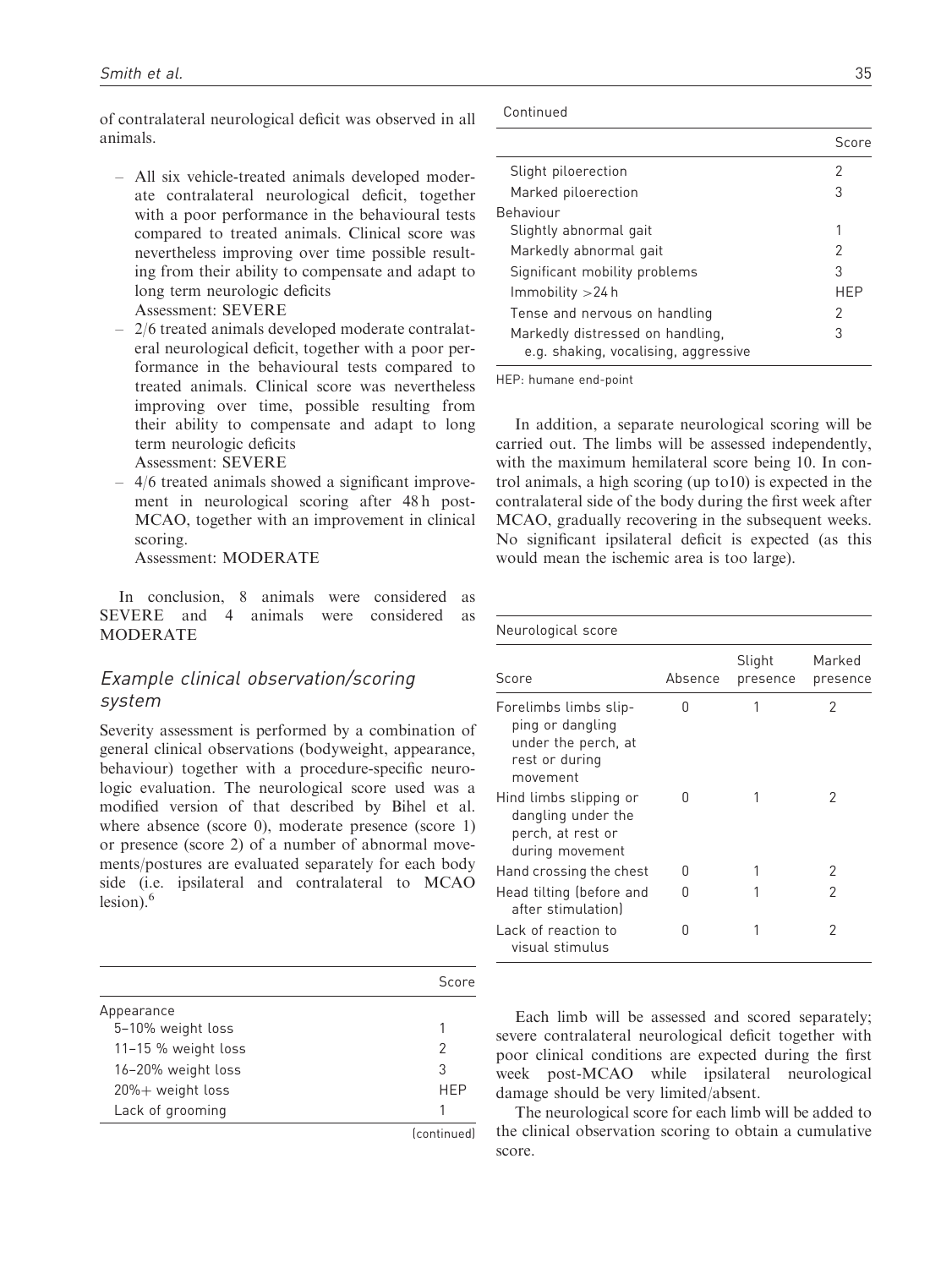#### Week 1 post MCAO

It is well known that immediately after MCAO, a high cumulative scoring is to be expected with a progressive improvement over the first week post- surgery. During this critical period, animals will receive intensive care and will be frequently monitored under the supervision of a veterinary surgeon. In particular, the first 48–72 h are key to identified potential surgical complications and ensure that adverse effects are identified and actions taken to address them in a timely manner.

 $> 22 - HEPtpb$  1pc

#### Weeks 2–6 post MCAO

 $1-10$  – monitor regularly, evaluate together with the clinical score

10–20 – monitor frequently, provide care if not able to care for itself, evaluate clinical scoring and team to review all experimental data available (i.e. MRI, behavioural tests) to rule out unexpected complications, such as brain haemorrhage, oedema, etc.  $> 20 - HEP$ 

Example of an Individual observation sheet (Days 0–4)

- 3. Freret T and Bouet V. Improvements of the stroke model guidelines: animal body weight and long-term functional concerns. Exp Transl Stroke Med 2009; 2: 28–31.
- 4. Stroke Therapy Academic Industry Roundtable (STAIR). Recommendations for standards regarding preclinical neuroprotective and restorative drug development. Stroke 1999; 30: 2752–2758.
- 5. Virley D, Hadingham SJ, Roberts JC, et al. A new primate model of focal stroke: endothelin-1-induced middle cerebral artery occlusion and reperfusion in the common marmoset. *J Cereb Blood Flow Met* 2003; 24: 24–41.
- 6. Bihel E, Pro-Sistiaga P, Letourneur A, et al. Permanent or transient chronic ischemic stroke in the non-human primate: behavioural, neuroimaging, histological, and immunohistochemical investigations. J Cereb Blood Flow Met 2010; 30: 273–285.
- 7. Marshall JW and Ridley RM. Assessment of cognitive and motor deficits in a marmoset model of stroke. ILAR J 2003; 44: 153–160.

| Day                             |                                           |                                                                   |        | 3                                                 |        |
|---------------------------------|-------------------------------------------|-------------------------------------------------------------------|--------|---------------------------------------------------|--------|
| Appearance                      |                                           |                                                                   |        |                                                   |        |
| Body weight (g) (score)         | 340(1)                                    | 305(3)                                                            | 320(2) | 323(2)                                            | 335(1) |
| Coat unkempt/piloerection       |                                           |                                                                   |        |                                                   |        |
| <b>Behaviours</b>               |                                           |                                                                   |        |                                                   |        |
| Gait                            |                                           |                                                                   | 3      | 3                                                 |        |
| Response to handling            | 0                                         |                                                                   | 2      | 0                                                 |        |
| Total clinical score            | 4                                         |                                                                   | 8      | 5                                                 | 5      |
| Total neurological score        | 15                                        | 14                                                                | 14     | 10                                                | 10     |
| Lesion volume (MRI assessment)* | 7%                                        |                                                                   |        |                                                   |        |
| Other observations              | Recovered<br>uneventfully<br>from surgery | Moving around<br>incubator (with severe<br>controlateral deficit) |        | Attempt to<br>reach food with<br>ipsilateral hand |        |

\*'Lesion volume' (assessed using MRI) is included for the investigator to fill in at the end of the study. This data can then be correlated with clinical and behavioural observations to enable further refinement of monitoring, animal care and procedures.

#### References

- 1. Schaar KL, Brenneman MM and Savitz SI. Functional assessments in the rodent stroke model. Exp Transl Stroke Med 2010; 2: 13.
- 2. Freret T, Bouet V, Toutain J, et al. Intraluminal thread model of focal stroke in the non-human primate. J Cereb Blood Flow Met 2008; 28: 786–796.

# Cardiovascular evaluation of novel therapeutics – telemetered dog model

### General context

Any medical drug to be marketed will need to prove efficacy but also safety. Therefore, even compounds intended for use in very different areas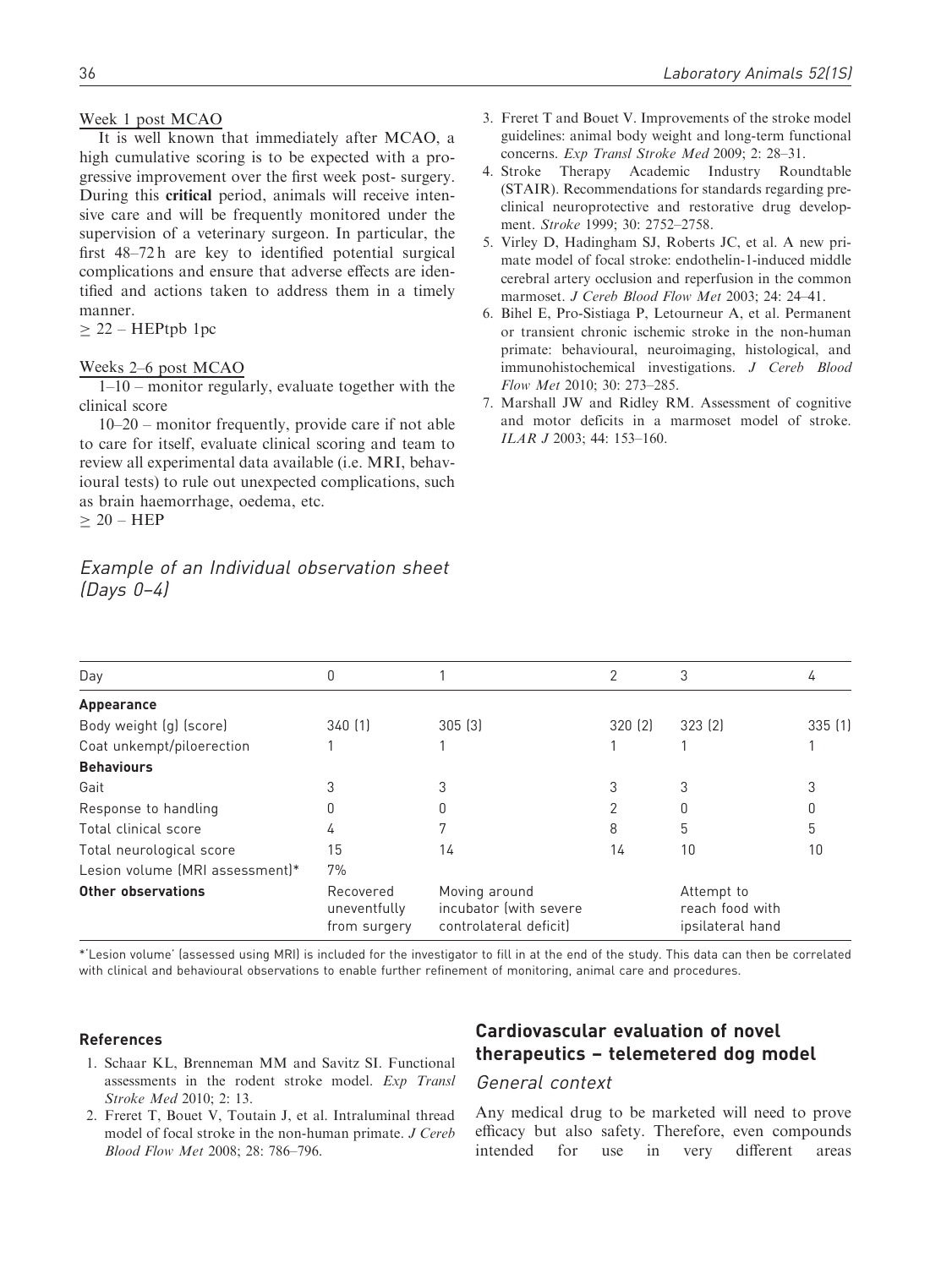(e.g. neuropharmacology) will have to be evaluated for their potential cardiovascular effects.

Cardiovascular effects of compounds can be tested in a variety of ways: in invasive terminal procedures on anesthetised animals, in animals which are momentarily restrained and externally equipped with monitoring devices or in freely moving animals previously implanted with monitoring devices (telemetry systems). Over the past decades, telemetry systems have been increasingly applied in drug research and development for measurement of physiological and bioelectrical variables (e.g. blood pressure, heart rate,  $ECG$ ).<sup>1</sup> The absence of tethering, handling and restraint during measurement provides a unique opportunity to study laboratory animals without additional stress or physiological disturbance (anaesthesia) during a longer period of time. In between measurements, animals can moreover be group-housed.

Telemetry can also enable reduction in animal numbers. Firstly, because telemetry systems are stable for months (and possibly even years), animals can be used as their own controls, reducing data variability and consequently the number of animals needed per treatment group. Secondly, telemetry provides an ability to continuously record a number of variables so that there is a significant increase in the amount of data that can be obtained from a given number of animals, compared to the use of conventional methods. Thirdly, in the absence of potential stressors, such as restraint or externalised catheters, the quality of data obtained is improved. Telemetry systems can also provide indicators of animal wellbeing to help implement earlier, more humane end-points.<sup>2</sup> Telemetry thus is widely regarded as benefiting science while minimising impact on animal welfare. However, the requirement for appropriate surgical training should not be underestimated, as this has a direct impact upon animal welfare. A sound basic and advance training in experimental surgery and good working knowledge of the devices are absolutely essential before progressing into implant insertion

#### Illustrative procedure

Study design. In this example, three pre-selected male beagle dogs (suitable temperament) will be used. Animals will act as their own control.

After overnight fasting, animals will be anesthetised. Telemetry devices allowing for continuous measurement of body temperature and cardiovascular parameters (ECG, blood pressure) will be surgically implanted. The implantation of these telemetric devices is a surgical procedure not invading body cavities, as the emitter is not implanted intraperitoneally, but in an inter-muscular pouch. The catheter is inserted in the femoral artery and further advanced into the aorta. ECG electrodes are tunnelled subcutaneously. The discomfort provoked is linked to the implantation and the surgical wounds created, and the animals' need to be anaesthetised.

During the 3 week recovery period, animals will be trained to be socially isolated for 2 h (e.g. telemetric recording).

After recovery, the procedure calls for continued use: animals will be used weekly (one day with vehicle, and another with compound) to evaluate cardiovascular effects of the novel therapeutic agent at two different dose levels. The first treatment will consist of vehicle administration, followed by administration of the novel pharmaceutical agent. In-between recordings, animals will be socially housed. A minimal wash-out period will be allowed between test sessions (as determined by PK studies).

The study is intended to assess the potential cardiovascular effects of novel agents at proposed therapeutics doses.

At the end of the experiment, animals will be socially housed, while awaiting possible re-use.

#### Consideration of specific refinements and humane end-points.

Initial prospective assessment. The procedure is classified as MODERATE as it requires anaesthesia and surgical intervention.

|                                                          | What will the animals                                                                            | How will suffering be reduced to a minimum              |                                                           |  |  |
|----------------------------------------------------------|--------------------------------------------------------------------------------------------------|---------------------------------------------------------|-----------------------------------------------------------|--|--|
| What does this study<br>involve doing to<br>the animals? | experience? How much<br>suffering might it cause?<br>What might make it worse<br>Adverse effects | Methodology and interven-<br>tions to minimise severity | End-points                                                |  |  |
| Pre-surgical prepar-<br>ation of the animal              | Single housing prior to<br>surgery<br>Food withdrawal overnight<br>prior to surgery              |                                                         | NA.                                                       |  |  |
| Surgical implantation of<br>telemetry devices            | Possible pain and discom-<br>fort                                                                | Appropriate perioperative<br>care: appropriate          | Decision to humanely kill the<br>animal during surgery if |  |  |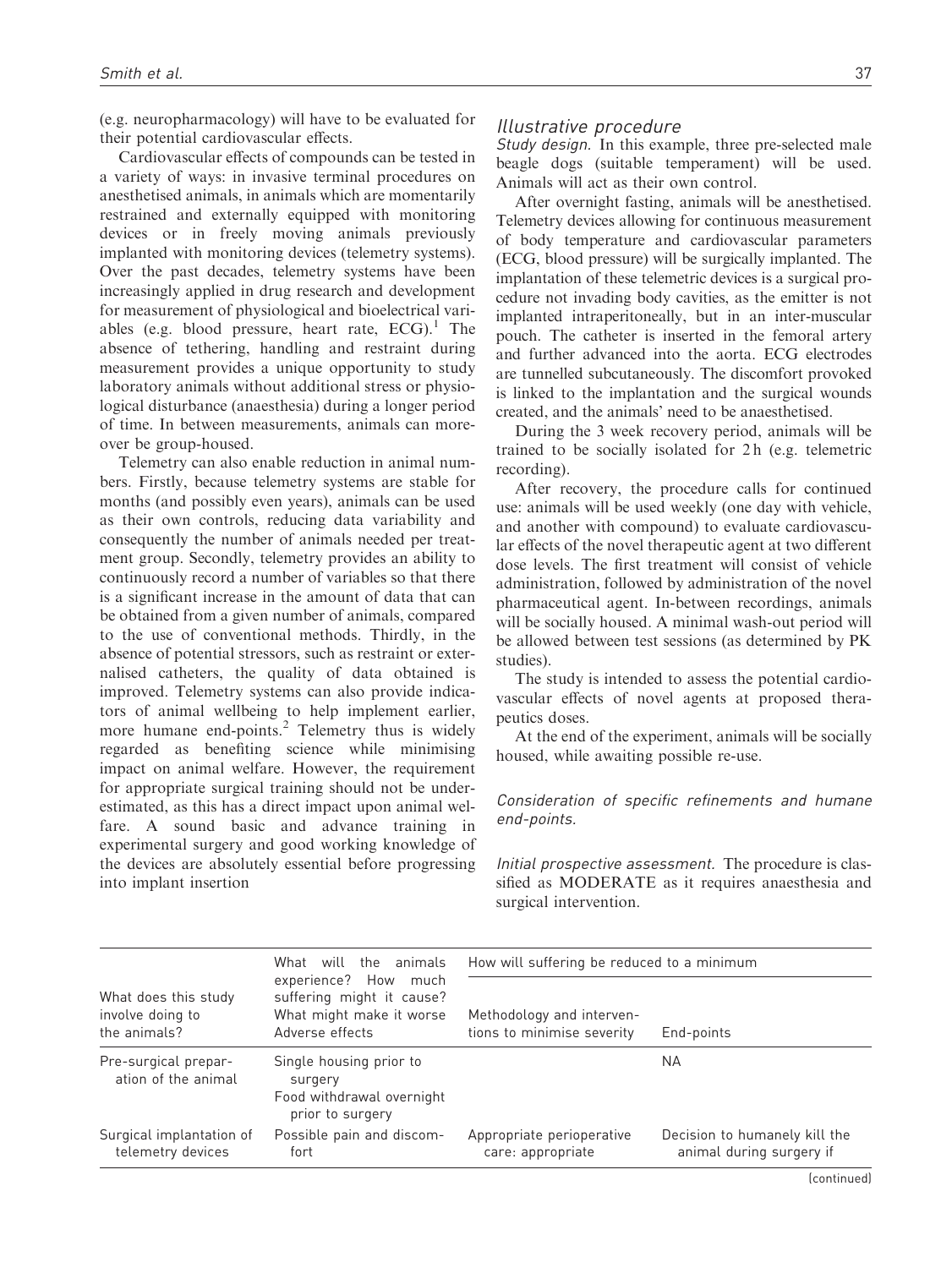|                                                                                                 | What will the animals                                                                                                                                                                                                                                             | How will suffering be reduced to a minimum                                                                                                                                                                                                                              |                                                                                                                                                                                                                                                                                                                                                                                                                                                                             |
|-------------------------------------------------------------------------------------------------|-------------------------------------------------------------------------------------------------------------------------------------------------------------------------------------------------------------------------------------------------------------------|-------------------------------------------------------------------------------------------------------------------------------------------------------------------------------------------------------------------------------------------------------------------------|-----------------------------------------------------------------------------------------------------------------------------------------------------------------------------------------------------------------------------------------------------------------------------------------------------------------------------------------------------------------------------------------------------------------------------------------------------------------------------|
| What does this study<br>involve doing to<br>the animals?                                        | experience? How<br>much<br>suffering might it cause?<br>What might make it worse<br>Adverse effects                                                                                                                                                               | Methodology and interven-<br>tions to minimise severity                                                                                                                                                                                                                 | End-points                                                                                                                                                                                                                                                                                                                                                                                                                                                                  |
|                                                                                                 | Potential adverse effects<br>of anaesthesia and sur-<br>gery (hypothermia,<br>dehydration, distress on<br>recovery                                                                                                                                                | anaesthesia and anal-<br>gesia, etc.<br>Non-pharmacological con-<br>trol of pain and distress:<br>aseptic technique, heat-<br>ing,<br>well-trained personnel,<br>optimised surgical<br>procedure                                                                        | unacceptable complications<br>arise and persist                                                                                                                                                                                                                                                                                                                                                                                                                             |
| Period of recovery (3<br>weeks), including<br>training                                          | Possible pain, infection,<br>discomfort<br>Post-operative complica-<br>tions<br>Single housing during<br>post-operative period<br>(24 h) and training (2 h a<br>day)                                                                                              | Adequate post-operative<br>care (analgesics, anti-<br>biotics) as needed<br>Daily observation and<br>wound care                                                                                                                                                         | Any animal with clinical signs of<br>infection will be examined.<br>treated and temporarily<br>excluded from the study                                                                                                                                                                                                                                                                                                                                                      |
| Administration of test<br>compound (i.v., s.c.,<br>i.p., p.o.) before rec-<br>ording parameters | Possibly transient discom-<br>fort following adminis-<br>tration of compound<br>Potential compound-<br>related unexpected side<br>effects<br>Animals are individually<br>housed for short-term<br>periods (determined by<br>the pharmacokinetics of<br>the drug). | Blood pressure, ECG and<br>body temperature are<br>continuously monitored<br>in freely moving animal,<br>housed in pen equipped<br>with telemetry receiver.<br>Between studies animals<br>are group housed and<br>observed daily,<br>Body weight is recorded<br>weekly. | In case of prolonged side effects<br>after test compound treat-<br>ment: possibly treat and allow<br>animal longer wash-out<br>period and clinical check-up<br>before new dosing and deci-<br>sion on possible euthanasia.<br>End of battery life: animal is<br>either proposed for re-use as<br>blood donor, or if competent<br>authorities authorise,<br>explanted and depending on<br>vet examination proposed for<br>rehoming or proposed for re-<br>use as blood donor |

The administration of the compound is expected to have no clinical effect on the animal. However, administration of the compound is MILD, as it involves injection according to Good Veterinary Practice.

Could the severity classification be MILD?

No: the procedure involves anaesthesia and surgery; thus classification is MODERATE.

In the case of re-use of previously implanted animals that have been used in another project, the simple administration and evaluation through the use of telemetry of test compounds at therapeutic dose levels, and as no restraint is involved (freely moving) the prospective severity is to be classified as MILD

Could the severity classification be SEVERE?

Yes, if the compound tested at doses administered would have toxic effects (cardiovascular or other). This would definitely mean that the flow chart of testing is not accurate, as a model of telemetry is definitely not intended to evaluate toxic doses, but rather clinical/therapeutic doses of compounds. The study design would need to be reviewed.

Clinical observation/scoring system. Animals are carefully monitored at every step of the procedure. A specific anaesthesia sheet, as well as a clinical observation sheet, are developed, and included at the end of this example. During techniques, any clinical observation is recorded daily. During the wash-out periods, animals are observed and weighed at least weekly.

Results and assessment of actual severity. Three dogs underwent the procedure. All recovered from surgery without any complication, no cardiovascular sideeffects were observed in any of the animals at any of the doses tested.

The three animals were considered to have experienced MODERATE severity.

Continued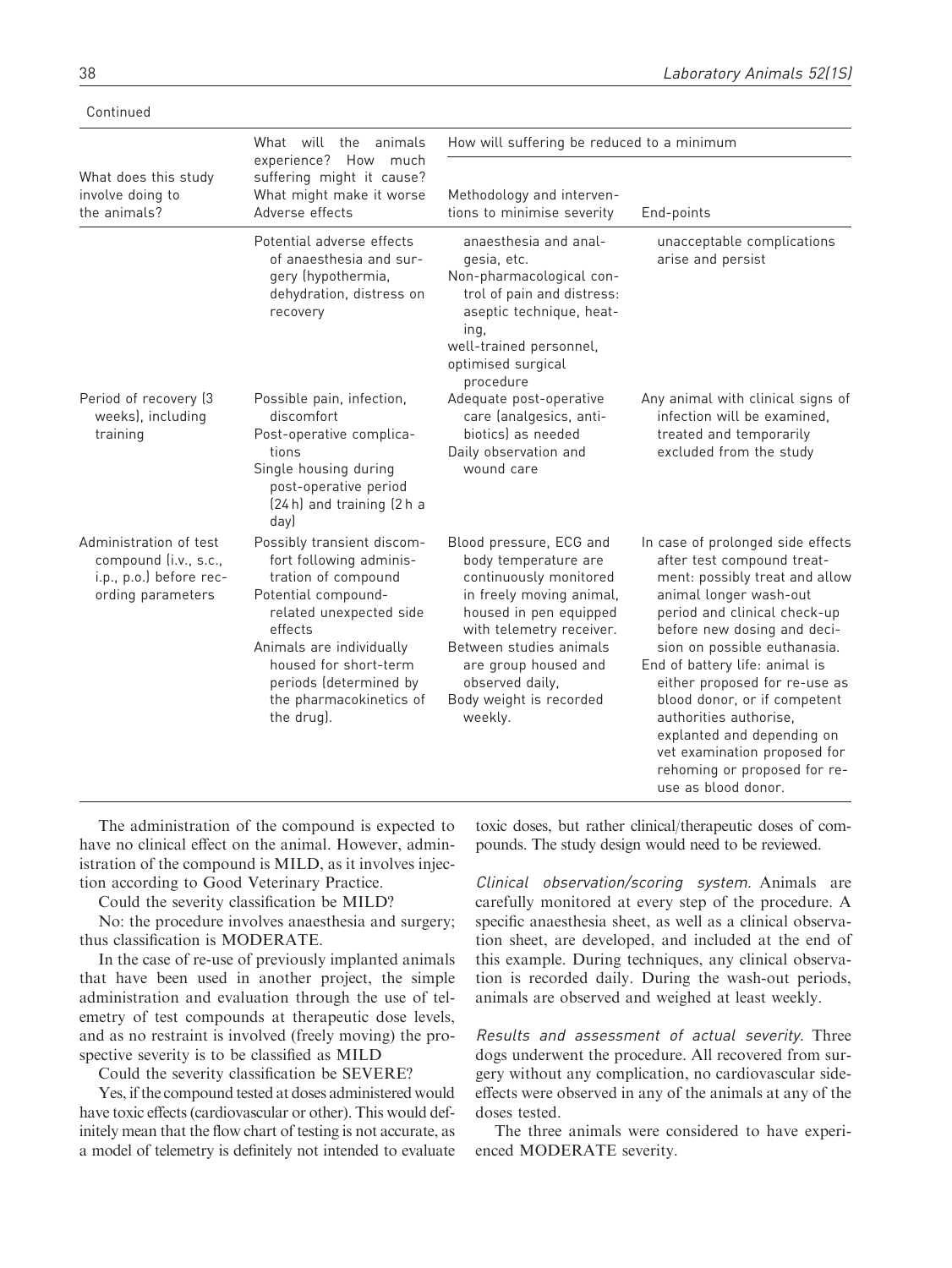At the end of the procedure the animals were again socially housed. The level of severity was MODERATE, due to the surgical implantation animals underwent, but the general state of health has been fully restored. No cumulative severity was observed due to administration of the novel therapeutic agent under evaluation. Therefore it is considered that animals may be re-used in future MILD, MODERATE or Non-recovery procedures pending an appropriate wash-out period and after positive veterinary advice.

### Example clinical observation/scoring sheets

| Post-op follow-up sheet |                                                                 |                     |      |                    | Micro-chip:   |              |        | Dog n°: |             |  |                                        | Researcher: |               |                                |      |
|-------------------------|-----------------------------------------------------------------|---------------------|------|--------------------|---------------|--------------|--------|---------|-------------|--|----------------------------------------|-------------|---------------|--------------------------------|------|
|                         |                                                                 |                     |      |                    |               | Batch:       |        |         | Dog Name:   |  |                                        |             | Date surgery: |                                |      |
|                         | Procedure Id                                                    |                     |      |                    | Arrival date: |              |        |         | Bodyweight: |  | kg                                     |             |               | Batch n° of telemetry device   |      |
|                         |                                                                 |                     |      |                    |               |              |        |         |             |  |                                        |             |               |                                |      |
|                         |                                                                 | Time                |      |                    |               |              |        |         |             |  | Post-op care*                          |             |               |                                |      |
|                         | BW/kg                                                           | Temp.               | Food | Water              |               | Urine Faeces | Wound  |         |             |  | Other Analgesic Antibiotics Wound care | Other drug  |               | Observations and other actions | Visa |
| Date                    |                                                                 | $^{\circ}C$         |      | intake Intake prod |               | prod.        | aspect |         |             |  |                                        |             |               |                                |      |
|                         |                                                                 | h:                  |      |                    |               |              |        |         |             |  |                                        |             |               |                                |      |
| $D-1$                   |                                                                 | T°:                 |      |                    |               |              |        |         |             |  |                                        |             |               |                                |      |
|                         |                                                                 | h:                  |      |                    |               |              |        |         |             |  |                                        |             |               |                                |      |
| D <sub>0</sub>          |                                                                 | T°:                 |      |                    |               |              |        |         |             |  |                                        |             |               |                                |      |
|                         |                                                                 | h:<br>$T^{\circ}$ : |      |                    |               |              |        |         |             |  |                                        |             |               |                                |      |
| D <sub>1</sub>          |                                                                 | h:                  |      |                    |               |              |        |         |             |  |                                        |             |               |                                |      |
| D <sub>2</sub>          |                                                                 | T°:                 |      |                    |               |              |        |         |             |  |                                        |             |               |                                |      |
|                         |                                                                 | h:                  |      |                    |               |              |        |         |             |  |                                        |             |               |                                |      |
| D <sub>3</sub>          |                                                                 | T°:                 |      |                    |               |              |        |         |             |  |                                        |             |               |                                |      |
|                         |                                                                 | h:                  |      |                    |               |              |        |         |             |  |                                        |             |               |                                |      |
| D 4                     |                                                                 | $T^{\circ}$ :       |      |                    |               |              |        |         |             |  |                                        |             |               |                                |      |
|                         |                                                                 | h:                  |      |                    |               |              |        |         |             |  |                                        |             |               |                                |      |
| D <sub>5</sub>          |                                                                 | T°:                 |      |                    |               |              |        |         |             |  |                                        |             |               |                                |      |
| $\cdots$                |                                                                 |                     |      |                    |               |              |        |         |             |  |                                        |             |               |                                |      |
|                         |                                                                 | h:                  |      |                    |               |              |        |         |             |  |                                        |             |               |                                |      |
| D <sub>17</sub>         |                                                                 | $T^{\circ}$ :       |      |                    |               |              |        |         |             |  |                                        |             |               |                                |      |
|                         |                                                                 | h:                  |      |                    |               |              |        |         |             |  |                                        |             |               |                                |      |
| D18                     |                                                                 | T°:                 |      |                    |               |              |        |         |             |  |                                        |             |               |                                |      |
|                         |                                                                 | h:                  |      |                    |               |              |        |         |             |  |                                        |             |               |                                |      |
| D <sub>19</sub>         |                                                                 | $T^{\circ}$ :       |      |                    |               |              |        |         |             |  |                                        |             |               |                                |      |
| D <sub>20</sub>         |                                                                 | h:<br>T°:           |      |                    |               |              |        |         |             |  |                                        |             |               |                                |      |
|                         | *: Administer analgEsics and antibiotics according to procedure |                     |      |                    |               |              |        |         |             |  |                                        |             |               |                                |      |
|                         | In case of abnormalities detected, contact the veterinarian     |                     |      |                    |               |              |        |         |             |  |                                        |             |               |                                |      |

|               | Study follow-up sheet                                                                                                                                                                                                                                                                                                    |  | Micro-chip:       |                                     |                      | Dog n°: |                                       |                   | Researcher:              |    |               |                              |      |
|---------------|--------------------------------------------------------------------------------------------------------------------------------------------------------------------------------------------------------------------------------------------------------------------------------------------------------------------------|--|-------------------|-------------------------------------|----------------------|---------|---------------------------------------|-------------------|--------------------------|----|---------------|------------------------------|------|
|               |                                                                                                                                                                                                                                                                                                                          |  |                   |                                     | Batch:               |         |                                       | Dog Name:         |                          |    | Date surgery: |                              |      |
| Procedure Id: |                                                                                                                                                                                                                                                                                                                          |  |                   |                                     | Arrival date:        |         |                                       |                   | Bodyweight:              | kg |               | Batch n° of telemetry device |      |
| Date          | Time                                                                                                                                                                                                                                                                                                                     |  | Fasting Isolation | Admin. of compound<br>(dose, route) | food<br>distribution |         | Start/end of<br>telemetric recordings | blood<br>Sampling | Behavioural observations |    | Other actions |                              | Visa |
|               |                                                                                                                                                                                                                                                                                                                          |  |                   |                                     |                      |         |                                       |                   |                          |    |               |                              |      |
|               |                                                                                                                                                                                                                                                                                                                          |  |                   |                                     |                      |         |                                       |                   |                          |    |               |                              |      |
|               |                                                                                                                                                                                                                                                                                                                          |  |                   |                                     |                      |         |                                       |                   |                          |    |               |                              |      |
|               |                                                                                                                                                                                                                                                                                                                          |  |                   |                                     |                      |         |                                       |                   |                          |    |               |                              |      |
|               |                                                                                                                                                                                                                                                                                                                          |  |                   |                                     |                      |         |                                       |                   |                          |    |               |                              |      |
|               |                                                                                                                                                                                                                                                                                                                          |  |                   |                                     |                      |         |                                       |                   |                          |    |               |                              |      |
|               |                                                                                                                                                                                                                                                                                                                          |  |                   |                                     |                      |         |                                       |                   |                          |    |               |                              |      |
|               |                                                                                                                                                                                                                                                                                                                          |  |                   |                                     |                      |         |                                       |                   |                          |    |               |                              |      |
|               |                                                                                                                                                                                                                                                                                                                          |  |                   |                                     |                      |         |                                       |                   |                          |    |               |                              |      |
|               |                                                                                                                                                                                                                                                                                                                          |  |                   |                                     |                      |         |                                       |                   |                          |    |               |                              |      |
|               |                                                                                                                                                                                                                                                                                                                          |  |                   |                                     |                      |         |                                       |                   |                          |    |               |                              |      |
|               | Score behaviour as 0, +, ++, +++<br>Observe Salivation, Myosis, Mydriasis, Defaecation, Miction, Posture of animal, Sedation, Locomotor activity, Rigidity, Vocalisation, etc.<br>Describe any unexpected abnormalities and contact the Veterinarian<br>Also note time quantity and containers of blood samples obtained |  |                   |                                     |                      |         |                                       |                   |                          |    |               |                              |      |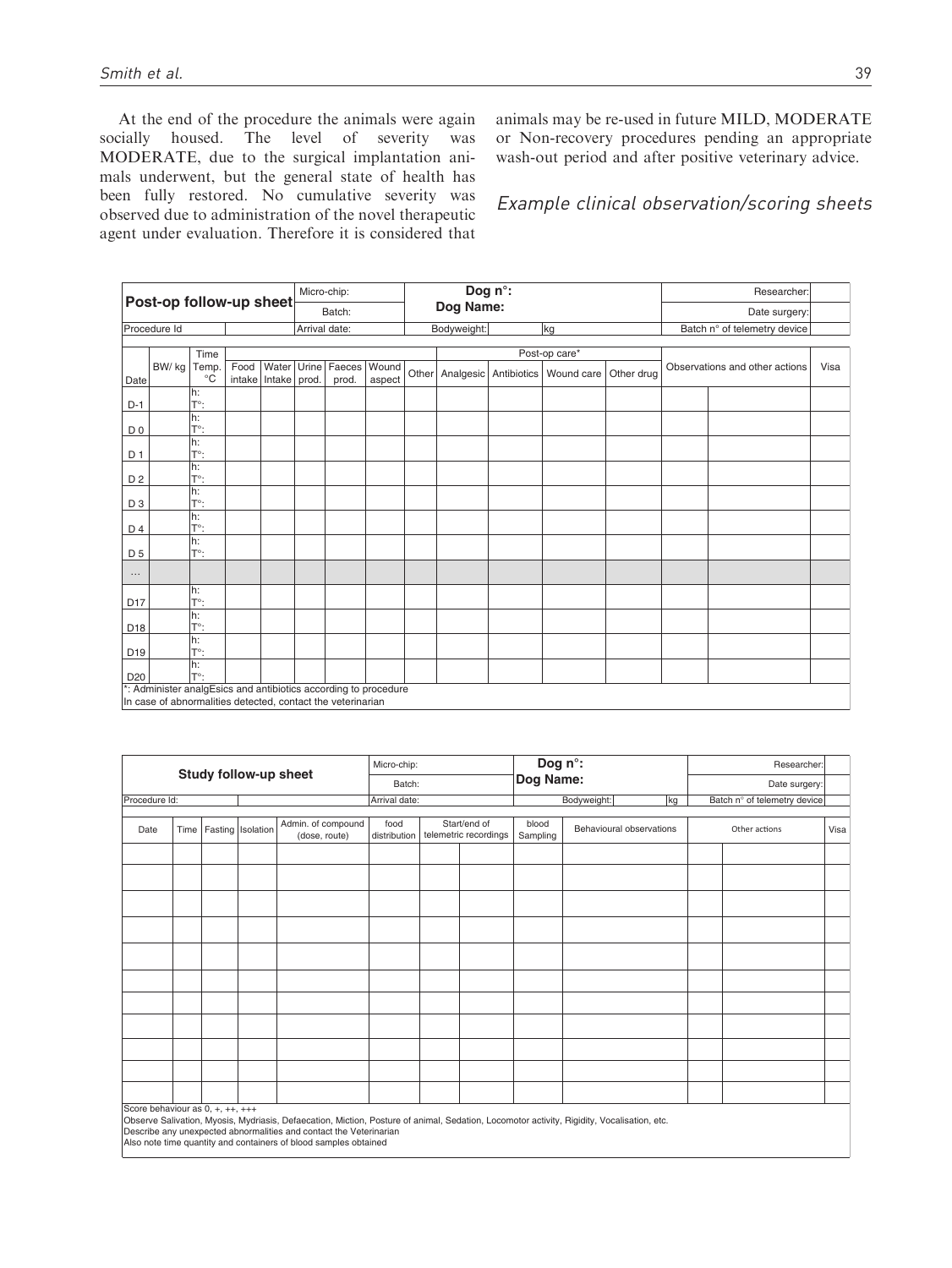#### References

- 1. Morton DB, Hawkins P, Bevan R, et al. Refinements in telemetry procedures: seventh report of the BVA(AWF)/ FRAME/RSPCA/UFAW Joint Working Party on Refinement, Part A. Lab Anim 2003; 37: 261–299.
- 2. Hawkins P, Morton DB, Bevan R, et al. Husbandry refinements for rats, mice, dogs and non-human primates used in telemetry procedures: seventh report of the BVA(AWF)/FRAME/RSPCA/UFAW Joint Working Party on Refinement, Part B. Lab Anim 2004; 38: 1–10.

# Evaluation of the efficacy of novel antiarrhythmic substances – rabbit model of atrial fibrillation using implanted mini-pump for administration of substances

### General context

Paroxysmal atrial fibrillation (AF) is a condition in which an irregular heart rhythm occurs periodically. The heart returns to its normal sinus rhythm on its own in a few minutes, hours or days. People who have this type of AF may have episodes every day, or only a few times a year. When these episodes begin and end is usually unpredictable, which can be very unsettling. About 1 in 4 people with paroxysmal AF eventually develop the permanent form of the condition.

The causes of paroxysmal AF aren't always known. Although AF can occur in patients without evident heart disease, organic heart diseases, such as congestive heart failure and mitral valve disease, are involved in about half the cases of paroxysmal AF and 80% of persistent or permanent AF. People with paroxysmal AF appear to be at just as high a risk of developing blood clots as those with chronic AF. However, the benefits of blood-thinning medications have not been shown to be as effective in people with paroxysmal AF as those with chronic AF. AF is a common arrhythmia and a potent risk factor for cardio-embolic stroke. There is evidence for many ion current changes in studies of the ionic properties from atrial tissue of patients with AF, and this is the reason that ion channel blockers require to be investigated.<sup>1,2</sup>

The development of numerous animal models of AF with clinically relevant disease paradigms has been a major advance over the past years. Models have been developed in rats, dogs, goats, sheep and more recently in genetically altered mice.<sup>3</sup> The severity and invasiveness of the model will depend on the underlying causes studied.

Screening based on electrophysiological, ionic, and molecular mechanisms in in vitro models allow identification of potential efficacy of compounds, which are then evaluated in in vivo models. The ideal animal model for drug testing should be simple, stable, inexpensive, clinically relevant, allow for reliable sustained AF production (for testing drug-induced termination) and eventually allow for easy conversion to sinus rhythm (for multiple dose studies). The example provided here concerns a surgical model which has proven good reproducibility in producing AF, together with minor clinical discomfort to the animal.

### Illustrative procedure

Study design. In this example, 10 large adult male New Zealand White (NZW) rabbits  $(n=5$  per dose group (saline control and test substance)) will be used. Based on power analysis from previous data (preliminary studies) this was determined to be the minimal number of animals required per sample size.

In order to allow the test compound to be present as a preventive treatment in a steady state level, a subcutaneous mini-pump will be implanted which allows delivery of the compound for 21 days. This allows not only for continuous diffusion of the drug in the animal's body (thus preventing peaks of drug distribution) but also minimises disturbance of the animal for drug administration (which can momentarily provoke supplementary changes in heart frequency and lead to spontaneous AF).

Under the same anaesthetic procedure, bipolar electrodes will be implanted on the left atrium and connected to an electrical stimulator. The electrical stimulator will be contained in a jacket. Animals will be habituated to the jacket before surgery.

A post -operative period of 7 days will allow the animals to fully recover from the surgery. Thereafter, implanted electrodes will be stimulated daily for 14 consecutive days. This allows a graded stimulus, gradually increasing heart rate and provoking paroxysmal AF. This will involve occasional handling and immobilisation of the animal in order to modify stimulation parameters.

14 days later, the animals will be terminally anaesthetised. Once hemodynamic parameters are stable, AF will be provoked by a fixed time period of electrical stimulation and hemodynamic parameters and biological markers will be measured.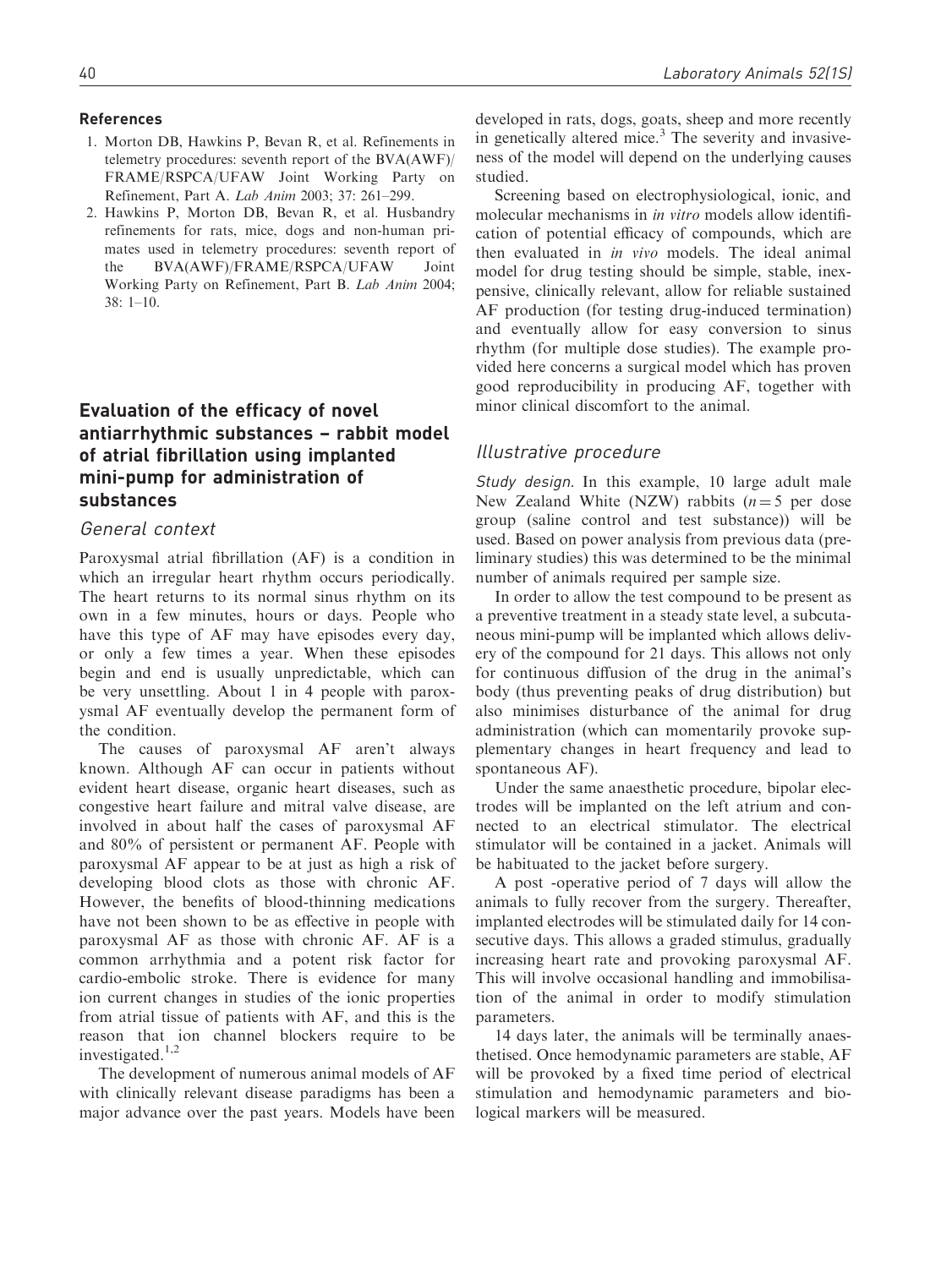|                                                                                                                                                                                                                                     | What will the animals<br>experience? How much<br>suffering might it cause?<br>What might make it<br>worse?                                                                                                                                                                                                                                                                                                                               | How will suffering be reduced to a minimum?                                                                                                                                                                                                                                                                                                                                                                                                                                                                                                                                                                                   |                                                                                                                                                                                                                                                                                                                                                                                               |  |  |  |
|-------------------------------------------------------------------------------------------------------------------------------------------------------------------------------------------------------------------------------------|------------------------------------------------------------------------------------------------------------------------------------------------------------------------------------------------------------------------------------------------------------------------------------------------------------------------------------------------------------------------------------------------------------------------------------------|-------------------------------------------------------------------------------------------------------------------------------------------------------------------------------------------------------------------------------------------------------------------------------------------------------------------------------------------------------------------------------------------------------------------------------------------------------------------------------------------------------------------------------------------------------------------------------------------------------------------------------|-----------------------------------------------------------------------------------------------------------------------------------------------------------------------------------------------------------------------------------------------------------------------------------------------------------------------------------------------------------------------------------------------|--|--|--|
| What does this study<br>involve doing to<br>the animals?                                                                                                                                                                            | Adverse effects                                                                                                                                                                                                                                                                                                                                                                                                                          | Methodology and interven-<br>tions to minimise severity                                                                                                                                                                                                                                                                                                                                                                                                                                                                                                                                                                       | End-points                                                                                                                                                                                                                                                                                                                                                                                    |  |  |  |
| Single housing (as adult<br>males and surgically<br>equipped)<br>Habituation of the animals<br>to the jacket& weighted<br>backpack                                                                                                  | May cause some distress<br>Minimal stress to jacket                                                                                                                                                                                                                                                                                                                                                                                      | Provision of environmental<br>enrichment<br>Calm and empathetic<br>handling                                                                                                                                                                                                                                                                                                                                                                                                                                                                                                                                                   | If animal fails to acclima-<br>tise then will not be<br>included in study                                                                                                                                                                                                                                                                                                                     |  |  |  |
| Surgical implantation of<br>s.c. mini-pump contain-<br>ing novel therapeutic<br>agent and placement of<br>bipolar electrodes on<br>heart wall via thoracot-<br>omy<br>Administration of thera-<br>peutic agent through<br>mini-pump | Complications during sur-<br>gery and anaesthesia:<br>Hypothermia, cardiac<br>arrhythmias, respiratory<br>arrest<br>Pain and discomfort asso-<br>ciated with surgery<br>Therapeutic substance not<br>expected to cause sig-<br>nificant adverse effects<br>(based on previous<br>datal.                                                                                                                                                  | Appropriate perioperative<br>care: aseptic technique,<br>Suitable anaesthetic proto-<br>col, artificial ventilation,<br>heating pad, antiarrhythmic<br>drugs during surgery, i.v.<br>perfusion of saline<br>Non- pharmacological control<br>of pain and distress: Well-<br>trained surgeon, optimised<br>surgical procedure to<br>reduce variability.<br>Analgesia will be provided<br>routinely, and continued as<br>indicated.<br>Use of very experienced                                                                                                                                                                   | Decision to humanely kill<br>the animal during sur-<br>gery if unacceptable<br>complications persist,<br>for example, uncon-<br>trolled arrhythmias,<br>ventricular fibrillation                                                                                                                                                                                                              |  |  |  |
| Period of recovery (7 days)<br>and thereafter continu-<br>ous stimulation of the<br>implanted electrodes<br>for 14 consecutive days                                                                                                 | Complications during post-<br>operative recovery:<br>Pain and discomfort,<br>hypothermia or hyper-<br>thermia, respiratory<br>distress, cardiac<br>arrhythmias, wound<br>infection<br>Mini-pump presence and<br>drug diffusion can pos-<br>sibly cause discomfort<br>due to localisation of<br>mini-pump and/or diffu-<br>sion of drug<br>Heart frequency is grad-<br>ually increased. AF may<br>suddenly occur if animal<br>is stressed | personnel.<br>Adequate post-operative care<br>(heating, food, etc.)<br>Appropriate housing and a<br>jacket will prevent the<br>animal from injuring itself<br>or interfering with the<br>electrodes/wound site (e.g.<br>large and high cage).<br>Daily massage to prevent<br>adhesions of the mini-<br>pump.<br>Maximum dose levels to be<br>determined from previous<br>procedures.<br>Appropriate perioperative<br>care:<br>Analgesia and/or anti-inflam-<br>matory drugs suitable for<br>species for at least 2 days<br>post-op, depending on body<br>temperature and clinical<br>signs<br>Topical antibiotics/antiseptics | Animals will be humanely<br>killed if weight loss<br>exceeds 20% of initial<br>body weight in less than<br>48 h.<br>Decision to euthanise if<br>unacceptable complica-<br>tions persist during<br>post-operative period<br>(clinical signs of dis-<br>tress; failure to return<br>to normal by 48h post-<br>op<br>Animals with clinical signs<br>of infection will be<br>examined and treated |  |  |  |

# Consideration of specific refinements and humane end-points.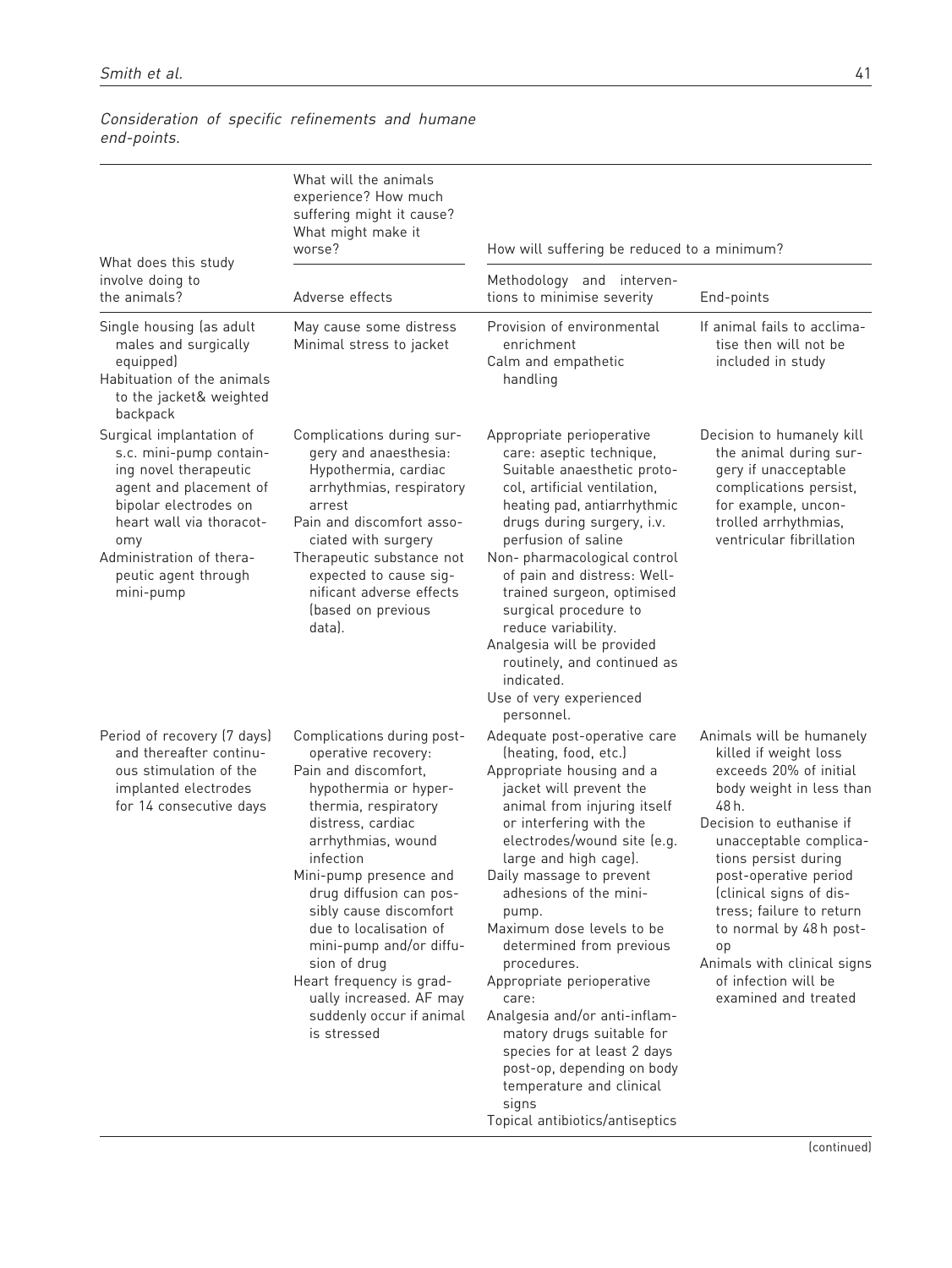|                                                             | What will the animals<br>experience? How much<br>suffering might it cause?<br>What might make it<br>worse?    | How will suffering be reduced to a minimum?                                                                                                                                                                                                                                                                                                                    |                                                                                                                                                                                                                                                               |  |  |  |
|-------------------------------------------------------------|---------------------------------------------------------------------------------------------------------------|----------------------------------------------------------------------------------------------------------------------------------------------------------------------------------------------------------------------------------------------------------------------------------------------------------------------------------------------------------------|---------------------------------------------------------------------------------------------------------------------------------------------------------------------------------------------------------------------------------------------------------------|--|--|--|
| What does this study<br>involve doing to<br>the animals?    | Adverse effects                                                                                               | Methodology and interven-<br>tions to minimise severity                                                                                                                                                                                                                                                                                                        | End-points                                                                                                                                                                                                                                                    |  |  |  |
| Terminal anaesthesia (with<br>provoked AF) 14 days<br>later | AF may occur spontan-<br>eously.<br>Presents as sudden death:<br>very rare, with no clin-<br>ical signs noted | on skin wounds. Post-<br>operative monitoring with<br>daily clinical scoring sheet<br>(body temperature, body<br>weight, food intake, wound<br>care, etc.)<br>Animals are habituated to<br>weight of backpack.<br>Clinical daily follow up of<br>animals<br>Housing and handling under<br>non-stressful conditions<br>Appropriate anaesthesia and<br>analgesia | Animals will be humanely<br>killed by anaesthetic<br>overdose if fibrillation<br>occurs spontaneously<br>before the start of the<br>provoked fibrillation (as<br>test compound clearly<br>not efficacious), other-<br>wise at end of 3h<br>measurement during |  |  |  |

Continued

Initial prospective assessment. The study is intended to assess the efficacy of novel therapeutic agents in preventing/minimising occurrence of AF following electrical stimulation of the left atrium.

The s.c. implantation of a mini-pump is a very fast procedure; only takes a few minutes for an experienced person. The thoracic surgery is an invasive procedure. There is a need to anaesthetise the animal and the surgery may certainly provoke some pain and discomfort. The cardiac stimulation itself does not seem to provoke any pain, no visible discomfort: animals do not seem to react to increased heart frequency when this is done in a slow and progressive manner.

A prospective severity of MODERATE is deemed appropriate.

Could the severity classification be MILD?

No; the thoracic surgery will provoke pain and discomfort, which however is minimised by pain alleviation and best practice surgical techniques.

This procedure involves major surgery, even the implantation of the mini-pump alone would be a procedure which must be carried out under anaesthesia.

Could the severity classification be SEVERE?

If for whatever reasons no adequate analgesia or post-operative analgesia would be given this procedure could potentially provoke severe pain.

terminal procedure

If cardiac stimulation would not be gradual, it might provoke spontaneous AF, which may lead to spontaneous death of the animal and thus should be classified as SEVERE. This is rare, and should with appropriate progressive stimulation only occur very rarely

Clinical observation/scoring system. Animals are very carefully monitored at every step of the procedure using a specific anaesthesia log and a clinical observation sheet. In the post-operative period, analgesia and local supportive therapy are provided as necessary and recorded on the individual clinical observation sheet. Sheets are filled out daily and include recordings of bodyweight, body temperature, clinical signs, standard post-operative treatments, any other treatments. Stimulations and reactions to it are also recorded. Examples of observation sheets are included at the end of this example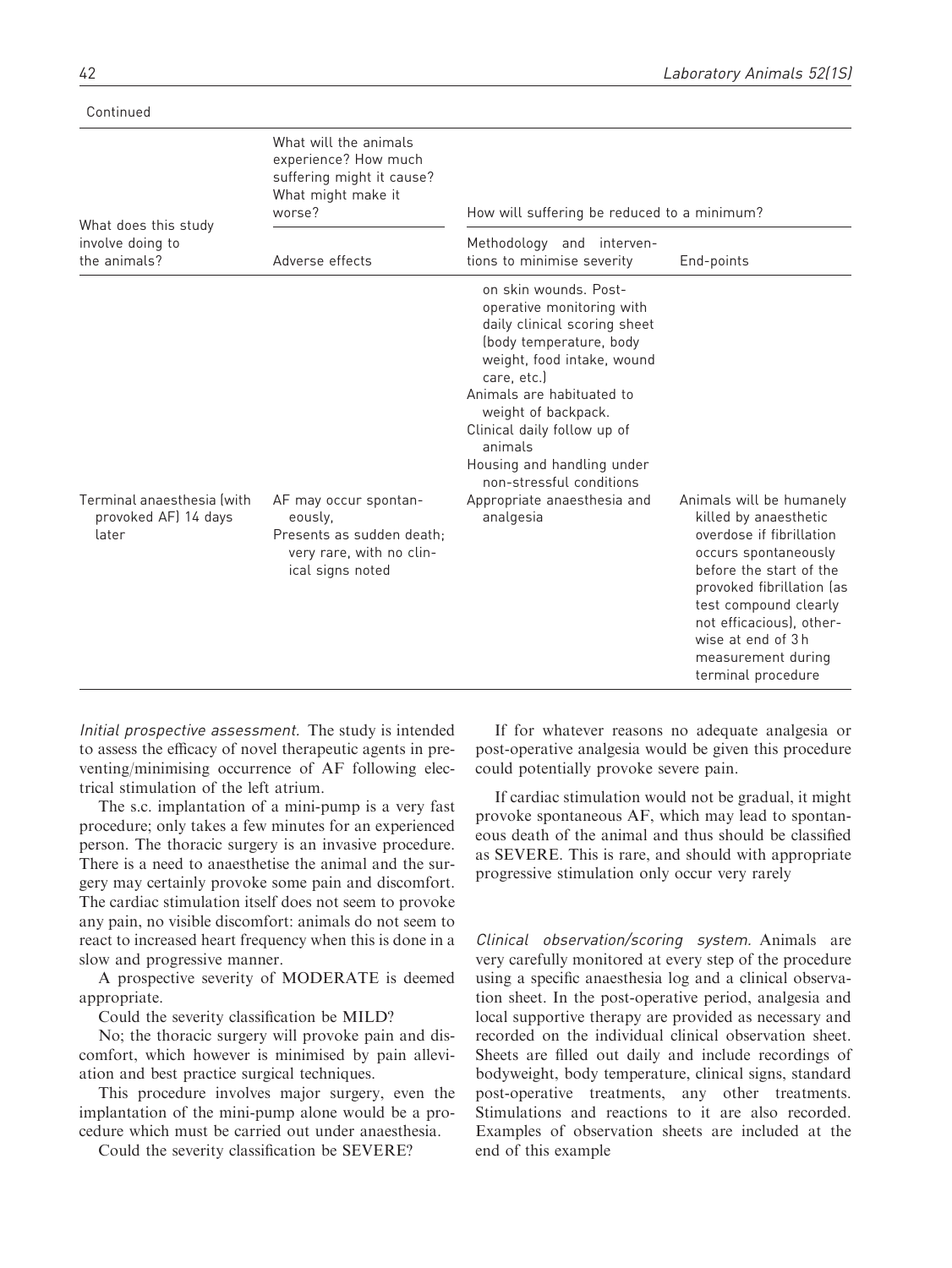Results and assessment of actual severity. Ten animals underwent the procedure. All recovered from surgery without complications. One animal in the saline control group was found dead shortly after the first electrical stimulation. All other animals underwent the terminal anaesthesia during which efficacy of the therapeutic agent was evaluated versus vehicle. Severity assessment for the five saline-treated animals:

- 1 out of 5 rabbits was found dead at D11 (first electrical stimulation): SEVERE

- 4 out of 5 completed the terminal anaesthesia procedure: MODERATE

- 5 compound treated animals were used. All 5 completed the terminal anaesthesia procedure: MODERATE

Example of post-operative follow-up sheet

3. Nattel S, Shiroshita-Takeshita A and Brunde BJ. Mechanisms of atrial fibrillation: lessons from animal models. Prog Cardiovasc Dis 2005; 48: 9–28.

# Determination of ecotoxicity of a test substance – bioconcentration flow-through fish test

### General context

The bioconcentration test aims at determining the bioaccumulating potential of a chemical in tissues of fish, when triggered by (a.o.) its octanol-water partitioning coefficient. This is a legal requirement for all chemicals when exposure of the aquatic environment is possible. A study can be conducted with waterborne exposure; this will provide a bioconcentration factor

| Post-op follow-up sheet |        | Tatoo::             |                         |             | Rabbit n° |             |               | Researcher: |                                |      |
|-------------------------|--------|---------------------|-------------------------|-------------|-----------|-------------|---------------|-------------|--------------------------------|------|
|                         |        |                     | Batch:<br>Arrival date: |             |           | Bodyweight: |               | kg          | Date implantation stimulator   |      |
|                         |        |                     |                         |             |           |             |               |             |                                |      |
|                         |        | Time                |                         |             |           |             | Post-op care* |             |                                |      |
| Date                    | BW: kg | Temp.               | Analgesic               | Antibiotics |           | Other drug  |               |             | Observations and other actions | Visa |
| $J-1$                   |        | h:<br>T°:           |                         |             |           |             |               |             |                                |      |
| JO.                     |        | h:                  |                         |             |           |             |               |             |                                |      |
|                         |        | T°:                 |                         |             |           |             |               |             |                                |      |
| J <sub>1</sub>          |        | h:<br>$T^{\circ}$ : |                         |             |           |             |               |             |                                |      |
| J2                      |        | h:<br>$T^{\circ}$ : |                         |             |           |             |               |             |                                |      |
| J3                      |        | h:<br>$T^{\circ}$ : |                         |             |           |             |               |             |                                |      |
| J <sub>4</sub>          |        | h:<br>T°:           |                         |             |           |             |               |             |                                |      |
| J <sub>5</sub>          |        | h:<br>$T^{\circ}$ : |                         |             |           |             |               |             |                                |      |
| $J_6$                   |        | h:<br>T°:           |                         |             |           |             |               |             |                                |      |
| J7                      |        | h:<br>$T^{\circ}$ : |                         |             |           |             |               |             |                                |      |
| $\overline{J8}$         |        | h:<br>T°:           |                         |             |           |             |               |             |                                |      |
| J9                      |        | h:<br>T°:           |                         |             |           |             |               |             |                                |      |
| J10                     |        | h:<br>T°:           |                         |             |           |             |               |             |                                |      |
| J11                     |        | h:<br>Τ°:           |                         |             |           |             |               |             |                                |      |
| J12                     |        | h:<br>$T^{\circ}$ : |                         |             |           |             |               |             |                                |      |
| J13                     |        | h:<br>T°:           |                         |             |           |             |               |             |                                |      |
| J14                     |        | h:<br>$T^{\circ}$ : |                         |             |           |             |               |             |                                |      |

#### References

- 1. Benson MD, Ju Li Q, Kieckhafer K, et al. SUMO modification regulates inactivation of the voltage-gated potassium channel Kv1.5. PNAS 2007; 104: 1805–1810.
- 2. Burashnikov A and Antzelevitch C. Role of late channel current block in the management of atrial fibrillation. Cardiovasc Drugs Ther 2013; 27: 79–89.

(BCF, ratio of concentration in fish divided by concentration in water). The study may also be conducted with dietary exposure (e.g. when the substance is very poorly soluble in water); this will provide the biomagnification factor (BMF, ratio between concentration in fish divided by concentration in food).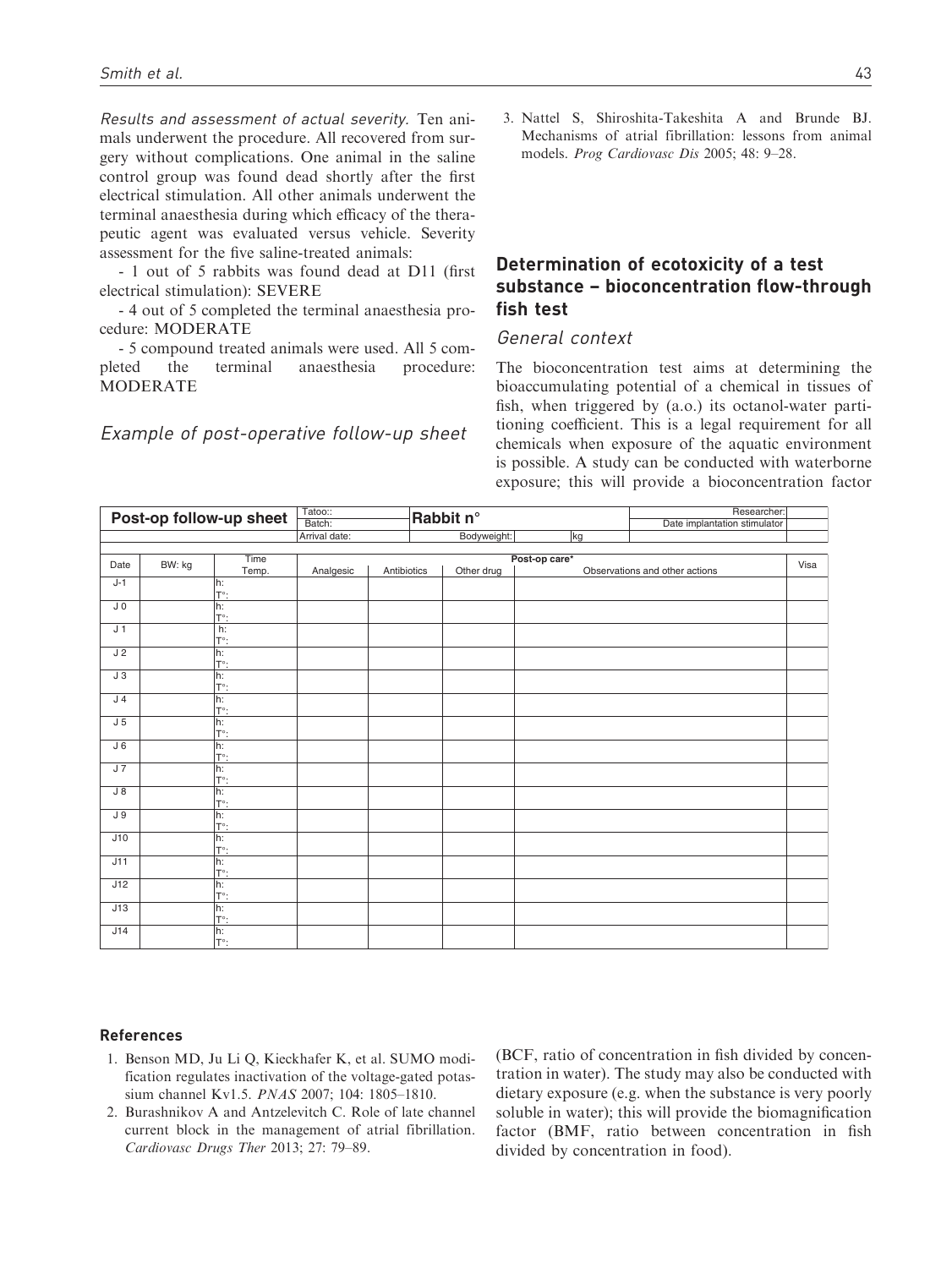The BCF or BMF is used in the assessment of the persistence, bioaccumulation and toxicity (PBT) and very persistent and very bioaccumulative (vPvB) criteria, and is used for the environmental risk assessment for the aquatic food chain (i.e. water – fish – top predators, such as birds and mammals). If a substance is bioaccumulative it will accumulate in living organisms once it enters the environment, which may lead to adverse effects higher in the food chain. A substance for which all criteria for PBT and/or vPvB are fulfilled will be identified as a PBT/vPvB substance. Substances identified as being PBT or vPvB are considered candidates for substitution, which means that they should be replaced by substances that are not PBT/vPvB if possible.

A PBT/vPvB assessment is required for all substances (i.e. industrial chemicals, agrochemicals, biocides and human and veterinary drugs). Though there are some QSARs available, these are not always suitable, depending on the molecular structure or physicochemical characteristics of the chemical. Furthermore, QSARs will only estimate the BCF of the unchanged chemical, while a study in fish allows for the determination of degradation products and elimination time upon transfer to uncontaminated water.

Fish species used in the test may involve: carp (Cyprinus carpio), zebra-fish (Danio rerio), fathead minnow (Pimephales promelas), bluegill (Lepomis macrochirus) or rainbow trout (Oncorhynchus mykiss).

### Illustrative procedure

Study design. The study is performed based on the OECD guidelines for testing of chemicals, Guideline No. 305: Bioaccumulation in Fish: Aqueous and Dietary Exposure, October  $2012<sup>1</sup>$  The procedure is designed to meet the test methods prescribed by Commission Regulation (EC) No 440/2008 of 30 May 2008, Part C: Methods for the determination of ecotoxicity, Publication No. L142, C.13 'Bioconcentration: Flow-through Fish Test'.<sup>2</sup> The fish are exposed during an uptake phase of 28 days and a depuration phase of 56 days. The duration of both phases may be changed based on the course of uptake and/or depuration. During the uptake phase a group of fish is exposed to the test substance at one or more chosen concentrations. The numbers of fish per test concentration are selected such that a minimum of four fish are available at each sampling point. They are then transferred to a medium free of the test substance for the depuration phase. The fish are kept in tanks with a continuous supply of water, to which the test substance is added during the uptake phase. The water volume should be replaced at least five times per day. Non-toxic concentrations of test substances are used. Radiolabelling of the test substance may be used for analytical purposes. Water samples are taken prior to and during uptake and depuration phase. Fish are selected for tissue sampling following euthanasia at sequential time points during the uptake phase (e.g. 1, 3, 7, 14, 21 and 28 days) and the depuration phase (30, 35, 42, 56 and 84 days); and for lipid extraction at 0 or 28 days of exposure. Weighing is performed before test and post-mortem; sampling of fish during test and post-mortem. Four or more fish are needed per sampling point and per test concentration. A total number of 130 rainbow trout were used and exposed to two different concentrations of a test substance: 32 fishes will be used for the control group (1 replicate) and 49 fishes for each test concentration (2 replicates).

Consideration of specific refinements and humane end-points.

| What does this study                                              | What will the animals<br>experience? How much<br>suffering might it<br>cause? What might<br>it make it worse? | How will suffering be reduced to a minimum?       |                                                                                                                                  |  |  |
|-------------------------------------------------------------------|---------------------------------------------------------------------------------------------------------------|---------------------------------------------------|----------------------------------------------------------------------------------------------------------------------------------|--|--|
| involve doing to<br>the animals?                                  | Adverse effects                                                                                               | Methodology and<br>interventions                  | End-points                                                                                                                       |  |  |
| Fish to be used for test are<br>captured, weighed and<br>measured | Mild agitation due to cap-<br>ture/handling]                                                                  | Good practice, appropriate<br>equipment/technique | Application of humane<br>end-points, e.g.<br>haemorrhages/sug-<br>gillation, skin<br>lesions, gill defects,<br>abnormal position |  |  |
|                                                                   |                                                                                                               |                                                   |                                                                                                                                  |  |  |

(continued)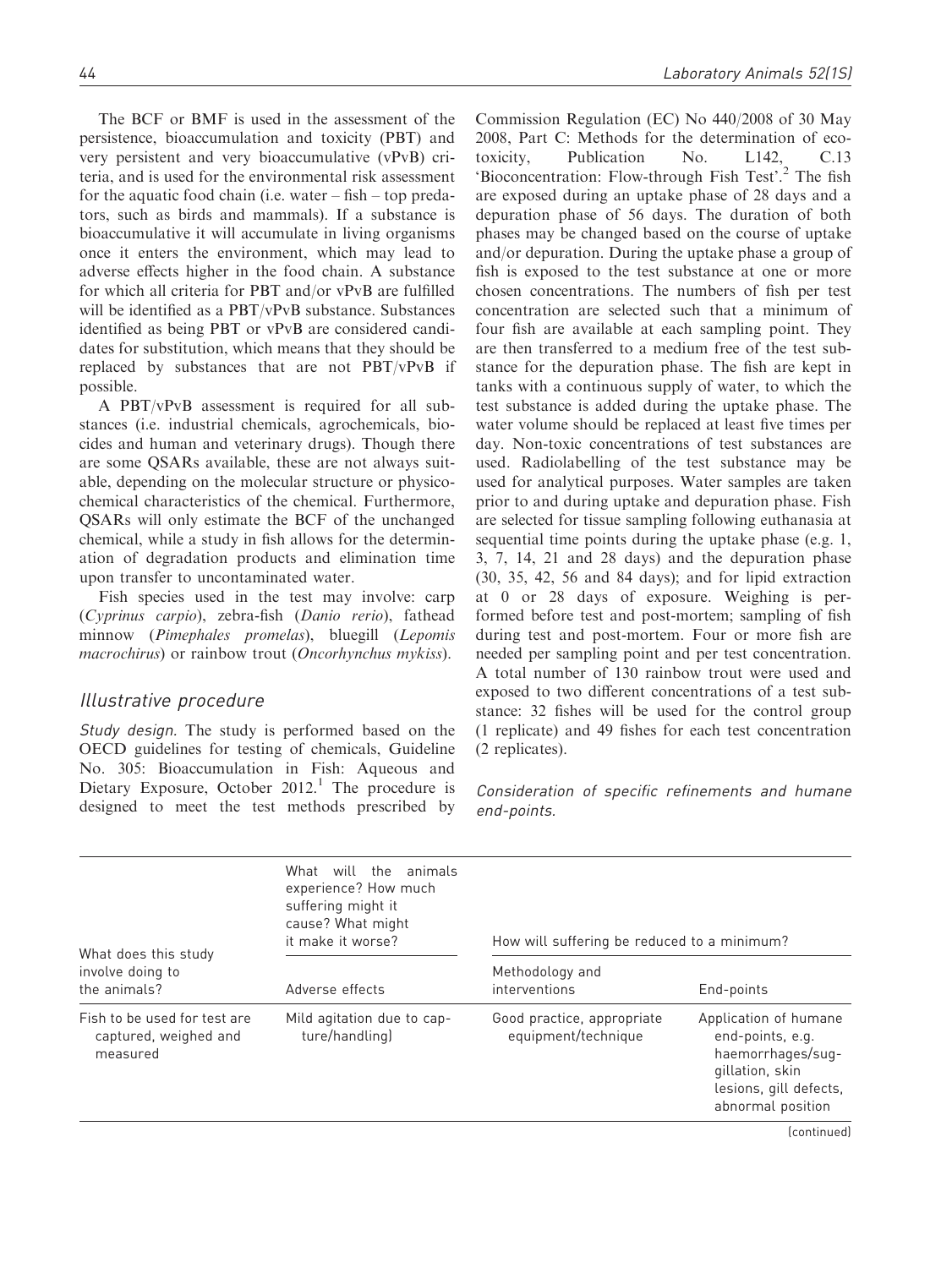Continued

| What does this study                                                                                                                                                                                                                                                                                                                                                                             | What will the animals<br>experience? How much<br>suffering might it<br>cause? What might<br>it make it worse?                           | How will suffering be reduced to a minimum?                                                                                                     |                                                                                                                                                                                                                                |  |  |  |
|--------------------------------------------------------------------------------------------------------------------------------------------------------------------------------------------------------------------------------------------------------------------------------------------------------------------------------------------------------------------------------------------------|-----------------------------------------------------------------------------------------------------------------------------------------|-------------------------------------------------------------------------------------------------------------------------------------------------|--------------------------------------------------------------------------------------------------------------------------------------------------------------------------------------------------------------------------------|--|--|--|
| involve doing to<br>the animals?                                                                                                                                                                                                                                                                                                                                                                 | Adverse effects                                                                                                                         | Methodology and<br>interventions                                                                                                                | End-points                                                                                                                                                                                                                     |  |  |  |
| Fish are held in test solu-<br>tions in a flow-through<br>system with completely<br>dissolved test substance<br>concentrations                                                                                                                                                                                                                                                                   | No or mild clinical signs                                                                                                               | <b>NA</b>                                                                                                                                       | swimming for 2 days<br>or more, convulsions<br>Application of humane<br>end-points, e.g.<br>haemorrhages/sug-<br>gillation, skin<br>lesions, gill defects,<br>abnormal position<br>swimming for 2 days<br>or more, convulsions |  |  |  |
| Euthanasia by anaesthetic<br>overdose or blow to the<br>head:<br>Selected fish at sampling<br>time are caught by net,<br>rinsed, blotted dry and<br>instantly killed by strike<br>to the head followed by<br>cervical incision:<br>Remaining fish are<br>immersed at end of the<br>exposure in euthanising<br>solution, e.g. tricaine<br>methanesulfonate (TMS,<br>MS-222), 2-<br>phenoxyethanol | Mild agitation due to cap-<br>ture/handling immedi-<br>ately followed by<br>euthanasia or anaes-<br>thesia-euthanasia,<br>respectively) | Good practice, appropriate<br>equipment/technique<br>Good monitoring/control of<br>euthanasia procedure<br>(quality, concentration,<br>effectsl | <b>NA</b>                                                                                                                                                                                                                      |  |  |  |

Initial prospective assessment. Animals are only expected to experience MILD discomfort based on exposure to non-toxic concentrations of test substance, and the use of good practice for handling and euthanasia.

A prospective severity classification of MILD is therefore appropriate.

Could the severity be MODERATE?

Normally not, as during the bioaccumulation phase only slight or no adverse effects, and thus only MILD discomfort are expected based on use of non-toxic dose concentrations, good practice handling and euthanasia methods. If contrary to expectations clinical signs indicating moderate severity are observed, an informed decision is made on the follow-up of the experiment, e.g. euthanasia of the animal based on humane endpoints, intensified monitoring or need for change of prospective severity assessment of similar experiments and notification to CA.

Clinical observation/scoring system. Animals are monitored for mortality/viability and any adverse effects daily. Any clinical score sheet and observation procedure should be agreed upon by the researcher, veterinarian and animal technologists to set up criteria for monitoring and timely euthanasia (humane endpoints). $3-5$  Temporary use of light to improve observations is possible but should be limited. Fish are observed for adverse effects and mortality after 2–4 h, and for mortality or possibly more adverse effects for possible implementation of humane end-points at the end of the day. Then following mornings, the fish are checked for any mortality, and for mortality and any (more) adverse effects on the observation moments, and at the end of the day. An example of the clinical observation and scoring system used to help monitor the clinical condition of animals throughout the procedure is included at the end of the example. Unless typical clinical signs or abnormalities (e.g. typical swimming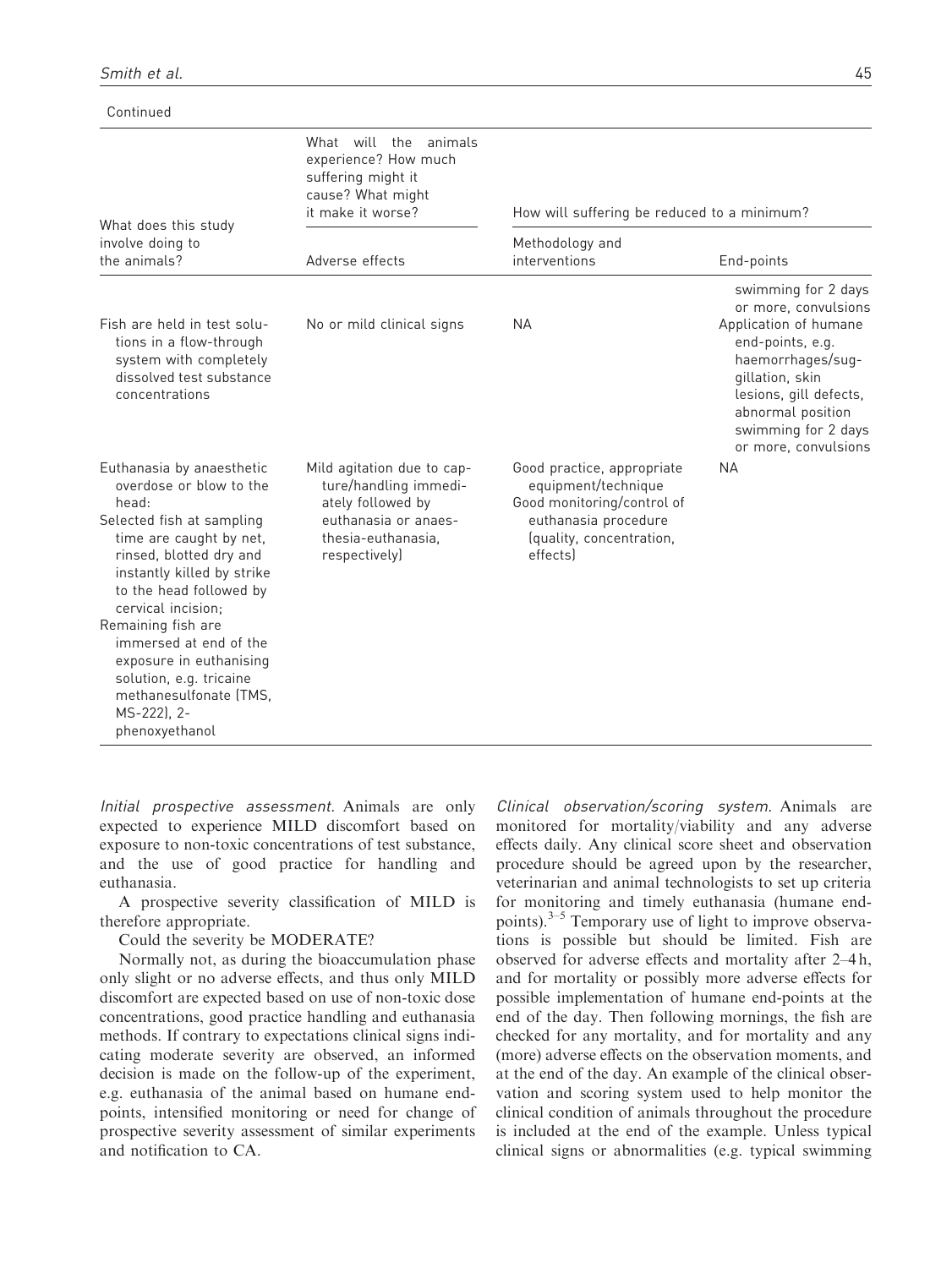behaviour or damaged fin/tail) are present in one individual or very small number of fish, any follow-up or re-identification of an individual fish is not or hardly possible. Whenever it is possible to identify an individual affected fish with subsequent observations, this may be helpful in monitoring the clinical condition, appropriate for possible implementation of humane endpoints. If not, counting of the number of fish with the typical clinical signs should be used to assess the condition of the group of fish per tank.

Results and assessment of actual severity. During the 84 days, 124 fish did not show any clinical signs and were considered to have experienced MILD severity. In test concentration 2, discolouration was observed in one fish on three consecutive days, followed by complete recovery. This was likely to be the same fish on each day. Severity was considered MILD. In the control group, test concentration 1 and 2, one fish was found dead without prior clinical signs. Severity was considered MILD. In both closer monitoring was performed and the CA was notified.

# Example clinical observation/scoring system

A clinical score sheet can be used for daily observations on mortality and adverse effects. A clinical score sheet may include several signs regarding swimming behaviour, pigmentation, appearance, reactive behaviour or convulsions. Their presence or absence is documented daily or more frequently is necessary. Any abnormal and unexpected behaviour should be reported to the researcher and/or designated veterinarian or suitably qualified fish expert. If severe adverse effects are observed, it should be decided to monitor more frequently and/or to implement humane end-points. Considering the absence of identification and group density, follow-up on any observations on individual animals may be impaired or non-realistic.

Example of a clinical score sheet is given below.

| Day of observation | Target concentration      |                                  |                       |  |  |  |  |  |
|--------------------|---------------------------|----------------------------------|-----------------------|--|--|--|--|--|
|                    | Control                   | Test concentration 1             | Test concentration 2  |  |  |  |  |  |
| 0                  | no abnormalities          | no abnormalities                 | no abnormalities      |  |  |  |  |  |
| 1                  | 1 fish is dead            | no abnormalities                 | no abnormalities      |  |  |  |  |  |
| etc.               |                           |                                  |                       |  |  |  |  |  |
| 7                  | no abnormalities          | no abnormalities                 | 1 fish is dead        |  |  |  |  |  |
| etc.               |                           |                                  |                       |  |  |  |  |  |
| 14                 | no abnormalities          | 1 fish is circle swimming        | 1 fish is discoloured |  |  |  |  |  |
| etc.               |                           |                                  |                       |  |  |  |  |  |
| 16                 | no abnormalities          | 1 fish is dead                   | 1 fish is discoloured |  |  |  |  |  |
| etc.               |                           |                                  |                       |  |  |  |  |  |
| 37                 | 1 fish is circle swimming | no abnormalities                 | no abnormalities      |  |  |  |  |  |
| etc.               |                           |                                  |                       |  |  |  |  |  |
| 72                 | no abnormalities          | 1 fish without tail (euthanised) | no abnormalities      |  |  |  |  |  |
| etc.               |                           |                                  |                       |  |  |  |  |  |

the control group and test concentration 1, one fish was circle swimming. After consultation of the designated veterinarian, these fish were kept in study and closely monitored. Clinical signs disappeared in the fish after two days. Severity in both fish was considered MODERATE. Finally, in test concentration 1, one fish was observed without a tail and humanely euthanised. Severity: SEVERE.

Assessment: MILD for 127 fish, MODERATE for 2 and SEVERE for 1 fish.

Actions: As clinical signs exceeded prospective severity classification, and after veterinary consultation,

Severity assessment is performed by a combination of these observations (together with a procedure for evaluation). In case of combinations of observations as described in the table, the highest score present is used for assessment. If an observation is present for more than one day in a row, the scores may be adjusted  $(+1, +2 \text{ or } +3)$  in consultation with the researcher, animal technologists and/or designated veterinarian or fish expert. Close monitoring is helpful in the assessment of actual severity on MILD, MODERATE or SEVERE, especially in cases of sudden death with or without previous clinical signs or in helping taking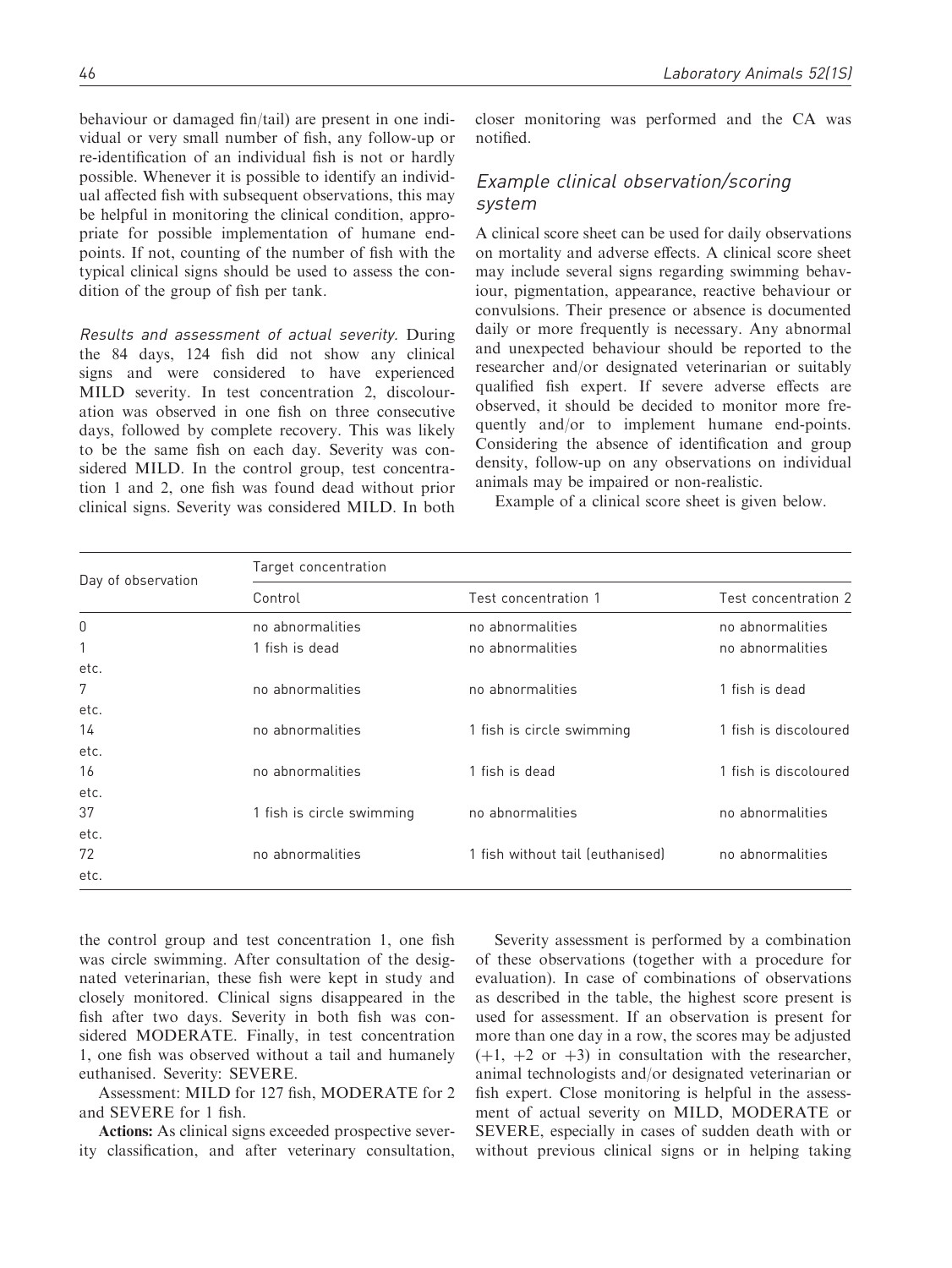informative decisions on timely implementation of humane end-points.

Suggested severity assessment and actions based on clinical observations:

3. Organisation for Economic Co-operation and Development (OECD). Guidance document on aquatic toxicity testing of difficult substances and mixtures. OECD series on testing and assessment number 23. Paris: OECD Publishing, 2000.

| Description                                       | Score <sup>a</sup> | Action                      | Severity assessment <sup>b</sup> |
|---------------------------------------------------|--------------------|-----------------------------|----------------------------------|
| Normal swimming, behaviour, appearance            | 1                  | <b>NA</b>                   | <b>MILD</b>                      |
| Swimming behaviour                                |                    |                             |                                  |
| Bottom swimming                                   | 1                  | Check similarity controls   | <b>MILD</b>                      |
| Surface swimming                                  | 1                  | Check similarity controls   | <b>MILD</b>                      |
| Surface air gasping                               | 2                  | <b>NA</b>                   | <b>MILD</b>                      |
| Vertical swimming                                 | 3                  | Cumulative discomfort       | <b>MODERATE</b>                  |
| Swimming in side or supine position               | 3                  | <b>NA</b>                   | <b>MODERATE</b>                  |
| Circle swimming (normal to supine position)       | 3                  | <b>NA</b>                   | MODERATE                         |
| Pigmentation                                      |                    |                             |                                  |
| Darker colouring                                  | 2                  | <b>NA</b>                   | <b>MILD</b>                      |
| Appearance                                        |                    |                             |                                  |
| Tail contraction                                  | 3                  | <b>NA</b>                   | <b>MODERATE</b>                  |
| Haemorrhages/suggillation                         | $4 - 5$            | (Consider) HEP <sup>c</sup> | <b>SEVERE</b>                    |
| Visible damage to skin and/or fins                | $4 - 5$            | (Consider) HEP              | <b>SEVERE</b>                    |
| Reactive behaviour                                |                    |                             |                                  |
| Slow compared with control                        | 2                  | <b>NA</b>                   | <b>MILD</b>                      |
| Immobile                                          | 2                  | <b>NA</b>                   | <b>MILD</b>                      |
| Hyperactive swimming after ticking against vessel | 2                  | <b>NA</b>                   | <b>MILD</b>                      |
| Hyperactive swimming                              | 3                  | <b>NA</b>                   | <b>MODERATE</b>                  |
| Other                                             |                    |                             |                                  |
| Sudden death without previous signs               | 2                  | <b>NA</b>                   | <b>MILD</b>                      |
| Sudden death with previous signs                  | $2 - 5$            | <b>NA</b>                   | MILD, MODERATE or SEVERE         |
| Irreversible discomfort like convulsions          | $4 - 5$            | (Consider) HEP              | <b>SEVERE</b>                    |

 $a_{\rm II}$  an observation is also present on the second or third day in a row, the score is added  $+1$ , 4 days in a row  $+2$  and 5 days in a row  $+3$ . This may facilitate severity assessment and implementation of HEP.

b<sub>If a combination of observations is present, the severity assessment will be adjusted to the highest severity score of the observations</sub> present.

 $c$ HEP = humane end-points.

#### References

- 1. Organisation for Economic Co-operation and Development (OECD). Test no. 305: bioaccumulation in fish: aqueous and dietary exposure. In: OECD guidelines for the testing of chemicals, section 3: degradation and accumulation. Paris: OECD Publishing, 2012.
- 2. European Commission. Commission Regulation (EC) No 440/2008 of 30 May 2008, Part C: Methods for the determination of ecotoxicity: ''Bioconcentration: Flowthrough Fish Test''. Off J Eur Union 2008; L142: C.13.
- 4. Organisation for Economic Co-operation and Development (OECD). Guidance document on the recognition, assessment, and use of clinical signs as humane endpoints for experimental animals used in safety evaluation. Paris: OECD Publishing, 2000.
- 5. Humane Endpoints in Laboratory Animal Experimentation. What are humane endpoints?, <www.humane-endpoints.info/en> (2017, accessed 14 May 2017).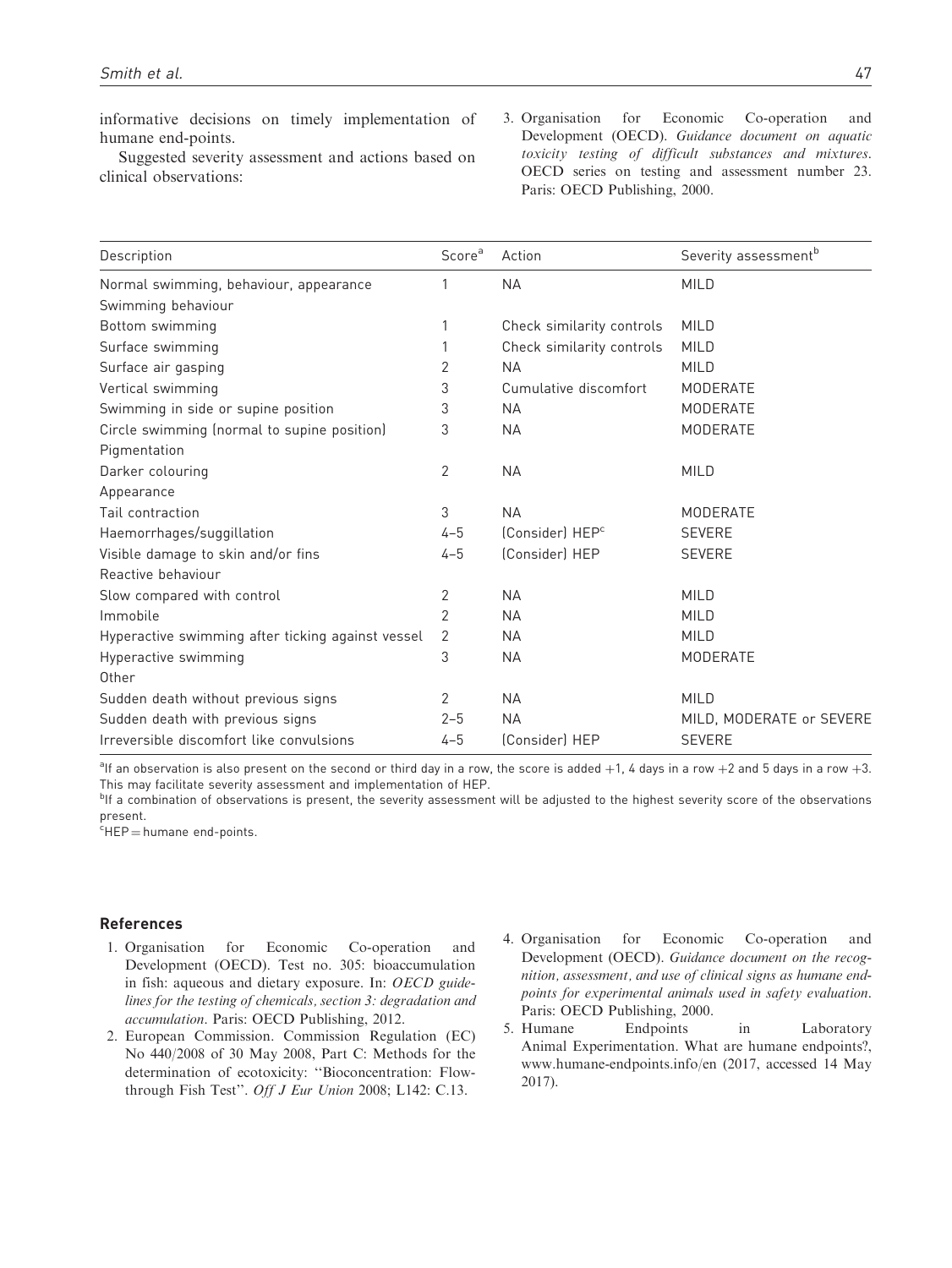# Assessment of acute oral toxicity with a test substance in rats

### General context

The Organisation for Economic Co-operation and Development (OECD) test guidelines are a collection of methods used to assess the hazards of chemicals and of chemical preparations such as pesticides. These methods cover tests for physical and chemical properties, effects on human health and wildlife, and accumulation and degradation in the environment. The OECD test guidelines are recognised worldwide as the standard reference tool for chemical testing and are periodically reviewed in the light of scientific progress or changing assessment practices. Acute oral toxicity data are used to satisfy hazard classification and labelling requirements, for risk assessment for human health and the environment, and when estimating the toxicity of mixtures. The objective of an acute oral toxicity study is to assess the (near-)lethal toxicity of the test substance following a single dose. The oral route is selected as this may be a possible route of human exposure.

The conventional acute oral toxicity test (formerly OECD Test Guideline 401, the classic 'LD<sub>50</sub>' test),<sup>1</sup> requiring more than 20 animals is the most heavily criticised test in terms of animal welfare and this concern was the driving force behind its deletion and the development of three alternative tests for acute oral toxicity (OECD test guidelines 420, 423 and 425),  $2^{-4}$ respectively, the fixed dose method (420), the acute toxic class method (423), and the up-and-down procedure (425). All guideline tests involve giving the test substance in graduated doses to groups of animals, which are observed with respect to effects and deaths (or humane end-points). The result is given as a calculated  $LD_{50}$  (the dose that kills 50% of the animals) or range estimates of LD<sub>50</sub>. The fixed dose method does not require the death of animals as an end-point and uses on average 5–7 animals with 1 death. The acute toxic class and up-and-down procedure use on average 6–9 animals, with  $0-3$  deaths.<sup>5</sup>

### Illustrative procedure

Study design. The acute toxic class method is a stepwise procedure with the use of three animals of the most susceptible sex (if unknown, female) per step. All available information on the test substance (e.g. identity and chemical structure, physico-chemical properties, other in vivo or in vitro toxicity tests, toxicological data on the structurally related substances, anticipated use(s) of the substance) should be considered prior to conducting the study.

according to good practice and vehicles according to

internal/external recipients databases. The dose level to be used as the starting dose is selected from one of four fixed levels (5, 50, 300 and 2000 mg/kg). There is an option to use an additional dose level of 5000 mg/kg, but only when justified by a specific regulatory need. The starting dose level should be that which is most likely to produce mortality in some of the dosed animals. When available information suggests that mortality is unlikely at the highest starting dose level (2000 mg/kg body weight), then a so-called 'limit test' should be conducted (6 rats, 3 rats per step). When there is no information on a substance to be tested, for animal welfare reasons it is recommended to use the starting dose of 300 mg/kg body weight. Depending on the mortality and/or the moribund status of the animals, further groups of animals are dosed with higher or lower fixed doses, depending on the presence of mortality, until the study objective is achieved; that is, the classification of the test substance based on the identification of the dose(s) causing mortality, except when there are no effects at the highest fixed dose.

The time interval between treatment groups will be based on onset, duration and severity of the toxic signs. Treatment of next group will be delayed until no further mortality is expected in previously dosed group(s). On average 2–4 steps may be necessary to enable a judgement with respect to classifying the test substance to one of a series of toxicity classes defined by fixed  $LD_{50}$  cut-off values.

In total, six rats will be used in this study. According to the stepwise procedure, in step one, three rats will be dosed by oral gavage at 300 mg/kg as a starting dose. Animals will receive a single oral dosing and then be observed for 14 days. Observations include clinical signs, body weight measurements and macroscopic abnormalities during necropsy at the end of the observation period, or earlier if found dead or humanely killed.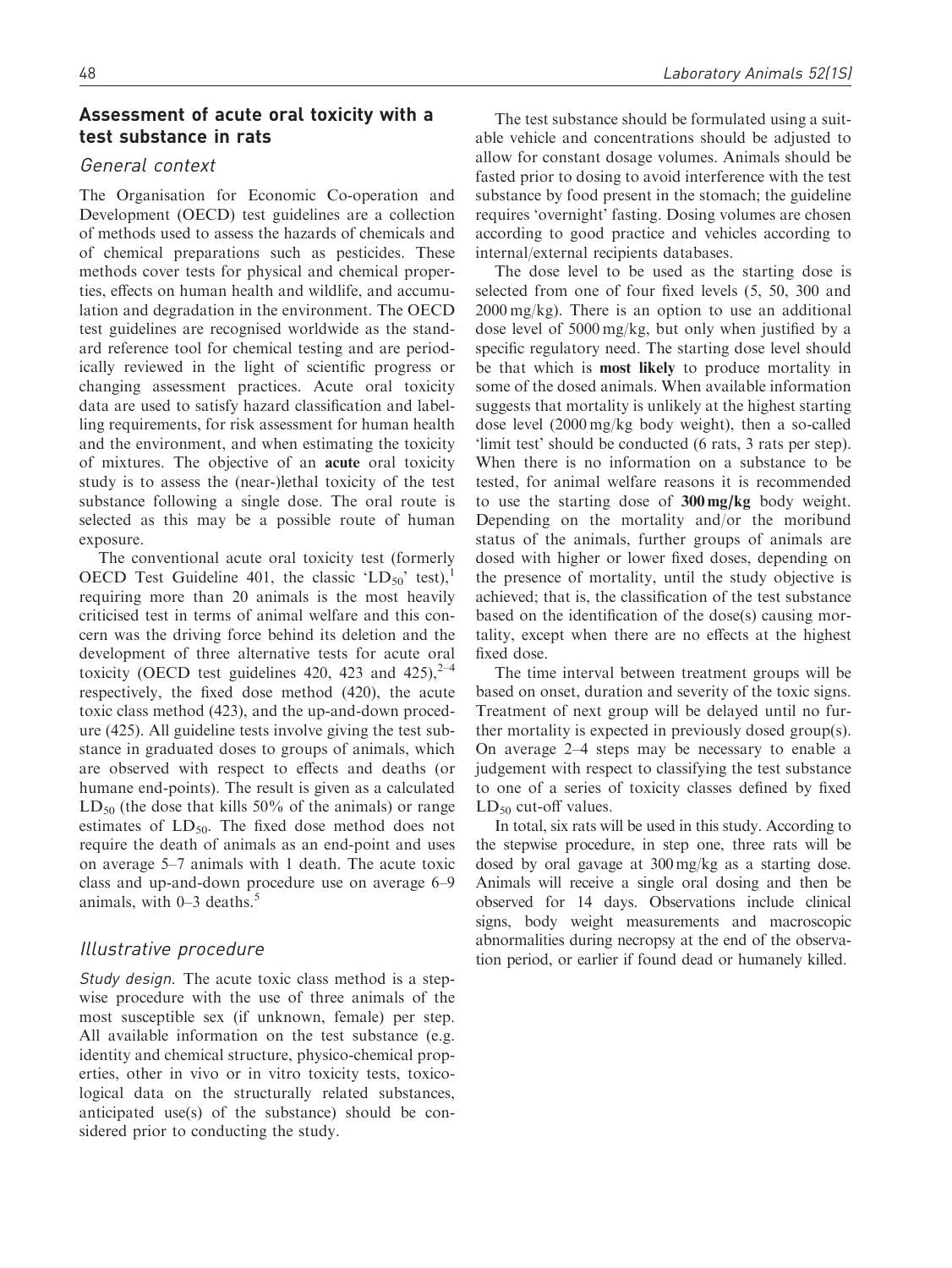|                                                                                                                                         | What will the animals<br>experience? How much<br>suffering might it<br>cause? What might<br>make it worse?                                                                                                                                                                                                                                                                            | How will suffering be reduced to a minimum                                                                                                                                                                                                                                                                                                                                                                                                                                                        |                                                                                                                                                                       |  |  |
|-----------------------------------------------------------------------------------------------------------------------------------------|---------------------------------------------------------------------------------------------------------------------------------------------------------------------------------------------------------------------------------------------------------------------------------------------------------------------------------------------------------------------------------------|---------------------------------------------------------------------------------------------------------------------------------------------------------------------------------------------------------------------------------------------------------------------------------------------------------------------------------------------------------------------------------------------------------------------------------------------------------------------------------------------------|-----------------------------------------------------------------------------------------------------------------------------------------------------------------------|--|--|
| What does this study<br>involve doing to<br>the animals?                                                                                | Adverse effects                                                                                                                                                                                                                                                                                                                                                                       | Methodology and interven-<br>tions to minimise severity                                                                                                                                                                                                                                                                                                                                                                                                                                           | End-points                                                                                                                                                            |  |  |
| Food deprivation over-<br>night prior to dosing<br>and until 3-4 h after<br>dosing of test sub-<br>stance. Water will be<br>available.  | No pain, suffering or lasting<br>harm as food is deprived<br>once per rat, and BW is not<br>considered to get lower<br>than 80% of the mean of<br>the same sex/strain/age.<br>As fasting is performed<br>during the active phase and<br>may take up to 24h, the<br>food deprivation is con-<br>sidered Mild as it may<br>cause some distress based<br>on behaviour and<br>physiology. | <b>NA</b><br>Fasting not longer than<br>physiologically advisable<br>(rat 6 h) and scientific<br>necessary to empty GI tract<br>or improve GI absorption of<br>substance is preferred over<br>overnight fasting according<br>to guideline but would need<br>prior acceptance by com-<br>petent authorities. Next<br>$[2nd]$ group will be given<br>food immediately and not<br>be fasted/started, if (pro-<br>longed/suspected) mortal-<br>ity in earlier (1 <sup>st</sup> ) group is<br>present. |                                                                                                                                                                       |  |  |
| Single dosing of test<br>substance by oral<br>gavage                                                                                    | Transient discomfort follow-<br>ing gavage is considered<br>Mild. Good dosing tech-<br>niques/skills essential but<br>gavage accident may occur<br>rarely.                                                                                                                                                                                                                            | Well-trained personnel.<br>Gavage tube chosen to<br>provide minimum discom-<br>fort (appropriate size, flex-<br>ible plastic if allowed by<br>inertness of test sub-<br>stance, relatively wide<br>inner diameter). Good<br>practice administration<br>volumes based on weight/<br>species: e.g. maximum<br>dose volume of 10 ml/kg<br>BW. Maximum of three<br>single dosing actions within<br>24 h if higher volumes<br>(based on concentration of<br>formulation) are necessary.                | Humane end-<br>points in<br>case of<br>gavage<br>accident,<br>e.g. rup-<br>tured<br>oesophagus<br>(rare).                                                             |  |  |
| Immediate and delayed<br>toxic effect of sub-<br>stance after dosing<br>and during a 14-day<br>observation period<br>with group housing | Depending on the test sub-<br>stance. Local or systemic<br>Mild, Moderate or Severe<br>clinical signs or mortality<br>during the standard obser-<br>vation period of 14 days<br>after dosing may be<br>present.                                                                                                                                                                       | Monitoring of mortality/via-<br>bility (at least $2\times$ /day).<br>Monitoring of clinical signs<br>(at least $3\times$ /dosing day and<br>once daily thereafter) and<br>body weights (at least<br>weekly). Interval between<br>subsequent groups at least<br>24 h. Next $(2^{nd})$ group at the<br>next dose level will not be<br>fasted/started, if (pro-<br>longed/suspected) mortal-<br>ity in earlier (1 <sup>st</sup> ) group is                                                           | Humane end-<br>points<br>determined<br>by total<br>clinical<br>score. An-<br>imals show-<br>ing severe<br>clinical<br>signs or in<br>moribund<br>condition<br>will be |  |  |

Consideration of specific refinements and humane end-points.

(continued)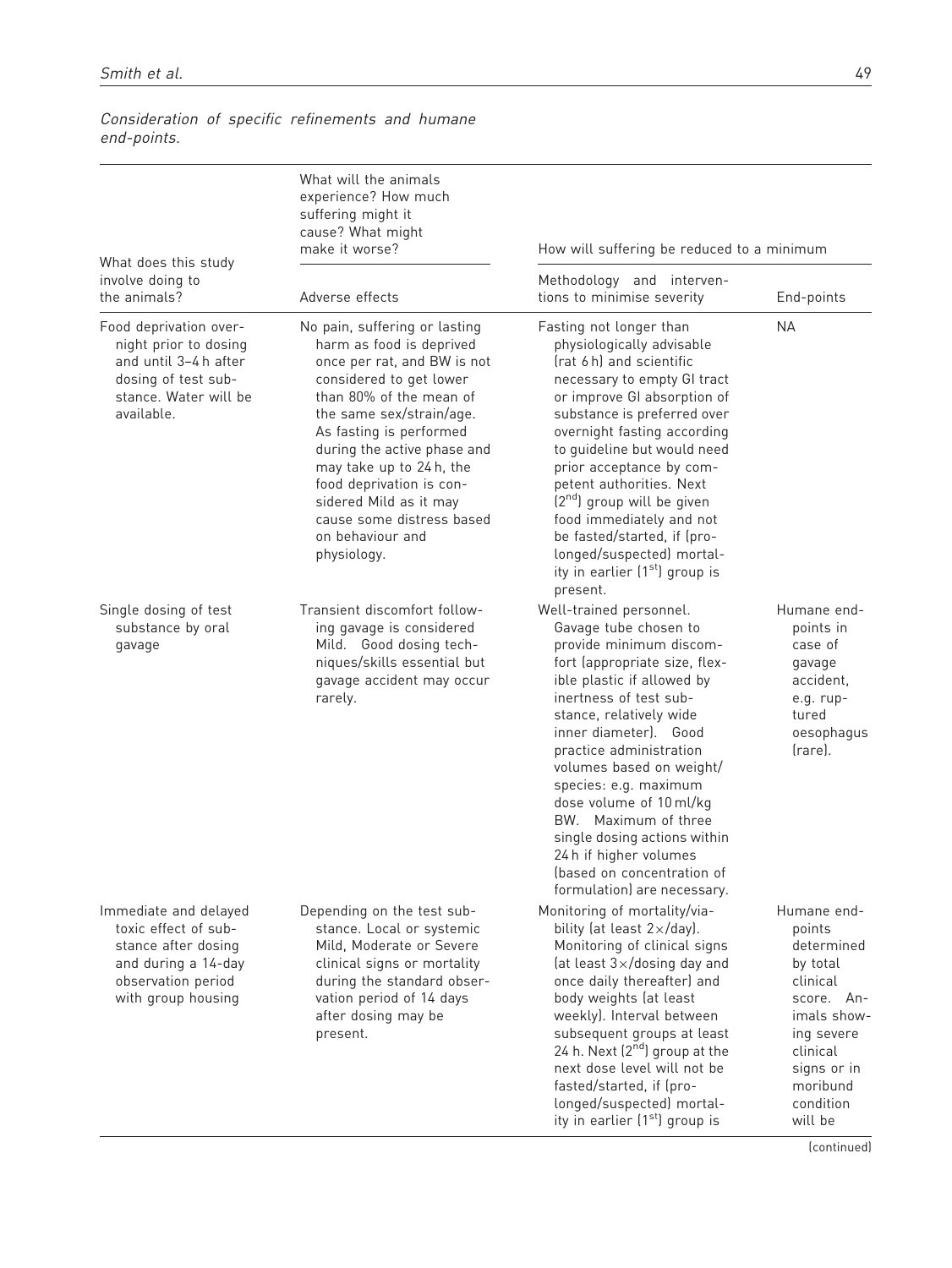#### Continued

|                                                          | What will the animals<br>experience? How much<br>suffering might it<br>cause? What might<br>make it worse? | How will suffering be reduced to a minimum                                                                                                                                                                         |                                                                                                                                                                     |  |  |  |  |  |  |  |
|----------------------------------------------------------|------------------------------------------------------------------------------------------------------------|--------------------------------------------------------------------------------------------------------------------------------------------------------------------------------------------------------------------|---------------------------------------------------------------------------------------------------------------------------------------------------------------------|--|--|--|--|--|--|--|
| What does this study<br>involve doing to<br>the animals? | Adverse effects                                                                                            | Methodology and interven-<br>tions to minimise severity                                                                                                                                                            | End-points                                                                                                                                                          |  |  |  |  |  |  |  |
|                                                          |                                                                                                            | present. Be alert for<br>delayed mortality/toxicity.<br>Frequency/period of<br>observation may be<br>extended based upon<br>(expected) clinical signs to<br>minimise risk of lethality<br>using humane end-points. | euthanised<br>this does<br>not com-<br>promise the<br>test result.<br>as such ani-<br>mals are<br>considered<br>similar to<br>animals that<br>died on the<br>test). |  |  |  |  |  |  |  |

Initial prospective assessment. SEVERE: Substance toxicity may result in up to SEVERE severity, as starting dose levels are most likely to cause mortality in one or more animals. Frequent observations after dosing on day 1 (directly after dosing, 2 and 4 h later) and morning and evening checks are necessary to apply effective early end-points minimising severity.

In general, a severity classification of SEVERE is therefore appropriate.

#### Could the severity classification be MODERATE?

Yes, if test substance information suggests mortality to be unlikely at the highest starting dose level (2000 mg/kg BW) and mortality or any relevant (delayed) clinical signs or mortality remain absent in 6 rats (3 animals per step), the severity may be considered MODERATE or even MILD.

Clinical observation. According to the guideline (OECD TG 423), observations should be made in individual rats after dosing at least once during the first 30 min, then periodically during the first 24 h, with special attention given the first 4 h, and daily thereafter for 14 days.<sup>3</sup> Duration of observation should be determined by toxic reactions, time of onset and length of recovery period and may be extended when considered necessary. Body weights are measured before dosing and at least weekly thereafter. Body weight changes should be recorded and used for welfare assessment and/or early humane end-points. Any relevant macroscopic abnormalities during necropsy may be useful to confirm the correctness of chosen humane end-points. Additional observations may be necessary if signs of toxicity continue. Observations should include changes

in skin and fur, eyes and mucous membranes, and also respiratory, circulatory, autonomic and central nervous systems, and somatomotor activity and behaviour pattern. Attention should be directed to observations of tremors, convulsions, salivation, diarrhoea, lethargy, sleep and coma. The principles and criteria summarised in the OECD Humane Endpoints Guidance Document should be taken into consideration.<sup>6</sup> Animals found in a moribund condition and animals showing severe pain or enduring signs of severe distress should be humanely killed.

A clinical score sheet or program (FELASA Working Group Report, 2015) is useful for monitoring animal welfare, identifying humane end-points as well as reporting according to the OCDE guidelines. $6,7$  An example of a clinical scoring system which is used to help monitor the clinical condition of the animals throughout the procedure is included at the end of this example.

Results and assessment of actual severity. All treated rats in step 1 at starting dose of 300 mg/kg showed clinical signs. Clinical signs comprised lethargy, hunched posture, uncoordinated movements, piloerection, ptosis, rales and/or salivation on Days 1 and 2 where one rat showed hunched posture also on days 6 and 7. No rats were found dead or needed to be killed humanely, thus a second step was necessary according to the guidelines. In step 2, with 3 rats dosed at 2000 mg/kg, one female rat was found dead on Day 2, showing slight body weight loss and clinical signs like lethargy, hunched posture, piloerection, ptosis and salivation between Days 1 and 2. No macroscopic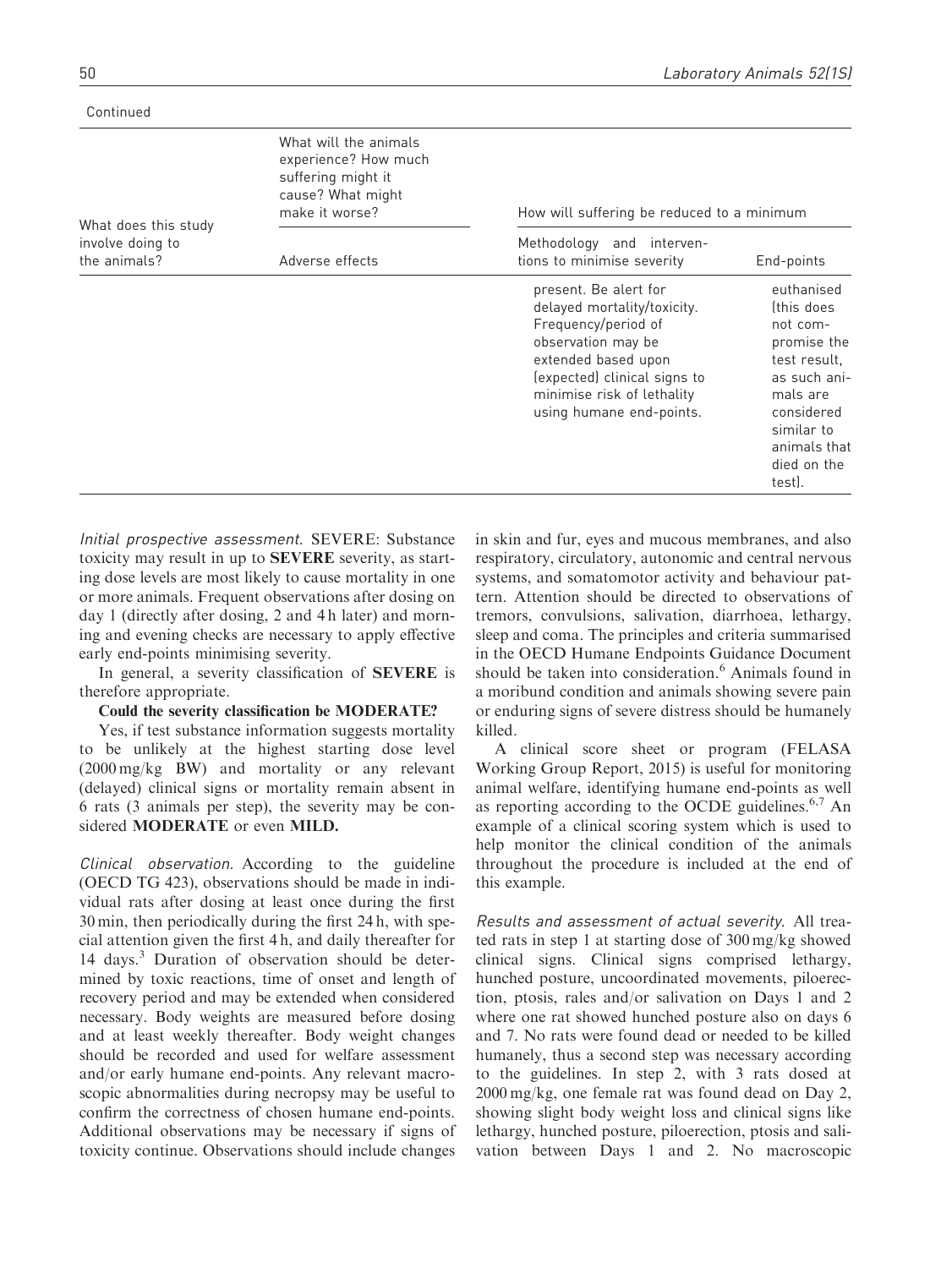abnormalities were found during necropsy of this animal and other rats at the end of the study. No mortality was observed in other rats. Body weight gain of surviving rats was comparable to untreated animals of same strain and age. For this purpose, historical data on untreated or on same vehicle treated animals of same strain and age may be used. Assessment: SEVERE for the rat found dead, MODERATE for the other rats.

(grade 1), moderate (grade 2), severe (grade 3) and very severe (grade 4). For certain signs, only its presence (grade 1) or absence (grade 0) is scored.

Example of a clinical score sheet is given below. A broad but not complete range of typical clinical signs, are presented on the left (the range of scores is given per clinical sign between brackets, e.g. 0–3 ranging from absent to maximally present). This example refers to an individual rat dosed at 300 mg/kg BW in the first step with three rats.

|                                                       |              |          |        |                |                |          |                |                | $D7$ etc.    |
|-------------------------------------------------------|--------------|----------|--------|----------------|----------------|----------|----------------|----------------|--------------|
| Clinical signs                                        | $D1 - 0 h$   | $D1-2h$  | D1-4 h | D <sub>2</sub> | D <sub>3</sub> | D4       | D <sub>5</sub> | D <sub>6</sub> | up to 15     |
| Bodyweight (g)                                        | 150          |          |        | 145            | 150            | 152      | 155            | 158            |              |
| Skin and fur: stains (0-1)                            | 0            | 0        | 0      | 0              | 0              | 0        | 0              | 0              | 0            |
| Skin and fur: pale (0-3)                              | <sup>0</sup> | $\Omega$ | U      | 0              | 0              | 0        | 0              | 0              | <sup>0</sup> |
| Involuntary clonic movements (0-3)                    | O            | $\Omega$ | O      | 0              | O              | 0        | $\Omega$       | <sup>0</sup>   | <sup>0</sup> |
| Involuntary tonic movements (0-3)                     | O            | $\Omega$ | O      | 0              | 0              | 0        | 0              | <sup>0</sup>   | <sup>0</sup> |
| Tremors (0-3)                                         | O            | 0        | 0      | 0              | 0              | 0        | 0              | 0              | 0            |
| Salivation (0-3)                                      | O            | 1        | U      | 0              | O              | 0        | 0              | <sup>0</sup>   | $\Omega$     |
| Lacrimation (0-1)                                     | 0            | 1        | U      | 0              | 0              | 0        | $\Omega$       | <sup>0</sup>   | <sup>0</sup> |
| Diarrhoea (0-1)                                       | 0            | 0        | O      | 0              | 0              | 0        | 0              | 0              | 0            |
| Vocalisations (0-1)                                   | n            | $\Omega$ | 0      | 0              | 0              | 0        | 0              | <sup>0</sup>   | <sup>0</sup> |
| Stereotypy: excessive grooming (0-1)                  | 0            | 0        | O      | 0              | 0              | 0        | 0              | O.             | <sup>0</sup> |
| Stereotypy: repetitive circling (0-1)                 | 0            | $\Omega$ | O      | 0              | O.             | $\Omega$ | $\Omega$       | 0              | <sup>0</sup> |
| Bizarre behaviour: self-mutilation (0-1)              | O            | 0        | 0      | 0              | 0              | 0        | 0              | 0              | $\Omega$     |
| CNS: lethargy (0-3)                                   | O            | 2        | 2      | 0              | 0              | 0        | 0              | 0              | <sup>0</sup> |
| CNS: convulsions (0-3)                                | 0            | 0        | 0      | 0              | 0              | 0        | 0              | 0              | 0            |
| Posture: hunched posture (0-1)                        | 0            | 1        |        | 0              | 0              | 0        | 0              |                |              |
| Posture: rearing (0-1)                                | O            | $\Omega$ | O      | 0              | 0              | 0        | 0              | O.             | $\Omega$     |
| Posture: ventro-lateral recumbency (0-1)              | <sup>0</sup> | $\Omega$ | U      | 0              | O.             | 0        | 0              | <sup>0</sup>   | U            |
| Gait abnormalities: uncoordinated movements (0-3)     | <sup>0</sup> | 1        |        | 0              | 0              | 0        | $\Omega$       | 0              | $\Box$       |
| Piloerection (0-1)                                    | 0            | 1        |        | 0              | 0              | 0        | 0              | 0              | <sup>0</sup> |
| Ptosis (palpebral closure) (0-3)                      | 0            | 1        |        | 0              | 0              | 0        | 0              | 0              | 0            |
| Respiratory abnormalities: laboured respiration (0-3) | 0            | 0        | O      | 0              | 0              | 0        | 0              | O              | <sup>0</sup> |
| Respiratory abnormalities: Rales (0-3)                | 0            |          |        | 0              | O.             | $\Omega$ | 0              | 0              | $\Box$       |

# Scoring system and examples of scoring sheets

Severity assessment is performed by a combination of clinical observations (changes in bodyweight, skin, fur, eyes and mucous membranes, occurrence of secretions and secretions and respiratory, circulatory, autonomic and central nervous systems, somatomotor activity and behaviour pattern.) based on a clinical scoring system used in toxicology, and necropsy findings. Time of onset, grade and duration of observed signs are recorded. Signs are graded for severity and the maximum grade is predefined at 3 or 4. Grades are coded as slight

Another example of the same study, now an individual rat dosed at 2000 mg/kg BW in the second step with three other rats. This rat dies on Day 2 after scheduled observation. Only abnormalities in the clinical scoring sheet over the observation period are shown.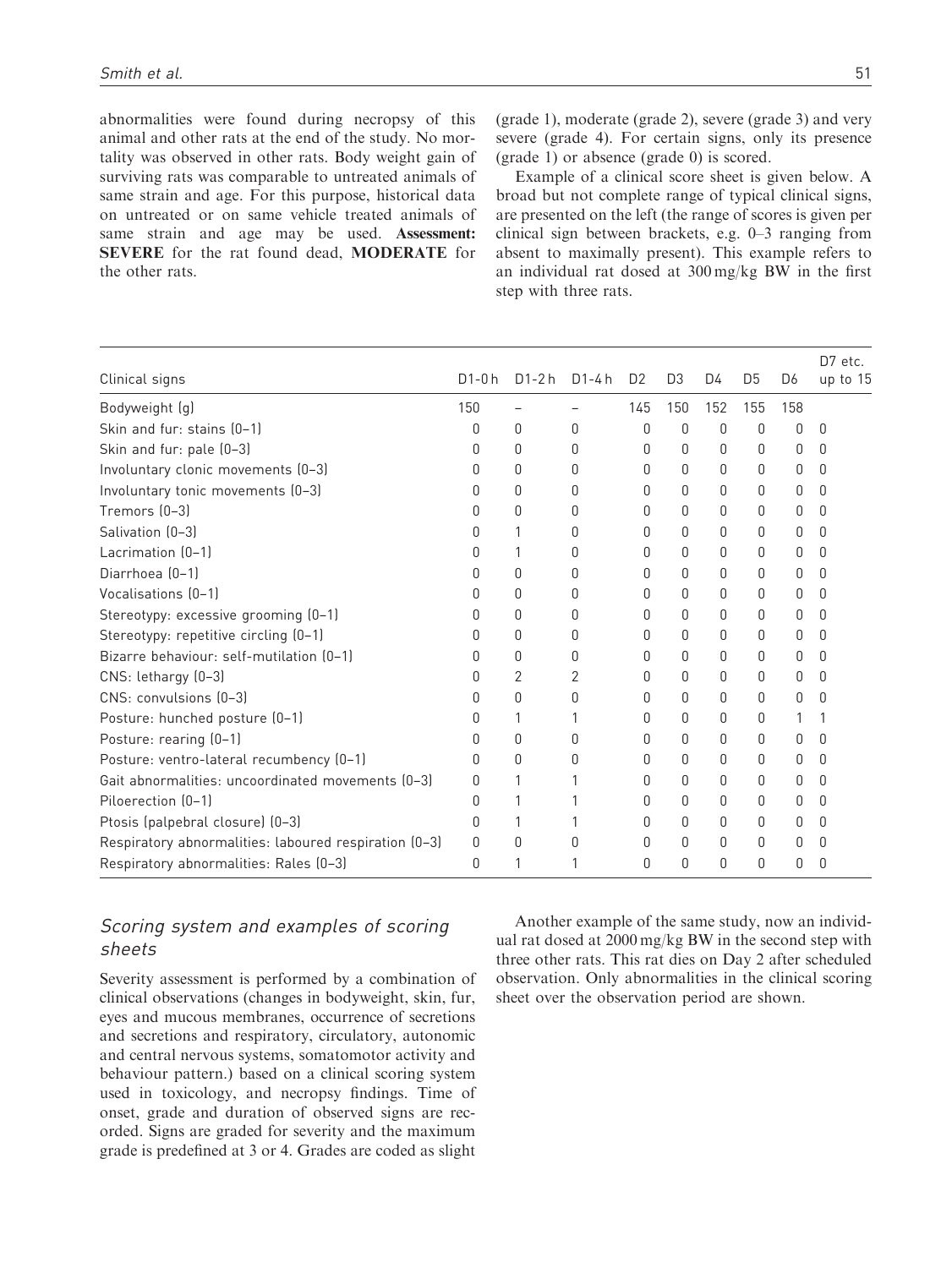| Clinical signs                  | D1-0 h | D1-2 h | D1-4 h | D <sub>2</sub> | D3                       | D4 | D5 | D6 | D7 etc. up to 15 |
|---------------------------------|--------|--------|--------|----------------|--------------------------|----|----|----|------------------|
| CNS: lethargy (0-3)             |        |        |        |                | $-$                      |    |    |    |                  |
| Posture: hunched posture (0-1)  |        |        |        |                | $\overline{\phantom{m}}$ |    |    |    |                  |
| Piloerection (0-1)              |        |        |        |                | $\overline{\phantom{a}}$ |    |    |    |                  |
| Ptosis (palpebral closure (0-3) | 0      |        |        |                | $\overline{\phantom{0}}$ |    |    |    |                  |
| Salivation (0-3)                |        | n      |        |                |                          |    |    |    |                  |

#### References

- 1. Organisation for Economic Co-operation and Development (OECD). Test no. 401: acute oral toxicity. In: OECD guidelines for the testing of chemicals, section 4: health effects. Paris: OECD Publishing, 1987.
- 2. Organisation for Economic Co-operation and Development (OECD). Test no. 423: acute oral toxicity – fixed dose procedure. In: OECD guidelines for the testing of chemicals, section 4: health effects. Paris: OECD Publishing, 2001.
- 3. Organisation for Economic Co-operation and Development (OECD). Test no. 423: acute oral toxicity – acute toxic class method. In: OECD guidelines for the testing of chemicals, section 4: health effects. Paris: OECD Publishing, 2002.
- 4. Organisation for Economic Co-operation and Development (OECD). Test no. 425: acute oral toxicity – up-and-down procedure. In: OECD guidelines for the testing of chemicals, section 4: health effects. Paris: OECD Publishing, 2008.
- 5. Organisation for Economic Co-operation and Development (OECD). Guidance document on acute oral toxicity testing. In: OECD guidelines for the testing of chemicals, section 4: health effects. Paris: OECD Publishing, 2000.
- 6. Organisation for Economic Co-operation and Development (OECD). Guidance document on the recognition, assessment and use of clinical signs as humane endpoints for experimental animals used in safety evaluation. Environmental Health and Safety Monograph Series on Testing and Assessment No. 19. Paris: OECD Publishing, 2000.
- 7. Fentener van Vlissingen JM, Borrens M, Girod A, et al. The reporting of clinical signs in laboratory animals: FELASA Working Group Report. Lab Anim 2015; 49: 267–283.

# Pharmacokinetic study after single administration of a test substance in the dog

#### General context

The aim of the study is to study the pharmacokinetics of a compound after single administration.

The difference in systemic exposure following oral (capsule/tablet/gavage/diet), intravenous, dermal or subcutaneous (bioequivalence) administration is assessed. For substances intended to be ingested via the oral route in humans, the oral route is compared to the intravenous route, which is the reference route giving 100% bioavailability. The applicable testing guidelines for the compound relate to any human exposure, prospective use or legislation.<sup>1–10</sup> The compound may concern pharmaceuticals for human or veterinary use, feeding ingredients or (agro-)chemicals.

#### Illustrative procedure

Study design. A common study design is to use the same animals for two periods. In this example, three dogs were used. In the first period, plasma levels of the compound following an intravenous dose are measured, then after an appropriate estimated wash-out, in the second period, plasma levels of the compound following oral dosing of the same animals are measured. Third or more periods with appropriate wash-outs may be used to compare different oral test substance formulations (e.g. different solutions, tablets, capsules). For bioequivalence studies where a test compound is compared to a known compound, a randomised block design may be used to randomise the order of exposure to different routes and thus prevent any possible time effects from previous dosing. For bioavailability studies, where an unknown test compound is tested for sufficient bioavailability in order to be used for further studies, this may not be typically required. Urine and/ or faeces may be collected from animals kept in metabolism cages for the collection. After the study, it may still be scientifically plausible to re-use the animal, and it may be allocated to the 'stock animals'. Fitness for possible re-use will be based on age, lifetime and procedure-specific welfare assessment, restoration of general health and well-being in accordance with veterinary advice and classification of further procedures. A total of 4 periods, first period of intravenous dosing followed by three periods of different capsule dosing, each with a 1 week wash-out period in between the dosing periods, were used in the study. Observations comprised clinical signs and body weight measurement before each dosing period.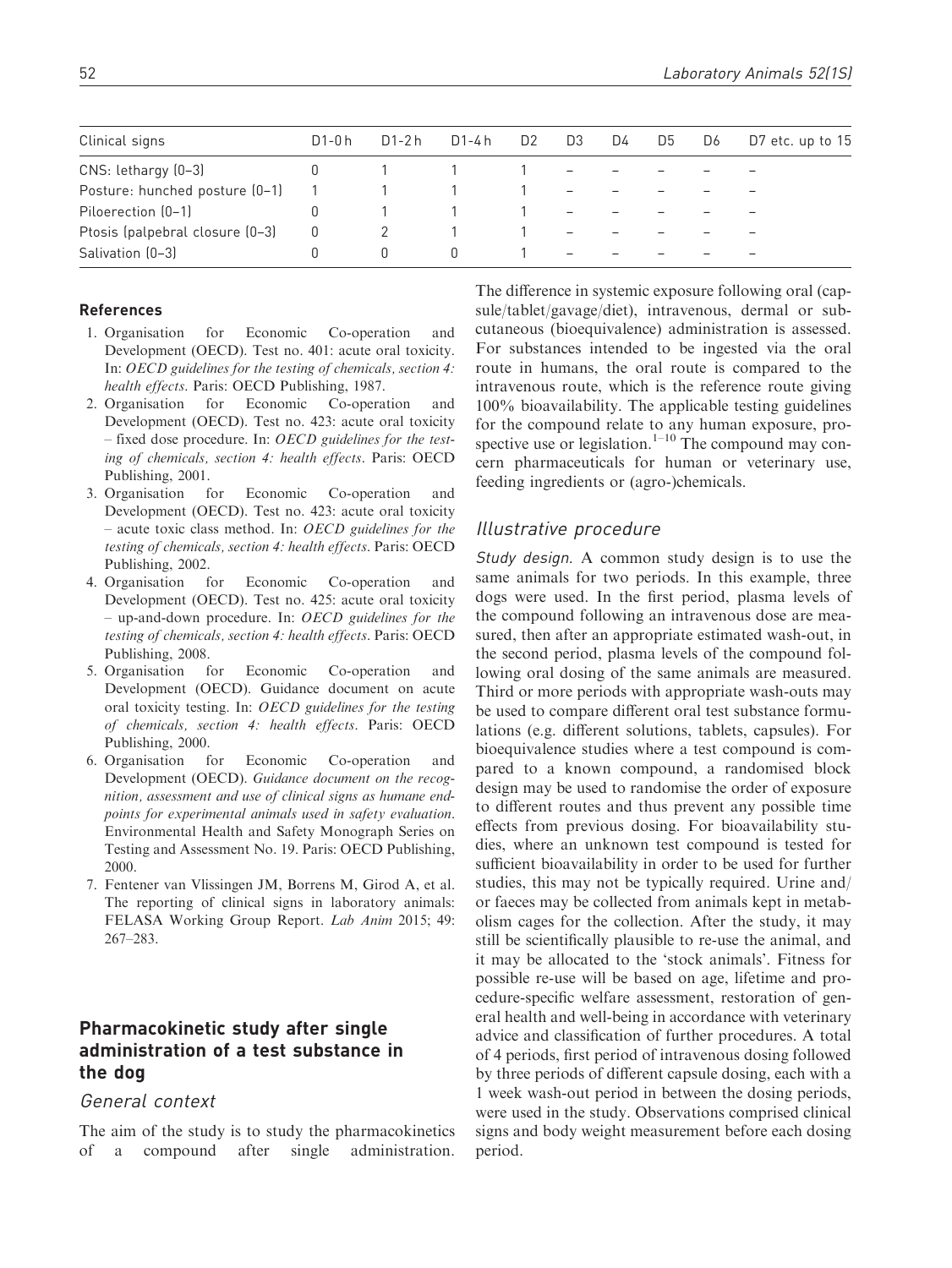Consideration of specific refinements and humane end-points.

| What does this study<br>involve doing to<br>the animals?<br>Food deprivation in oral<br>dosing study up to 20-<br>24 h before dosing<br>('overnight fasting') to<br>improve GI absorption,<br>to prevent vomiting of<br>food and/or possible<br>clinical biochemistry<br>blood sampling.<br>Or: diet may be offered for<br>same GI absorption<br>reasons in parts pre-or<br>post-dosing)<br>Water restriction (usually<br>not necessary but if<br>indicated, of limited<br>duration like 2h pre- | What will the animals<br>experience? How much<br>suffering might it cause?<br>What might make it<br>worse?                                                                                                                                                                                                                                                                                                                                                                                                                                                      | How will suffering be reduced to a minimum?                                                                                                                                                                                                                                                                               |                                                                                                                                                                   |  |  |  |  |  |  |
|--------------------------------------------------------------------------------------------------------------------------------------------------------------------------------------------------------------------------------------------------------------------------------------------------------------------------------------------------------------------------------------------------------------------------------------------------------------------------------------------------|-----------------------------------------------------------------------------------------------------------------------------------------------------------------------------------------------------------------------------------------------------------------------------------------------------------------------------------------------------------------------------------------------------------------------------------------------------------------------------------------------------------------------------------------------------------------|---------------------------------------------------------------------------------------------------------------------------------------------------------------------------------------------------------------------------------------------------------------------------------------------------------------------------|-------------------------------------------------------------------------------------------------------------------------------------------------------------------|--|--|--|--|--|--|
|                                                                                                                                                                                                                                                                                                                                                                                                                                                                                                  | Adverse effects                                                                                                                                                                                                                                                                                                                                                                                                                                                                                                                                                 | Methodology<br>and<br>interventions                                                                                                                                                                                                                                                                                       | End-points                                                                                                                                                        |  |  |  |  |  |  |
|                                                                                                                                                                                                                                                                                                                                                                                                                                                                                                  | In general, not regarded as a<br>procedure causing dis-<br>comfort in adult dogs rou-<br>tinely fed once daily (if<br>normally fed twice daily, it<br>would be regarded as a<br>procedure). If exceeding<br>24 h based on post-dosing<br>fasting or in juveniles, it<br>may cause discomfort.<br>Depending on duration of<br>food deprivation and effect<br>of test substance like<br>vomiting or local GI effects:<br>ranging from no effect to<br>hungry feeling, nausea,<br>indigestion, pain, vomiting,<br>food aspiration, diarrhoea<br>due to GI effects. | Preferably no longer<br>than physiologically<br>advisable (dog 12h)<br>and scientific neces-<br>sary to empty GI tract<br>to improve GI<br>absorption of sub-<br>stances, but also to<br>prevent vomiting<br>reflex or possible<br>local test substance<br>effects<br>Changing in time-<br>related working<br>procedures. | <b>NA</b>                                                                                                                                                         |  |  |  |  |  |  |
| and 2h post-dosing,<br>exact amount of water<br>may be dosed by oral<br>gavage after dosing of<br>test substancel                                                                                                                                                                                                                                                                                                                                                                                | No discomfort or dehydration<br>expected, transient MILD<br>discomfort if oral gavage<br>dosing of water is used.                                                                                                                                                                                                                                                                                                                                                                                                                                               | Water restriction not<br>longer than physio-<br>logically advisable<br>and scientifically<br>necessary to<br>improve/harmonise<br>GI absorption of sub-<br>stances.<br>Appropriate equipment<br>/technique e.g.<br>appropriately sized<br>disposable flexible<br>catheter for oral<br>dosing of water.                    | <b>NA</b>                                                                                                                                                         |  |  |  |  |  |  |
| Single dosing by oral<br>(capsule/tablet/gavage),<br>subcutaneous, intra-<br>muscular intravenous<br>(via superficial veins),<br>dermal, sublingual,<br>rectal, vaginal, intratra-<br>cheal or intranasal<br>route.<br>Some study design may<br>involve testing of<br>metabolites next to test                                                                                                                                                                                                   | Transient MILD discomfort<br>depending on dosing route,<br>restraining, possible<br>anaesthesia (with intratra-<br>cheal or intranasal routel<br>and local/systemic test<br>substance and vehicle<br>effects.<br>Though non-toxic doses are<br>used, unexpected effects<br>may cause up to<br>MODERATE effects.                                                                                                                                                                                                                                                 | Limitation of adminis-<br>tration volumes. <sup>11</sup><br>Appropriate vehicle<br>selection (optimal<br>substance exposure,<br>biological inertness,<br>no/limited biological<br>effects and toxicity).<br>Appropriate dosing<br>equipment e.g.<br>appropriately sized<br>disposable flexible                            | Humane end-points<br>determined by<br>total clinical<br>score.<br>Animals showing<br>severe clinical<br>signs or in mori-<br>bund condition<br>will be euthanised |  |  |  |  |  |  |

(continued)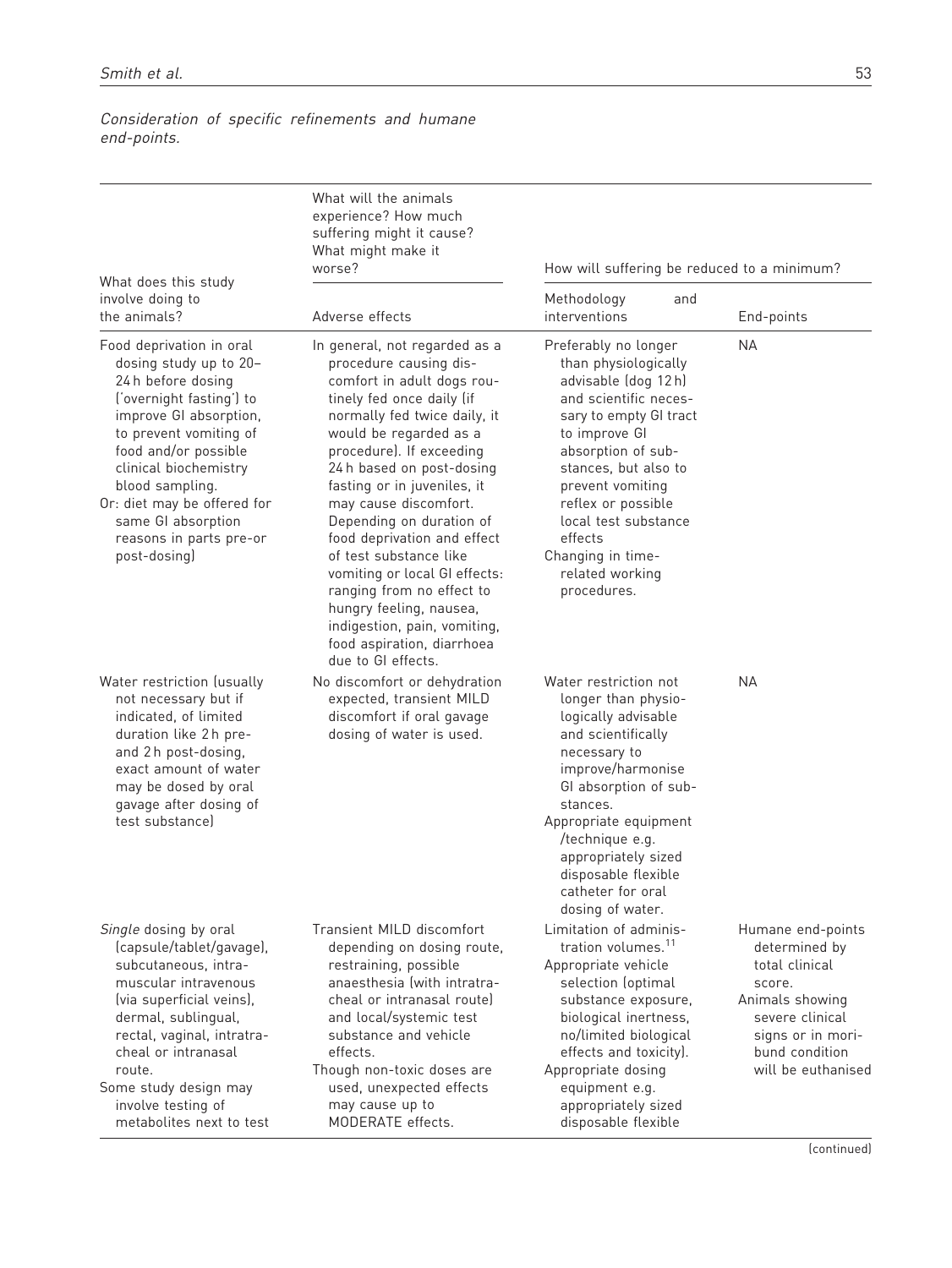Continued

| What does this study                                                                                                                                                                                                                                                                                                                        | What will the animals<br>experience? How much<br>suffering might it cause?<br>What might make it<br>worse?                                                                                                                                                                         | How will suffering be reduced to a minimum?                                                                                                                                                                                                                                                                                                                                                                                                                                                            |            |  |  |  |  |  |  |
|---------------------------------------------------------------------------------------------------------------------------------------------------------------------------------------------------------------------------------------------------------------------------------------------------------------------------------------------|------------------------------------------------------------------------------------------------------------------------------------------------------------------------------------------------------------------------------------------------------------------------------------|--------------------------------------------------------------------------------------------------------------------------------------------------------------------------------------------------------------------------------------------------------------------------------------------------------------------------------------------------------------------------------------------------------------------------------------------------------------------------------------------------------|------------|--|--|--|--|--|--|
| involve doing to<br>the animals?                                                                                                                                                                                                                                                                                                            | Adverse effects                                                                                                                                                                                                                                                                    | Methodology<br>and<br>interventions                                                                                                                                                                                                                                                                                                                                                                                                                                                                    | End-points |  |  |  |  |  |  |
| substance and/or refer-<br>ence products (bioequi-<br>valence) and thus<br>involve repeated dosing<br>in the animal with con-<br>sideration of appropri-<br>ate wash-out periods.                                                                                                                                                           | MILD to MODERATE discom-<br>fort due to repeated dosing<br>or use of anaesthesia<br>during intra-tracheal<br>dosing.                                                                                                                                                               | catheter instead of<br>steel gavage needle).<br>Appropriate anaesthe-<br>sia. Mixing with pal-<br>atable food if this<br>does not hamper<br>uptake.                                                                                                                                                                                                                                                                                                                                                    |            |  |  |  |  |  |  |
| Repeated blood sampling<br>(e.g. jugular vein) after<br>single dosing for toxico-<br>kinetics (oral dosing:<br>e.g. pre-dose, $8 \times$ in first<br>24 h, then 5 time points<br>up to day 5; IV dosing:<br>e.g. pre-dose, $10-12\times$ in<br>first 24 h, then 2 time<br>points until day 3, or up<br>to 4-5 time points up to<br>day 4-5) | (Re)Introduction of needle<br>causing no or MILD dis-<br>comfort depending on pos-<br>sible habituation effect to<br>procedure or possible local<br>inflammatory reaction of<br>tissue.                                                                                            | Use of positive<br>reinforcement train-<br>ing before perform-<br>ance of sampling<br>procedures.<br>Good practice, equip-<br>ment/techniques.<br>Appropriate sampling<br>volumes not nor-<br>mally limiting in this<br>species/design (fre-<br>quent small volumes<br>unlikely to cause any<br>physiological dis-<br>turbance). <sup>11</sup> Use of<br>indwelling catheters<br>may be preferred for<br>period of frequent<br>sampling to improve<br>venous access and<br>prevent local<br>reactions. | <b>NA</b>  |  |  |  |  |  |  |
| Individual housing in<br>metabolism cage<br>because of non-invasive<br>urine sampling by col-<br>lection of spontaneous<br>urine in one or two 24 h<br>periods)                                                                                                                                                                             | Social isolation. Metabolism<br>cage may prevent tactile<br>contact in a limited time<br>period but olfactory, visual<br>and auditory contact is still<br>present. Below threshold if<br>short period (metabolism<br>cage $\leq$ 24 h).<br>If longer than 24 h, it may be<br>Mild. | Promote visual, olfac-<br>tory, auditory or lim-<br>ited (e.g. nose-)<br>tactile contact with<br>conspecifics.<br>Frequent human<br>socialisation (not<br>only observations/<br>procedures but<br>interaction/playing<br>time) or observation/<br>treatment (if based<br>on veterinary rea-<br>sons).<br>Non-interfering enrich-<br>ment material.                                                                                                                                                     | <b>NA</b>  |  |  |  |  |  |  |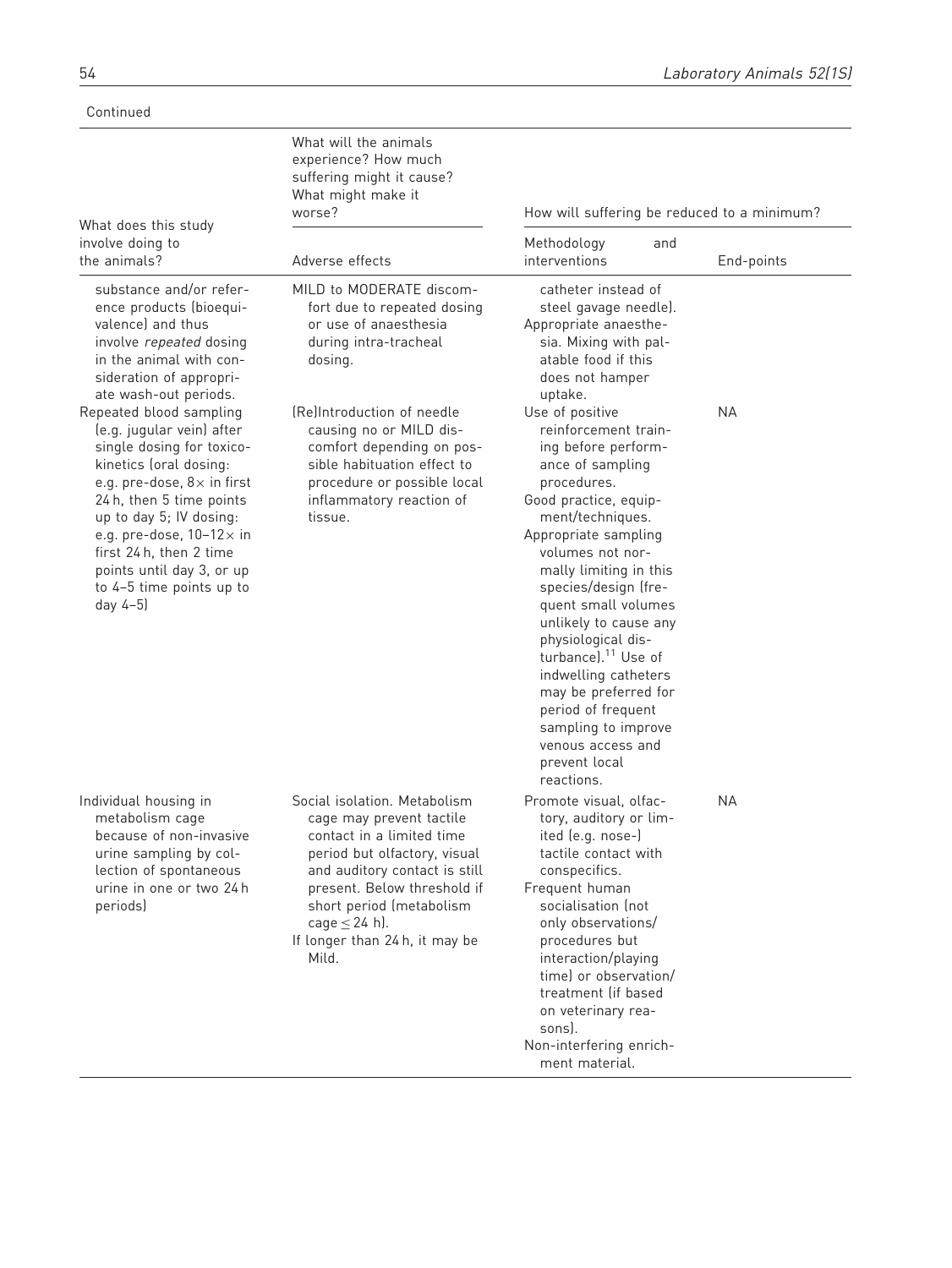Initial prospective analysis of severity. Animal is only expected to experience MILD discomfort based on limited food deprivation/water restriction, limited individual housing, single dosing, and repeated blood sampling. Test substance effects are expected to be absent or very limited due to levels considered pharmacological.

and for clinical signs during dosing and the follow-up period at least once daily.<sup>12</sup>

An example of clinical score sheet based on an individual observation (applicable score grade ranges between brackets):

| Period:                         |                |                |                | 2 etc. |                |                |                |    |  |  |  |
|---------------------------------|----------------|----------------|----------------|--------|----------------|----------------|----------------|----|--|--|--|
| Date:                           | D <sub>1</sub> | D <sub>2</sub> | D <sub>3</sub> | D4     | D <sub>1</sub> | D <sub>2</sub> | D <sub>3</sub> | D4 |  |  |  |
| Body weight (in kg or g)        |                |                |                |        |                |                |                |    |  |  |  |
| Piloerection (0-1)              |                |                |                |        |                |                |                |    |  |  |  |
| Lethargy (0-3)                  |                |                |                |        |                |                |                |    |  |  |  |
| Restless (0-3)                  |                |                |                |        |                |                |                |    |  |  |  |
| Aggressive (0-3)                |                |                |                |        |                |                |                |    |  |  |  |
| Food intake (in g)              |                |                |                |        |                |                |                |    |  |  |  |
| Salivation (0-3)                |                |                |                |        |                |                |                |    |  |  |  |
| Vomiting (of food) (0-1)        |                |                |                |        |                |                |                |    |  |  |  |
| Vomiting of mucus (0-1)         |                |                |                |        |                |                |                |    |  |  |  |
| Tachypnoea (0-1)                |                |                |                |        |                |                |                |    |  |  |  |
| Tremor (0-3)                    |                |                |                |        |                |                |                |    |  |  |  |
| Hunched posture (0-1)           |                |                |                |        |                |                |                |    |  |  |  |
| Abnormal posture (0-1)          |                |                |                |        |                |                |                |    |  |  |  |
| Ventrolateral recumbency (0-1)  |                |                |                |        |                |                |                |    |  |  |  |
| Abnormal gait (0-3)             |                |                |                |        |                |                |                |    |  |  |  |
| Diarrhoea (0-1)                 |                |                |                |        |                |                |                |    |  |  |  |
| Faeces containing mucus (0-1)   |                |                |                |        |                |                |                |    |  |  |  |
| Faeces with red particles (0-1) |                |                |                |        |                |                |                |    |  |  |  |
| Hyperthermia                    |                |                |                |        |                |                |                |    |  |  |  |

#### A prospective severity classification of MILD is therefore appropriate

Could the severity classification be MODERATE?

Single dosing of test substance and frequent blood sampling in the dog is considered to be MILD based on species character/behaviour (social interaction with humans), restraining method, and best practice dosing & sampling technique/volumes used. MODERATE severity seems unlikely prospectively as not toxic, but pharmacologic, doses are to be used, but may be caused by unexpected test substance (or vehicle) effects or possible complications during dosing and sampling.

Clinical observations. Veterinary examinations are performed before start of study (at arrival from the supplier or at periodic intervals in the animal stock) to ensure the good state of health and fitness for (re- )use of the animal for the procedure. Body weights are measured before each dosing period. When considered necessary, veterinary examinations may be performed during the study. During the study period, animals are monitored on mortality/viability at least twice daily

Severity assessment is performed by a combination of general clinical observations (body weight, appearance, behaviour, cage environment) based on a clinical scoring system used in toxicology. Time of onset, grade and duration of observed signs are recorded. Signs are graded for severity and the maximum grade is predefined at 3 or 4. Grades are coded as slight (grade 1), moderate (grade 2), severe (grade 3) and very severe (grade 4). For certain signs, only its presence (grade 1) or absence (grade 0) are scored.

Results and assessment of actual severity. In the first period, no mortality occurred. In the first period of intravenous dosing, one animal (no. 3 in the example) showed clinical signs like slight/moderate tremor, slight lethargy, hunched posture, vomiting of food and mucus, faeces containing mucus, and/or faeces with red particles for a period of 2 h, followed by a quick and complete recovery. Assessment: MILD.

The mild but nevertheless clear clinical signs of relatively short duration after IV dosing could indicate similar signs for a longer duration after oral dosing.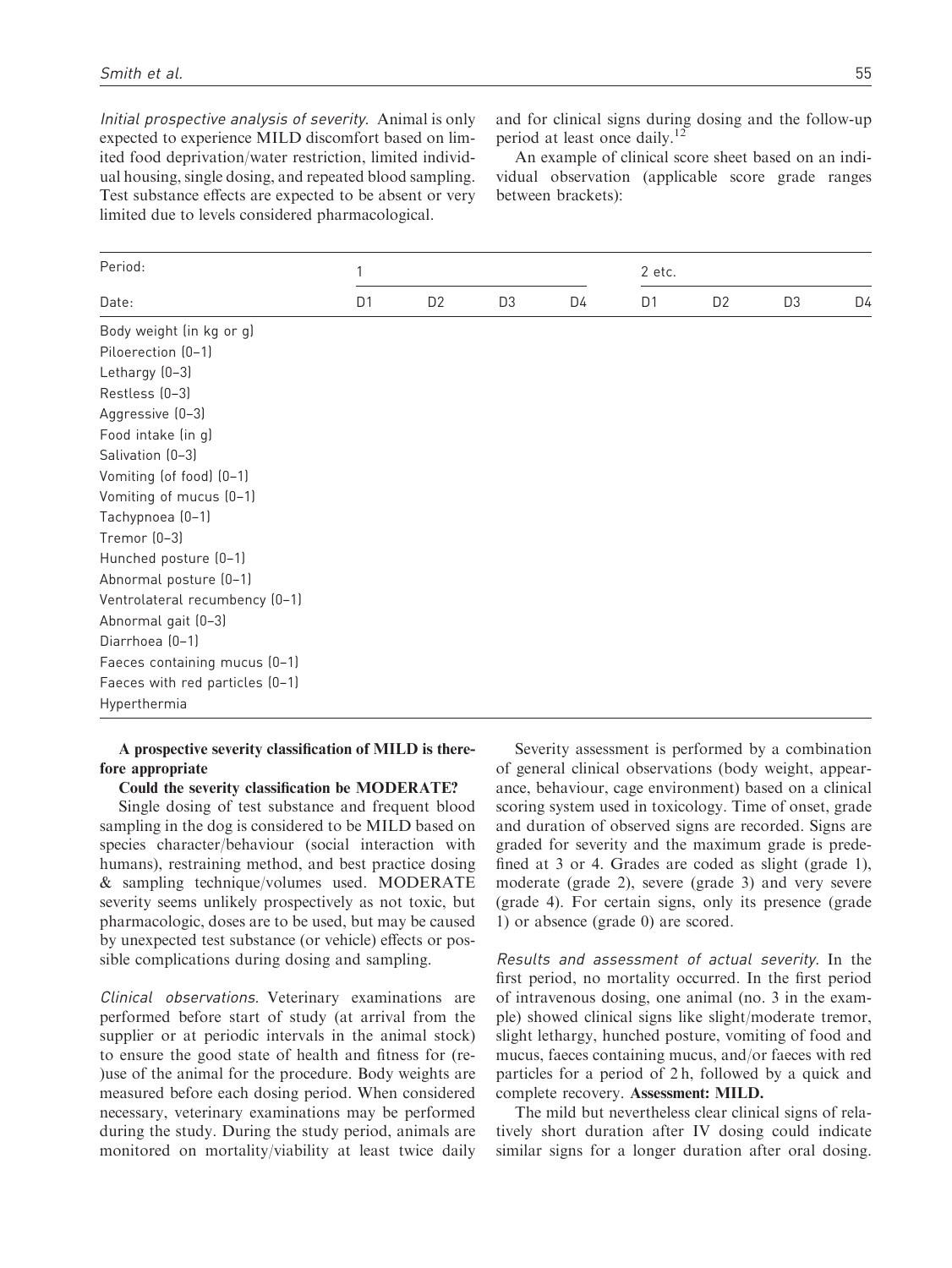Therefore, the prospective assessment for periods of oral dosing was upgraded to MODERATE. Before continuation of the study, the CA was notified on the upgrade of the prospective assessment.

In the second (oral dosing) period, the animals showed no clinical signs. Assessment: MILD. In the third and fourth period (oral dosing with different capsules), one animal showed hyperthermia, vomiting of food, hunched/abnormal postures and gait, ventrolateral recumbency muscle switching, tremor and lethargy, salivation, tachypnoea followed by recovery at the end of the day. Assessment: MODERATE.

### Examples of clinical score sheets

The clinical scores per animal over the dosing periods are a selection of signs observed in this study example and just a part of a complete list of clinical signs with their scores available.

#### Example of clinical scores in animal 1:

| Period:                             |              |                |     |                |                         |                         |                |                                   |                |                         |            | 4                        |                |                          |              |        |
|-------------------------------------|--------------|----------------|-----|----------------|-------------------------|-------------------------|----------------|-----------------------------------|----------------|-------------------------|------------|--------------------------|----------------|--------------------------|--------------|--------|
| Date:                               | D1.          | D <sub>2</sub> | D3  | D4             | D <sub>1</sub>          | D <sub>2</sub>          | D3             | D4                                | D1             |                         | D2 D3      | D4                       | D1             | D <sub>2</sub>           | D3           | D4     |
| Body weight (kg)                    | $99 -$       |                |     | $ -$           |                         | $9.9 - -$               |                | <b>Contract Contract Contract</b> | $9.9 -$        |                         | $\sim$ $-$ | $\overline{\phantom{a}}$ | 10             | $\sim$ 100 $-$ 100 $\pm$ |              |        |
| Vomiting (of food) (0-1)            | $1 \quad$    | 0              | - 0 | 0              | 0                       | $\overline{\mathbf{0}}$ | 0              | $\mathbf{0}$                      | $\overline{1}$ | 0                       | - 0        | $\mathbf{0}$             | $\overline{1}$ | 0                        | 0            | $\sim$ |
| Tremor $(0-3)$                      | $\mathbf{p}$ | 0              | - 0 | 0              | 0                       | $\overline{\mathbf{0}}$ | 0              | 0                                 | $\mathbf{3}$   | $\overline{\mathbf{0}}$ | - 0        | 0                        | -3             | $\mathbf{0}$             | $\mathbf{0}$ |        |
| Faeces containing mucus (0-1) 1 1 0 |              |                |     | $\overline{0}$ | $\overline{\mathbf{0}}$ | $\overline{0}$          | $\overline{0}$ | $\overline{\mathbf{0}}$           | - 0            | 0                       | 0          | - 0                      | $\Box$         | - 0                      | 0            |        |

#### Example of clinical scores in animal 3:

| Period:                                  |    |                         |                          |    |                |                |    |    |                   |          |     |                          |      |                          |     |                              |  |
|------------------------------------------|----|-------------------------|--------------------------|----|----------------|----------------|----|----|-------------------|----------|-----|--------------------------|------|--------------------------|-----|------------------------------|--|
| Date:                                    | D1 | D <sub>2</sub>          | D3                       | D4 | D <sub>1</sub> | D <sub>2</sub> | D3 | D4 | D1                | D2       | D3  | <b>D4</b> D1             |      | D <sub>2</sub>           | D3  | D4                           |  |
| Body weight $(kg)$ 10.7 - - - 10.5 - - - |    |                         |                          |    |                |                |    |    |                   | $10.6 -$ | $-$ | $\overline{\phantom{a}}$ | 10.6 | $\overline{\phantom{a}}$ |     | $\qquad \qquad \blacksquare$ |  |
| In heat $(0-1)$                          |    | $\overline{\mathbf{0}}$ | $\overline{\phantom{0}}$ |    |                |                |    |    | 0 0 0 0 0 1 0 0 0 |          |     |                          |      |                          | - 0 | $-$                          |  |

#### Example of clinical scores in animal 3:

| Period:                         |      |                |    |    |      |                |    |    |                |    |    |    |     |    |                |    |
|---------------------------------|------|----------------|----|----|------|----------------|----|----|----------------|----|----|----|-----|----|----------------|----|
| Date:                           | D1   | D <sub>2</sub> | D3 | D4 | D1   | D <sub>2</sub> | D3 | D4 | D1             | D2 | D3 | D4 | D1  | D2 | D <sub>3</sub> | D4 |
| Body weight (kg)                | 10.3 |                |    |    | 10.0 |                |    |    | 10.0           |    |    |    | 9.9 |    |                |    |
| Lethargy (0-3)                  |      | O              | O  | 0  | O    | O              | O  | 0  |                | O  |    | 0  |     |    | O              |    |
| Salivation (0-3)                |      |                | O  | O  | O    |                | O  | 0  | $\overline{2}$ |    |    | O  |     |    |                |    |
| Vomiting (of food) (0-1)        |      | n              | 0  | 0  | 0    | n              | n  | n  |                | n  | n  | n  |     | n  |                |    |
| Vomiting of mucus (0-1)         |      | 0              | 0  | 0  | 0    | U              | n  | n  | n              | U  | n  | n  | n   |    |                |    |
| Tachypnoea (0-1)                |      | 0              | 0  | 0  | 0    | n              | 0  | 0  |                | n  | n  | 0  |     | n  |                |    |
| Tremor (0-3)                    |      | n              | 0  | 0  | 0    | n              | 0  | 0  | 3              | n  | n  | 0  |     |    |                |    |
| Muscle twitching (0-1)          | n    | n              | 0  | 0  | 0    | n              | 0  | 0  |                |    | n  | 0  |     |    |                |    |
| Hunched posture (0-1)           |      | n              | 0  | 0  | 0    | n              | n  | n  |                |    | n  | 0  |     |    |                |    |
| Abnormal posture (0-1)          | N    | 0              | 0  | 0  | O    | O              | 0  | O  |                | U  | U  | 0  | U   |    | U              |    |
| Ventrolateral recumbency (0-1)  | 0    |                | 0  | 0  | O    | U              | U  | 0  |                | O  |    | 0  |     |    | O              |    |
| Abnormal gait (0-3)             | Ŋ    |                | U  | O  | O    |                | U  | O  | 2              |    |    | O  |     |    |                |    |
| Faeces containing mucus (0-1)   |      |                |    | O  | O    |                | U  | O  | O              |    |    | O  |     |    |                |    |
| Faeces with red particles (0-1) |      |                |    | O  | O    | Ŋ              | U  | O  | O              | U  |    | O  |     |    |                |    |
| Hyperthermia (0-1)              | n    | N              | U  | U  | n    | n              |    | U  |                | n  |    | ŋ  |     |    |                |    |